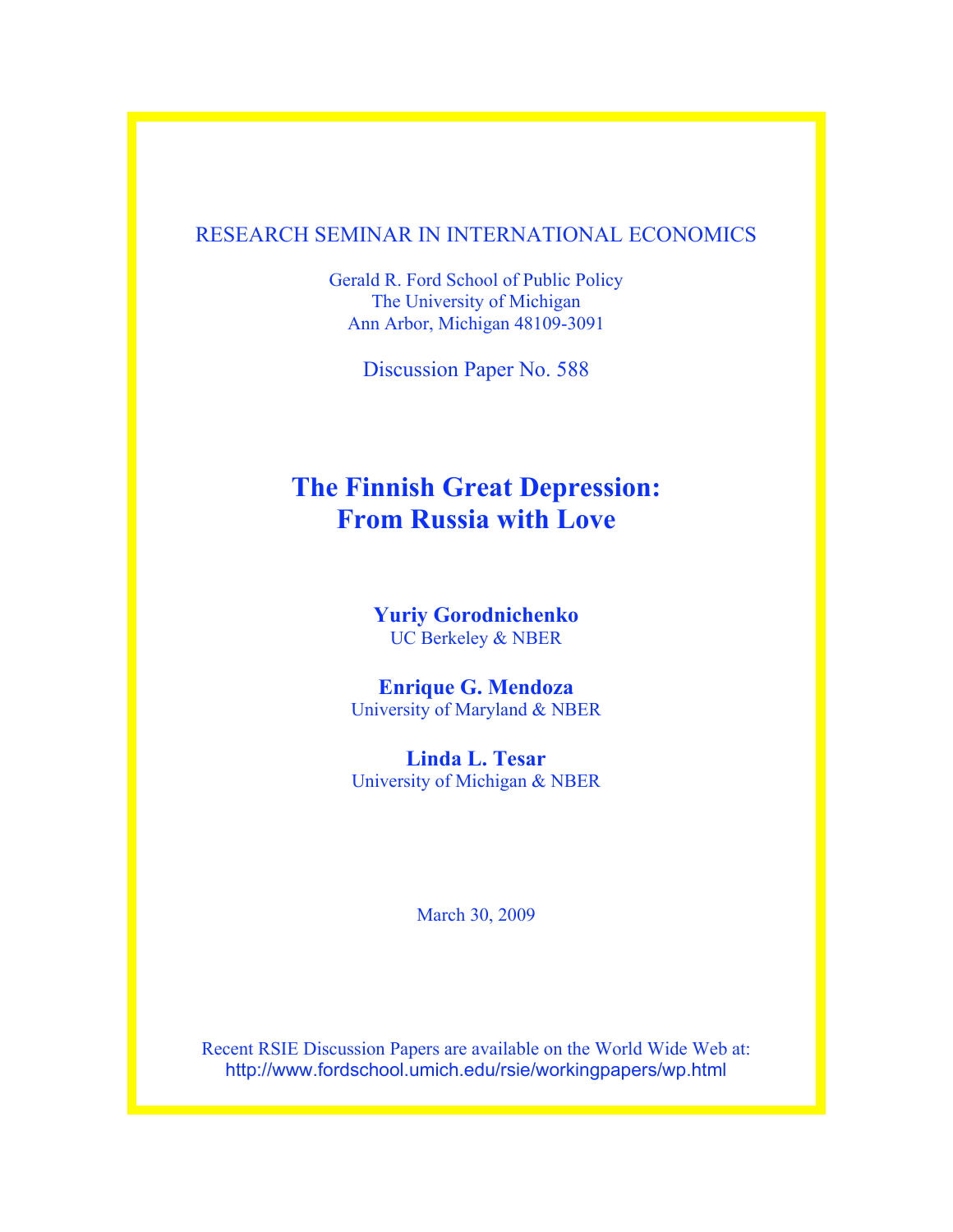# **THE FINNISH GREAT DEPRESSION: FROM RUSSIA WITH LOVE \***

Yuriy Gorodnichenko UC Berkeley and NBER

Enrique G. Mendoza University of Maryland and NBER

Linda L. Tesar University of Michigan and NBER

Current version: March 30, 2009

#### **Abstract**

During the period 1991-93, Finland experienced the deepest economic downturn in an industrialized country since the 1930s. We argue that the culprit behind this Great Depression was the collapse of Finnish trade with the Soviet Union, because it induced a costly restructuring of the manufacturing sector and a sudden, large increase in the cost of energy. We develop and calibrate a multi-sector dynamic general equilibrium model with labor market frictions, and show that the collapse of Soviet-Finnish trade can explain key features of Finland's Great Depression. We also show that Finland's Great Depression mirrors the macroeconomic dynamics of the transition economies of Eastern Europe. These economies experienced a similar trade collapse. However, as a western democracy with developed capital markets and institutions, Finland faced none of the large institutional adjustments that other transition economies experienced. Thus, by studying the Finnish experience we isolate the adjustment costs due solely to the collapse of Soviet trade.

JEL: E32, F41, P2.

**Keywords**: business cycles, depression, trade, Soviet, reallocation, multi-sector model.

**\*** The authors would like to thank participants of seminars at the University of Michigan, MIT, Cornell, UC Davis, UC Berkeley, UCLA, UC Santa Barbara, Western Michigan University, Wharton, NBER, "Macroeconomics across Time and Space" at the Federal Reserve Bank of Philadelphia, BREAD Conference on Development Economics and Society for Economic Dynamics. We also gratefully acknowledge comments and suggestions from Olivier Coibion, Pierre-Olivier Gourinchas, Seppo Honkapohja, Wolfgang Keller, Peter Murrell, Maurice Obstfeld, Lee Ohanian, Klara Sabirianova Peter, Christina Romer, Kim Ruhl, Jeff Smith, Kei-Mu Yi, and Jing Zhang.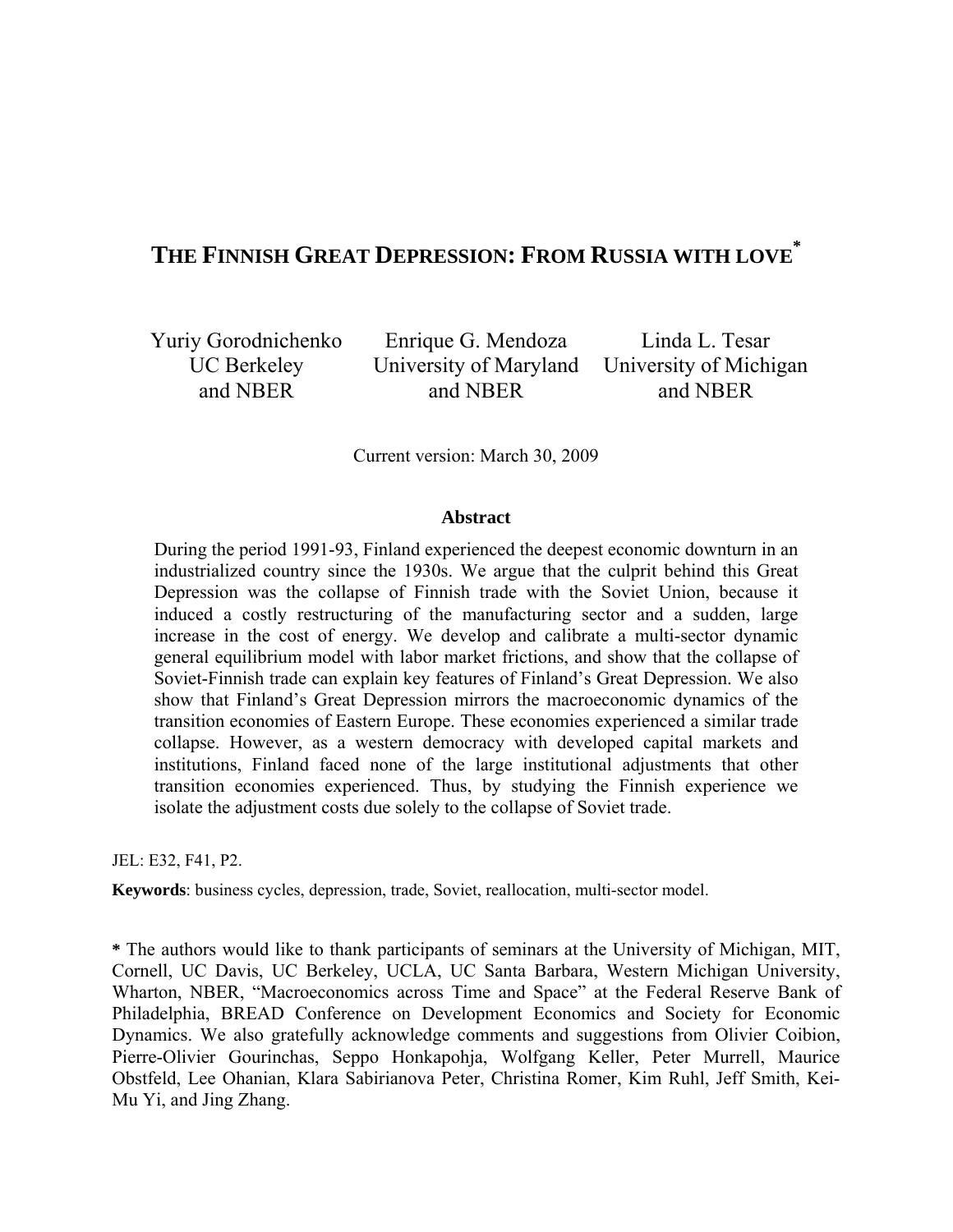## **I Introduction**

Understanding great depressions has long been one of the central challenges in macroeconomics. Their massive costs as well as disagreement over their causes and propagation vehicles are subject to continuous debate. We examine the Finnish Great Depression of the early 1990s to shed new light on important transmission mechanisms that can drive great depressions through disruption of international trade relationships. We also show that our analysis of the Finnish Great Depression can be very useful for understanding the macroeconomic implications of large structural shocks affecting trade arrangements and the terms of trade in other countries (particularly in the case of the transition economies of Eastern Europe in the aftermath of the collapse of the Soviet Union).

During the 1991-93 period, Finland experienced the deepest economic slump in an industrialized country since the 1930s and the deepest peace-time recorded recession in Finnish history. As illustrated in Panel A of Figure 1, between 1990 and 1993 real GDP declined by 11 percent, real consumption declined by 10 percent and investment fell to 55 percent of its 1990 level. Over the same period, Finland experienced a quadrupling of unemployment from slightly under 4 percent to a peak of 18.5 percent, and the stock market lost 60 percent of its value.

We argue that the collapse of trade with the Soviet Union played a major role in causing the 1990s Great Depression in Finland, since it caused a costly restructuring of the manufacturing sector and a sudden, significant increase in the cost of energy. The barter-type trade arrangements between the USSR and Finland skewed Finnish manufacturing production and investment toward particular industries, and effectively allowed Finland to export noncompetitive products in exchange for energy imports at an overvalued exchange rate. The demise of the USSR provides an exceptionally unique natural experiment for which we know with precision the timing, nature and size of the exogenous shocks that hit the Finnish economy. Furthermore, unlike previous analyses of earlier depressions or downturns in developing economies, we have access to high quality economic data at different levels of aggregation and frequency.

We develop and calibrate a multi-sector dynamic general equilibrium model that accounts for the key features of the Finnish Great Depression as the economy's response to the two shocks caused by the collapse of trade with the Soviet Union (the sudden loss of the market for specialized exports to the USSR and the surge in the relative price of imported energy). The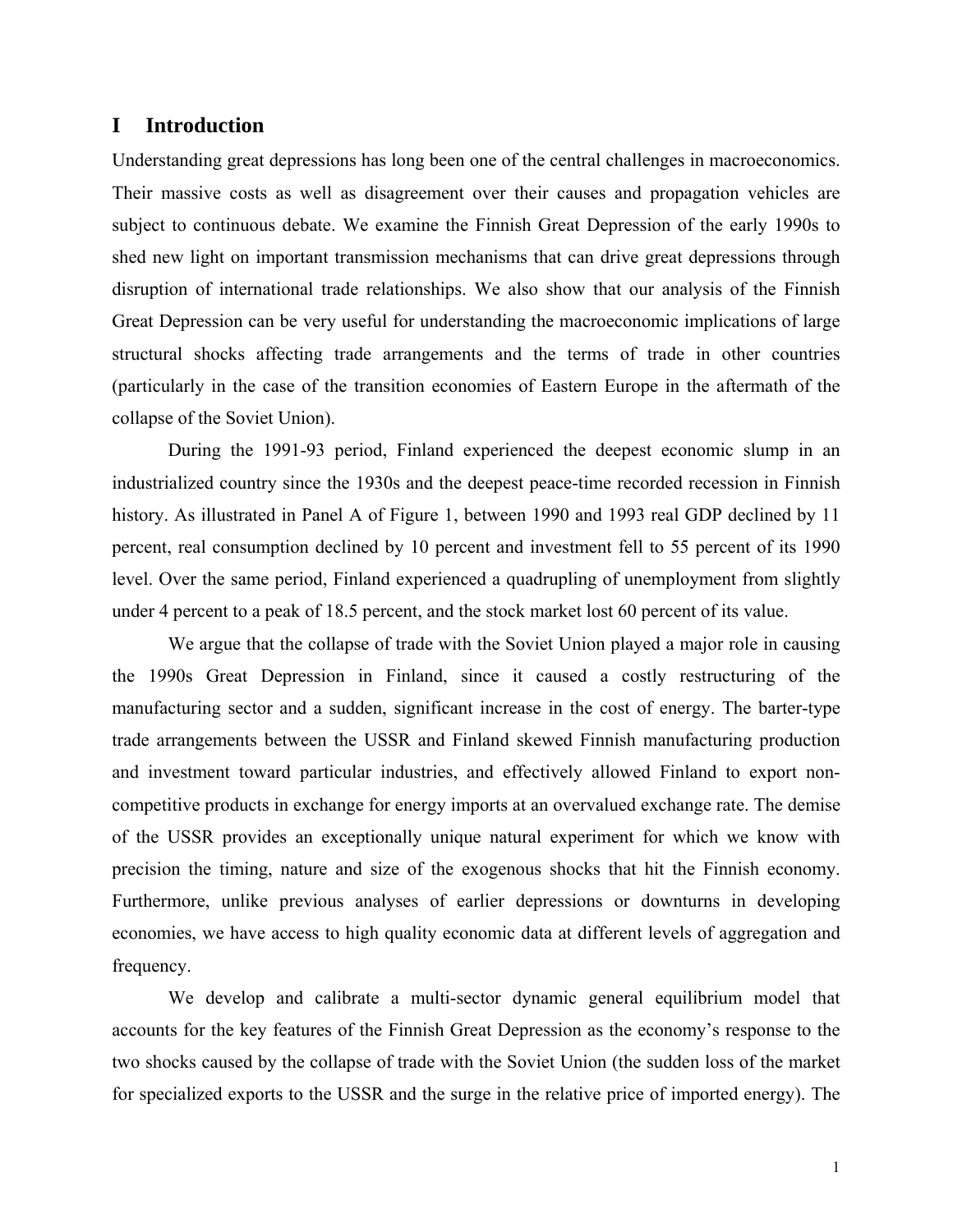model generates large declines in aggregate output, consumption and employment, and replicates the dynamics of the sector devoted to Soviet trade, the non-Soviet sector of tradable goods, and the nontradables sector. The deep, persistent recession follows from the rise in energy costs and the reallocation of resources induced by the sudden obsolescence of the sizable sector that produced specialized goods destined for export to the Soviet Union. Our simulations also suggest that downward wage rigidity observed in Finland played a key role in the amplification of the downturn produced by these shocks.

We validate the model by examining its ability to match the behavior of the Finnish economy in a previous episode of a sudden rise in energy costs, the oil price hike of the 1970s. The model does well at reproducing the dynamics of macroeconomic variables in this episode. In addition, we compare the experience of Finland in the aftermath of the collapse of the Soviet Union with that of Sweden. Sweden is widely regarded as sharing many of the same structural features that characterize Finland, and it went through a similar initial economic downturn in the early 1990s (including currency and banking crises). Sweden did not, however, trade extensively with the Soviet Union. Hence this comparison provides us with a natural experiment in which one country (Finland) was hit by the Soviet shock and the other (Sweden) was not. Our findings from this comparison support the model's quantitative predictions, because the downturn in Sweden was much milder and of shorter duration than in Finland. Finally, we document that industries exposed to Soviet trade experienced a deeper contraction.

The impact of the trade shocks on Finland is interesting in its own right, but it is especially compelling in light of the similar experiences of the Eastern European transition economies (TEs). Panel B in Figure 1 plots real GDP in the Czech Republic, Hungary, Poland, Slovenia, Slovakia, Bulgaria and Finland. The figure captures the familiar "U-shaped" path for output characteristic of TEs (Blanchard and Kremer 1997, Roland and Verdier 1999). With the exception of Poland, output declined between 1990 and 1993 in all TEs, and the magnitude of the cumulated output drop ranged from roughly 7 to 21 percent of the level of GDP in 1990. The most remarkable feature of the figure is that the adjustment path for Finnish GDP in the post-1990 period is virtually identical to those observed in the  $TES<sup>1</sup>$ . Finland experienced the full

 $\overline{a}$ 

 $<sup>1</sup>$  A number of papers have explored the possible impact of trade on output in transition economies. Shortly after the</sup> dismantling of the Soviet Union, Rodrik (1994) estimated that the collapse of trade with the USSR could account for a 7 to 8 percent decline in GDP in Hungary and Czechoslovakia and a 3.5 percent decline in Poland. At the time these papers were written, it was too early to characterize the transition path and U-shaped pattern of output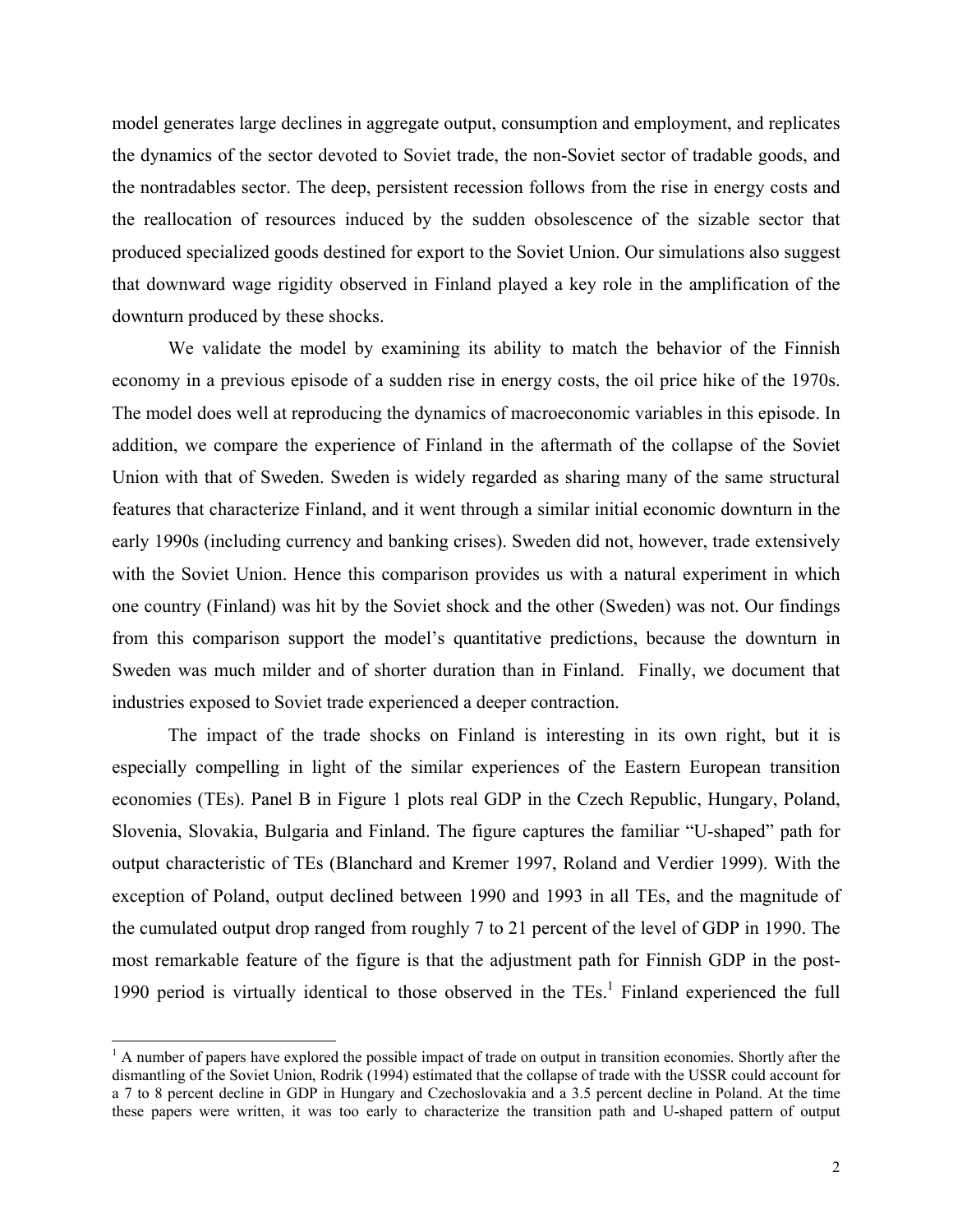force of the Soviet trade shock, but as a western democracy with developed capital markets and institutions, faced none of the institutional adjustments experienced in the TEs. Thus, by studying the Finnish experience we isolate the adjustment costs due solely to the collapse of trade from the other burdens of adjustment borne by TEs. To the best of our knowledge, these results provide the first quantitative assessment of the significance of the trade shocks for explaining the downturn in these economies. To the extent that these shocks, combined with standard macroeconomic reallocation costs and frictions, can account for the depressions in TEs, the role of other factors such as institutional transformations may be smaller than previously thought.

The crisis in Finland has been examined in other studies that offer explanations alternative to ours. One view is that the origins of the Finnish depression were largely financial, working through the banking sector and ultimately triggering a twin currency-banking crisis (Honkapohja and Koskela 1999, Honkapohja et al 1996). Another view argues that labor tax hikes and negative productivity shocks may have been the culprit (Conesa, Kehoe and Ruhl, 2007). While these factors are obviously worth considering as additional important elements of the Finnish crisis, this paper shows that the mechanism we propose is relevant on its own and can also rationalize some of the empirical observations that motivate these alternative views.

In the next section of the paper we describe the key features of Finland's trading relationship with the USSR that are central to our argument. In Section III, we develop the dynamic model of the Finnish economy. In Section IV the model is calibrated using Finnish data before the collapse of Soviet trade. Then we hit the model economy with the shocks caused by the collapse of the Soviet Union, as once-and-for-all unanticipated shocks in a deterministic environment, and compare the model's dynamics with the dynamics observed in the data. In section V, we compare our trade theory of the Finnish recession with alternative explanations proposed in the literature. In section VI, we compare the Finnish experience with the experience of TEs, and discuss how our conclusion for Finland can be extended to other countries. We make concluding remarks in Section VII.

 $\overline{a}$ 

resulting from the loss of trade, but Rodrik's work suggested that trade was a key factor in understanding the dramatic decline in output in 1990 and 1991. In Appendix Table E1, we use Rodrik's method to compute the static cost of the Soviet trade collapse for Finland. The size of the shock is comparable to the Soviet trade shocks experienced by Eastern European transition countries.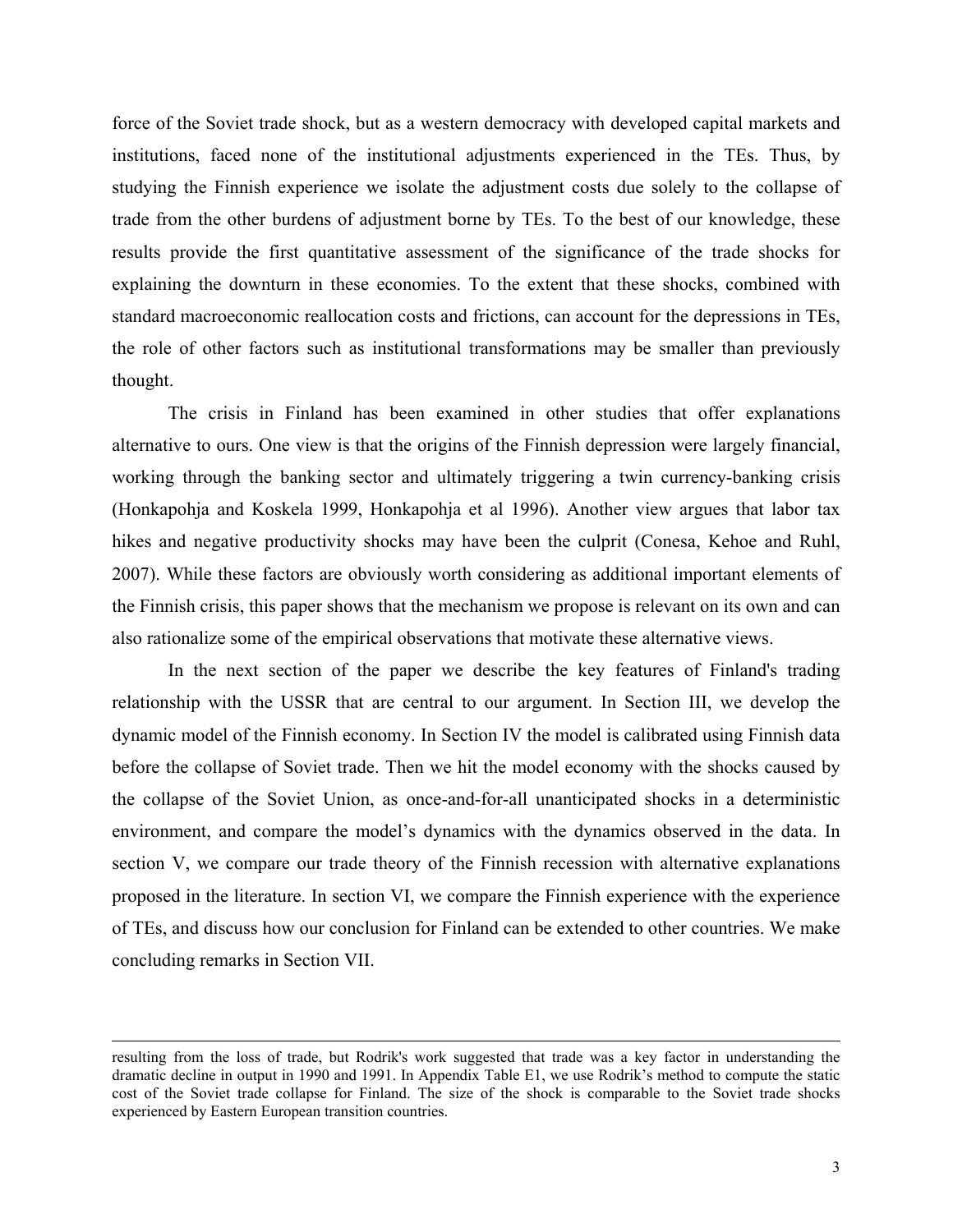#### **II Finnish-Soviet Trade**

 $\overline{a}$ 

Finland and the USSR had a series of five-year, highly regulated trade agreements, similar to the agreements between the USSR and its East European allies. These agreements established the volume and composition of trade between the two countries, and by the late 1980s they had evolved into a barter of Finnish manufactures for Soviet crude oil. In principle, trade was to be balanced annually, though arrangements were periodically made to allow for temporary imbalances.<sup>2</sup> These trade imbalances were the subject of annual interim negotiations and were usually cleared on the Finnish side through supplemental exports above the agreed quotas or on the Soviet side by additional petroleum exports.

By 1975, the USSR was Finland's most important trading partner. Panel C in Figure 1 plots the share of Soviet exports in total exports over the 1970-2003 period. During the early to mid-1980s, the USSR accounted for 20-25 percent of Finnish trade flows. Thereafter, the volume of trade with the Soviet Union began to gradually decline until the collapse of the trade agreement. Part of the decline during the 1980s was an endogenous contraction, resulting from falling oil prices. The decline was also a consequence of the reforms under Perestroika, which attempted to decentralize Soviet decision making but made it difficult for Finnish authorities to identify those with real authority on the Soviet end of the bargain. The trade regime fully collapsed and all contracts with the Soviet Union were cancelled on December 18, 1990.

Roughly 80 percent of Finnish imports from the USSR in the early 1980s were in the form of mineral fuels and crude materials (Panel D, Figure 1). More than 90 percent of imported oil and 100 percent of imported natural gas came from the USSR. Under the terms of the bilateral agreement, the value of crude oil exports to Finland was determined by the dollar price of crude oil on the world market and then converted to rubles using the official ruble/dollar exchange rate. From the Finnish perspective, the volume of bilateral trade was thus a function of Finnish oil import demand given the world price of oil. During the oil crises of the 1970s, the oilfor-manufactures structure of trade provided Finland with a buffer against the cyclical fluctuations experienced in most other industrialized countries. As oil prices rose, Finland was able to expand employment and production in those sectors exporting to the USSR to finance the higher cost of energy imports.

<sup>&</sup>lt;sup>2</sup> See Mottola, Bykov and Korolev (1983) and Oblath and Pete (1990) for a more complete discussion of the history of trade relations between the USSR and Finland and the bilateral clearing system.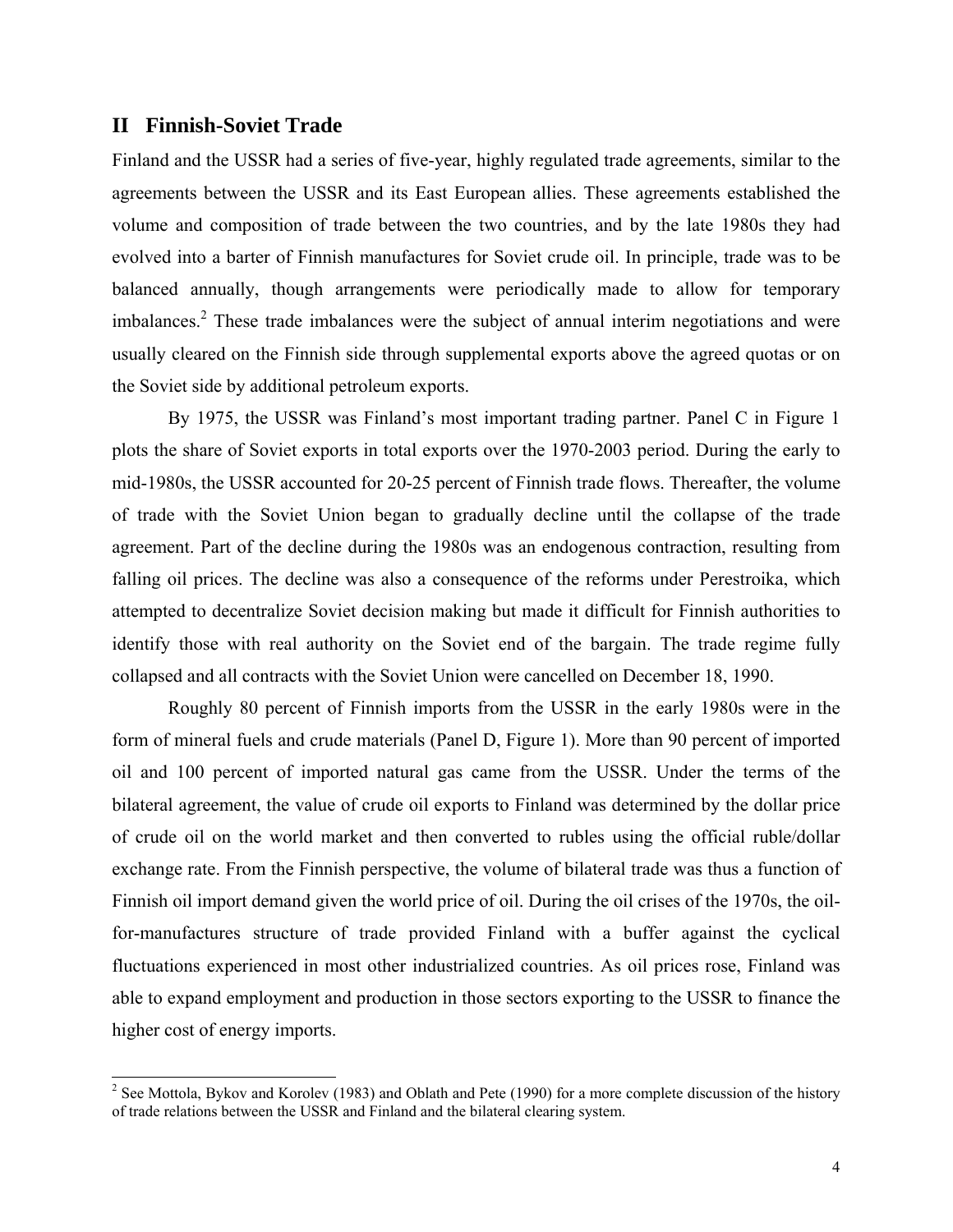On the export side, the five-year trade agreements established explicit quotas for the export of manufactures to the USSR. While the total volume of exports was established by the bilateral trade agreement, the specific quantities and unit prices of the items to be exported was established through direct negotiations. Typically, trade associations conducted the negotiations, applied for export licenses from the Finnish government, and distributed the rights to export among their members. A key condition of the export license was an 80 percent domestic content restriction. The majority of exports to the USSR took the form of manufactured goods and machinery and transport equipment, which included the production of ships.

It was widely perceived that exporting to the USSR was a lucrative business for Finnish firms. Pre-commitment to the five-year contracts eliminated exchange rate and business cycle risk for firms. Surveys of managers and industry experts indicated that Soviet trade was a low risk, low cost, and long-term business. In a survey of the structural effects of Soviet trade on the Finnish economy, Kajaste (1992, p. 29) concludes that "[Soviet] exports seem to have been exceptionally profitable." More formally, Kajaste (1992) uses unit prices of Soviet and non-Soviet exports and estimates that the prices of exports to the Soviet Union were at least 9.5 percent higher than those for exports to western markets. We find an even larger 36 percent markup when we replicate Kajaste's analysis using more recent trade data at 5-digit-level of disaggregation for 1990. This markup suggests that if a Finnish industry redirected its Soviet trade to other countries, its goods would be competitive only if sold at a 10 to 36 percent discount.<sup>3</sup> Hence, the Finnish economy was subsidized by overvalued prices of Finnish manufactures bartered for Soviet oil so that the effective price of Soviet oil was at least 10 percent cheaper than its market price.

 $\overline{a}$ 

<sup>&</sup>lt;sup>3</sup> There are several reasons why the USSR was willing to overpay for Finnish goods. First, neutral Finland was the key source of modern Western know-how for the Soviet Union. For example, Finland supplied products with sensitive technologies such as deep-sea submersible, nuclear icebreakers, telecommunications equipment (Nokia), etc. Other countries had much tighter export controls against the Soviet bloc, with particular focus on blocking the transfer of technology. Second, the Soviet Union used the Finnish-Soviet trade as a lab for testing various forms of capitalist and socialist cooperation. Political leaders in Finland and the USSR viewed trade as a guarantee of peaceful co-existence. For example, Urho Kekkonen, the Finnish prime minister and president for three decades, wrote in 1974, "…our whole stable foreign policy course demands that we do keep the Soviet markets." Third, the Soviet subsidy was aimed at maintaining political status quo in Finland where left parties played an important role. A former leader of Soviet intelligence in Finland once wrote, "One can go to any lengths in thinking, whether Kekkonen was a Soviet 'agent of influence', but hardly anybody denies that the Finns had a president who pumped enormous amounts of economic benefit from Soviet leaders against short-term political concessions … and thus Finnish standards of living increased" (cited in Sutela 2007).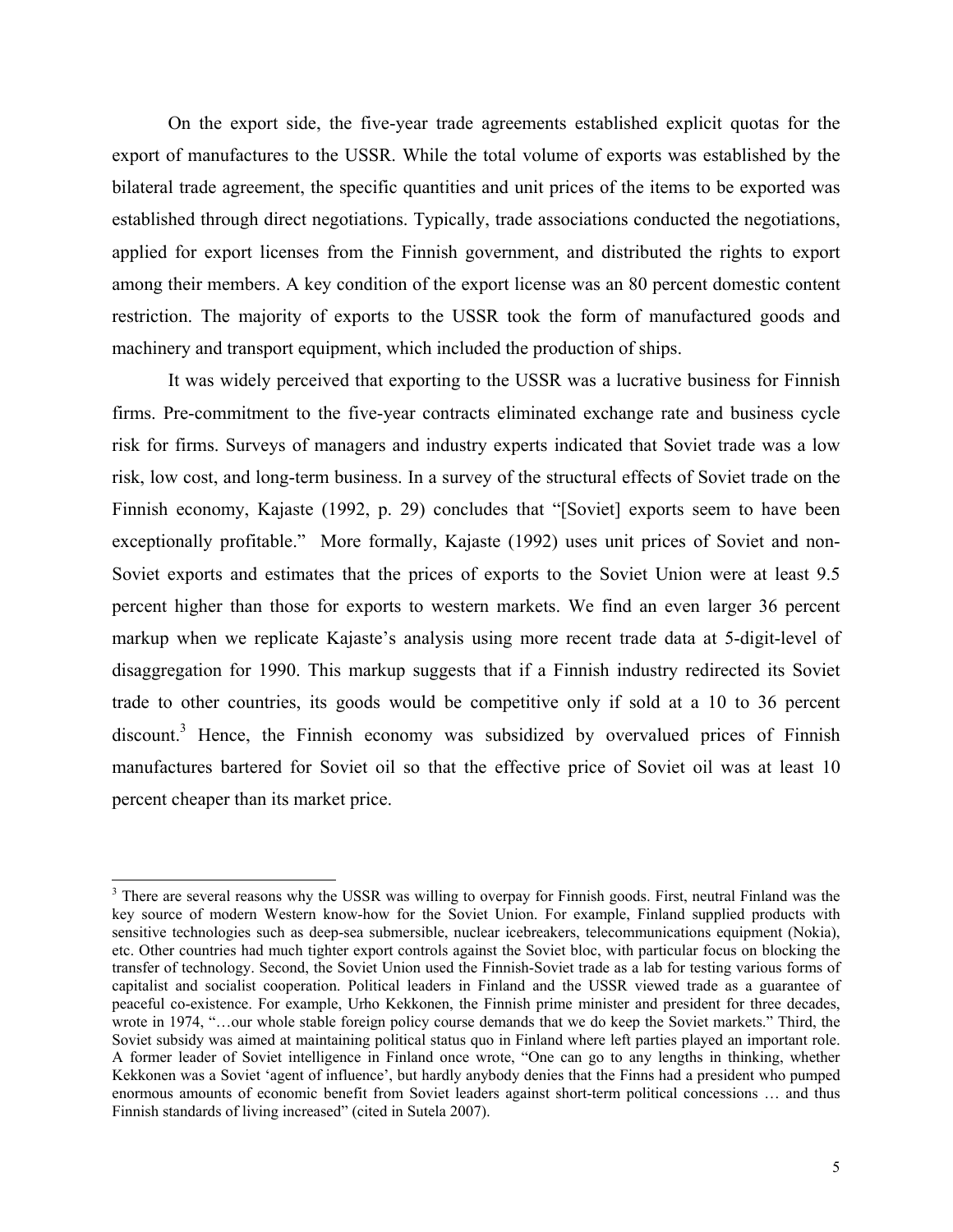Finnish exports to the USSR were typically specialized for the Soviet market and did not compete directly with products traded in western markets. To assess the degree of specialization of the goods destined for the USSR, Kajaste (1992) computes the share of Soviet exports at 4 digit level of CCCN classification and finds strong concentration of trade. Conditional on exporting a good to the East, more than 80 percent of all exports of this good went to socialist countries. At the more detailed 7-digit level, Kajaste (1992) identifies 133 items with a Soviet export share exceeding 90 percent. These items constituted approximately 40 percent of exports to the USSR. Kajaste (1992) reports that because of the highly specialized nature of goods traded with the Council of Mutual Economic Assistance (CMEA), the collapse of trade with the Eastern markets was compensated only to a very limited extent by redirecting trade to the West. The extent of specialization was such that firms' capacity developed for trading with the USSR became more or less obsolete overnight.<sup>4,5</sup>

Table 1 shows exports to the USSR by sector, as a share of sectoral exports and as a share of sectoral value added. The table focuses on the year 1988, before the uncertainties of Perestroika began to disrupt trade contracts. Among the sectors with heaviest Soviet-trade exposure were textiles, textile products, leather and footwear, with Soviet exports accounting for 29 percent of exports and 34 percent of value added. Machinery and equipment also had significant Soviet exposure at both the aggregate and disaggregated level. The sector with the heaviest exposure was transport equipment, and this exposure is further concentrated in shipbuilding (85 percent of exports designated for the USSR and 225 percent of value added) and railroad equipment (86 percent of exports to USSR and 103 percent of value added). A message of Table 1 is that while some manufacturing sectors were particularly specialized in goods destined for the Soviet market, no sector was fully isolated from the loss of Soviet trade.

 $\overline{a}$ 

<sup>&</sup>lt;sup>4</sup> The fact that Finnish exports to the USSR could have had a limited success in the West was clearly understood at the time. Urho Kekkonen, President of the Republic and a very active promoter of trade and economic cooperation with the Soviet Union, wrote in a private letter on 20 November 1972: "We must of necessity maintain a relatively large trade with the West, but of much importance is the fact that we are able to sell to the Soviet market in the main such goods that would be very difficult to market into the West." Cited in Sutela (2005).

<sup>&</sup>lt;sup>5</sup> Another important aspect of trade with the USSR was industry concentration. Only 600 or so firms exported to the USSR in the 1970s, while more than 3,000 firms exported to Sweden (Sutela 1991). In 1989 the total number of Finnish exporters to the USSR was 1,688. The five largest exporters accounted for 39.9 percent of all exports, the fifty largest for 78.7 percent, 116 largest for 90 percent (Sutela 2005). This concentration of the Finnish-Soviet trade resembles trade within CMEA. Given this concentration, economies of scale were often cited as an important source of profitability in the Finnish-Soviet trade. The scale of production also often implies that firms were likely to be multi-product.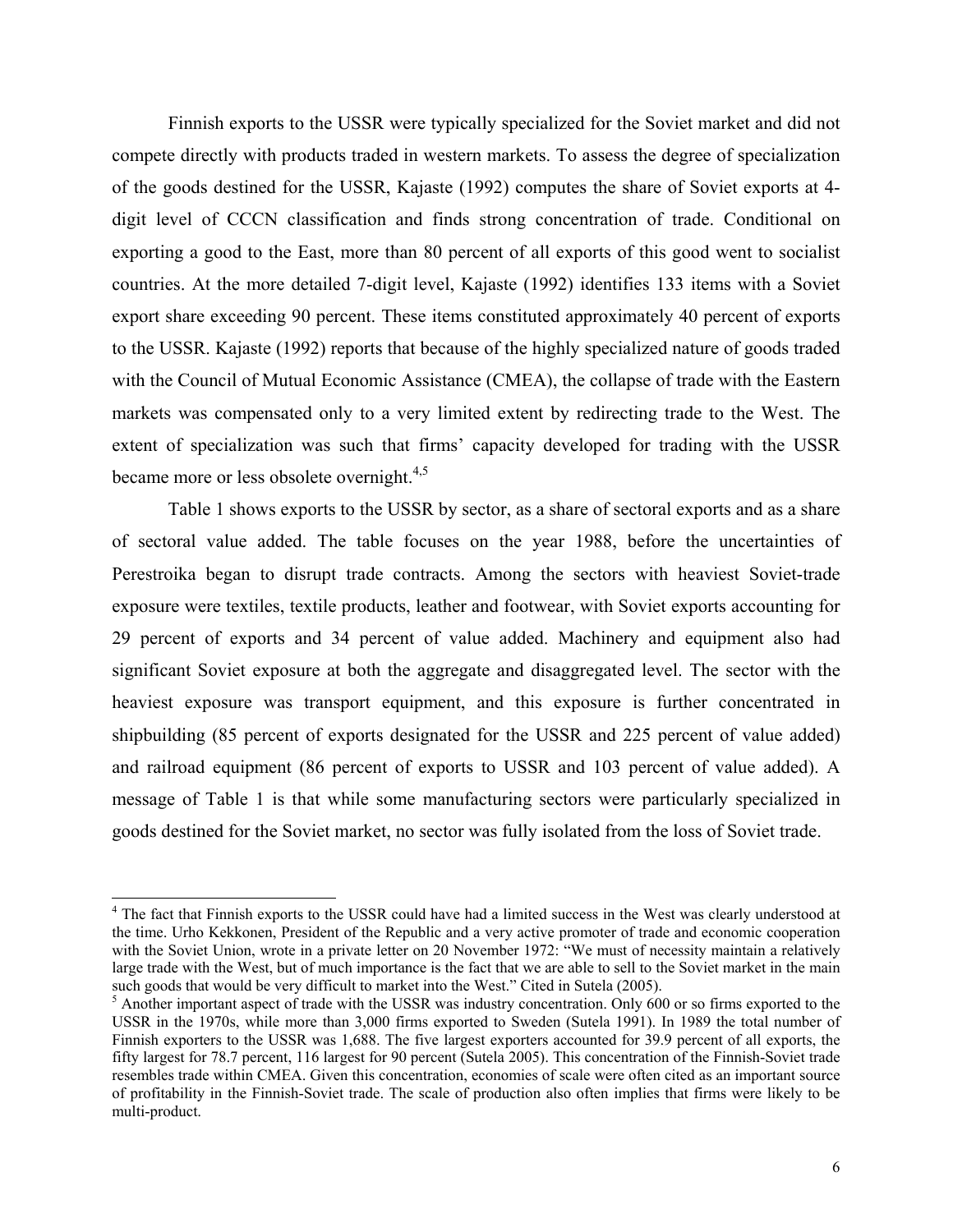The collapse of Soviet trade was largely unanticipated. It was clear that the Soviet Union was under distress in the late 1980s, and that some Finnish companies faced difficulty in their trade dealings with the Soviets. However, news articles and policy analyses from the period suggest that Finnish government officials and firms remained optimistic about the future of trade with the USSR.<sup>6</sup>

The collapse was quick and deep. Imports of oil from the USSR fell from 8.2 million tons in 1989 to 1.3 million tons in 1992. Exports tumbled down by 84 percent over the same period. Figure 2 shows the exports of four industries that sent a significant share of their exports to the USSR (Cable and wire with the 1990 Soviet share of total exports of 30 percent; Railroad equipments with 96 percent; Shipbuilding with 74 percent; and Footwear with 43 percent). In general, the loss of Soviet exports caused total exports to fall, suggesting that the goods were not redirected to other counties. After the collapse of trade with the USSR in December of 1990, entire industries had to be reorganized throughout the early 1990s. Even for industries that had some export recovery (e.g., shipbuilding), the loss of the Soviet market was painful as it involved major transformations in product lines. The strategy of "icebreakers for the communists, luxury liners for the capitalists" meant that production facilities specialized for Soviet production had to be shut down. $<sup>7</sup>$ </sup>

To fully understand the reaction of the Finnish economy to the collapse of the Soviet trade, it is important to examine the Finnish labor market because of its very high degree of unionization. In 1993, approximately 85 percent of workers belonged to unions and almost 95 percent of workers were covered by collective agreements (Böckerman and Uusitalo, 2006).

<sup>&</sup>lt;sup>6</sup> For example, in July 1990 the Wall Street Journal reported that Finnish Premier Harri Holkeri was surprised by the announcement that the Soviet Union would end the bilateral agreement in December, earlier than was originally planned. A representative of the central bank suggested that it was still possible that the system would be reformed, and not fully dismantled. The private sector was equally surprised by the collapse of the Soviet trade. For example, Nokia remained confident that sales to the Soviet Union would continue at their mid-1980 levels. In 1991 Nokia's sales to the USSR came in at just 2 million markka instead of 121 million markka as projected. More broadly, Jonung (2008) argues that professional forecasters failed to predict the timing and later the depth of the coming recessionas well as the collapse of the USSR

<sup>&</sup>lt;sup>7</sup> Sutela (1991) provides a case study of the shipbuilding industry in Finland. Finnish shipbuilders had supplied the Soviet Union since 1940s. The major companies were Valmet (state-owned), Repola, Wartsila, and Hollming. Hollming was the only one of these firms specialized in shipbuilding. The other companies were large corporations with a broad nomenclature of products. Historically shipyards fared well in terms of profits and accumulated a unique know-how in the industry. For example, most icebreakers operating in the world were produced in Finland. With the collapse of the Soviet Union, the shipyards were in deep trouble. Policymakers and business circles were openly discussing whether the Soviets would allow these companies to go bankrupt. Valmet's shipbuilding operations were sold to Wartsila, which knowingly took orders for loss-making luxury cruises (another field of specialization) for the Caribbean, underestimated domestic cost increases and declared its shipbuilding branch insolvent. The new company established upon the ruins of Wartsila-Marine was later sold to a Norwegian company.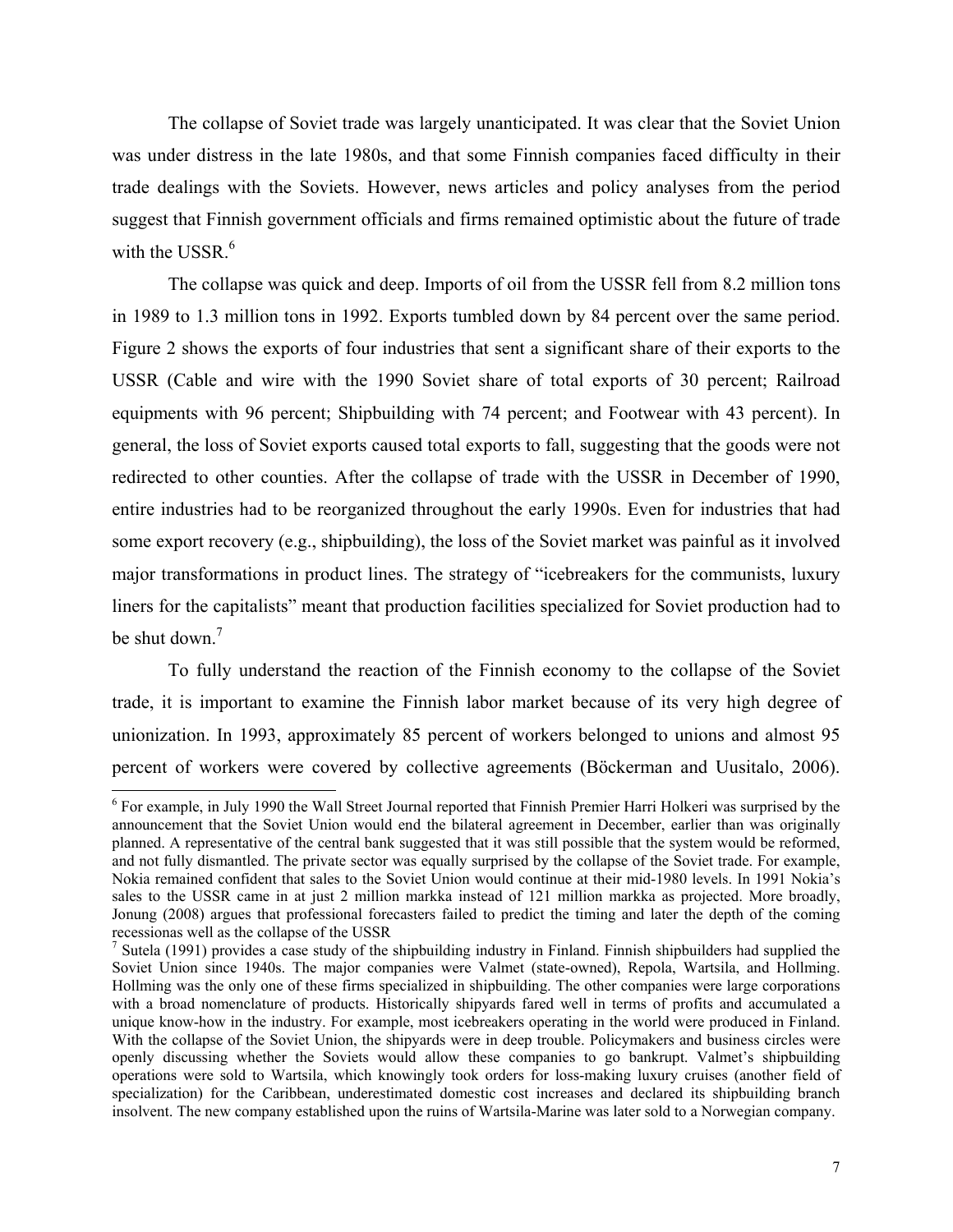Since most employers are organized in federations, the wage bargaining normally starts at the national level. If a federation or union rejects the nation-wide agreement, it can negotiate its own terms. Collective agreements stipulate the wages for different levels of job complexity, education, etc. in a given industry. Typically, agreements allow upward wage drift if firms perform well. Although the government does not have a formal role in the bargaining process, the government usually intermediates negotiations.<sup>8</sup> Not surprisingly, Finland is often classified as a country with highly centralized wage setting (e.g., Botero et al 2004).

Unions did not agree to cut nominal wages in 1992-1993, which were the peak years of the depression.<sup>9</sup> Instead, wages were frozen at the 1991 level. Figure 3 reports the distribution of wage changes over 1990-1994 for individual workers. There is a clear spike at zero percent change for most types of workers in 1992 and 1993.<sup>10</sup> Strikingly, the fraction of workers with no wage change reached 75 percent. Thus, the national agreement was binding for a broad array of firms and workers. Given that inflation was quite moderate in the 1990s, real wages fell only to a limited extent. These findings are consistent with Dickens et al (2007) who cite Finland as the country with one of the greatest downward wage rigidities.

As we will report later, the dynamics of wages at the macro level are similar to the dynamics of wages at the micro level. Specifically, wages at the aggregate level had a very weak downward adjustment during the Finnish Great Depression. Our micro level evidence strongly suggests that very sluggish adjustment of wages at the aggregate level reflects genuine wage rigidity rather than compositional changes in employment. We conclude that wage stickiness was a prominent feature of the Finnish labor market during the depression.

## **III A Model of Trade-Induced Great Depressions**

In this section we develop a model of the Finnish economy that captures the key features of the trading relationship between the Soviet Union and Finland as well as the Finnish labor market. These features include the volume of trade, the composition of trade (barter of manufactures for

<sup>&</sup>lt;sup>8</sup> See Snellman (2005) for a more detailed description of the wage bargaining process in Finland.

<sup>&</sup>lt;sup>9</sup> Table E2 provides a summary of wage agreements in the 1990s.

<sup>&</sup>lt;sup>10</sup> There is more variability in wage changes for manual workers. We should note that the distribution of wage changes for manual workers in 1992-1993 is similar to the distribution of wages changes in other year. In part, this distribution reflects the fact that earnings of manual workers are more variable due to changes in hours worked. Changes in wage rates are much more downward rigid (see Snellman, 2004).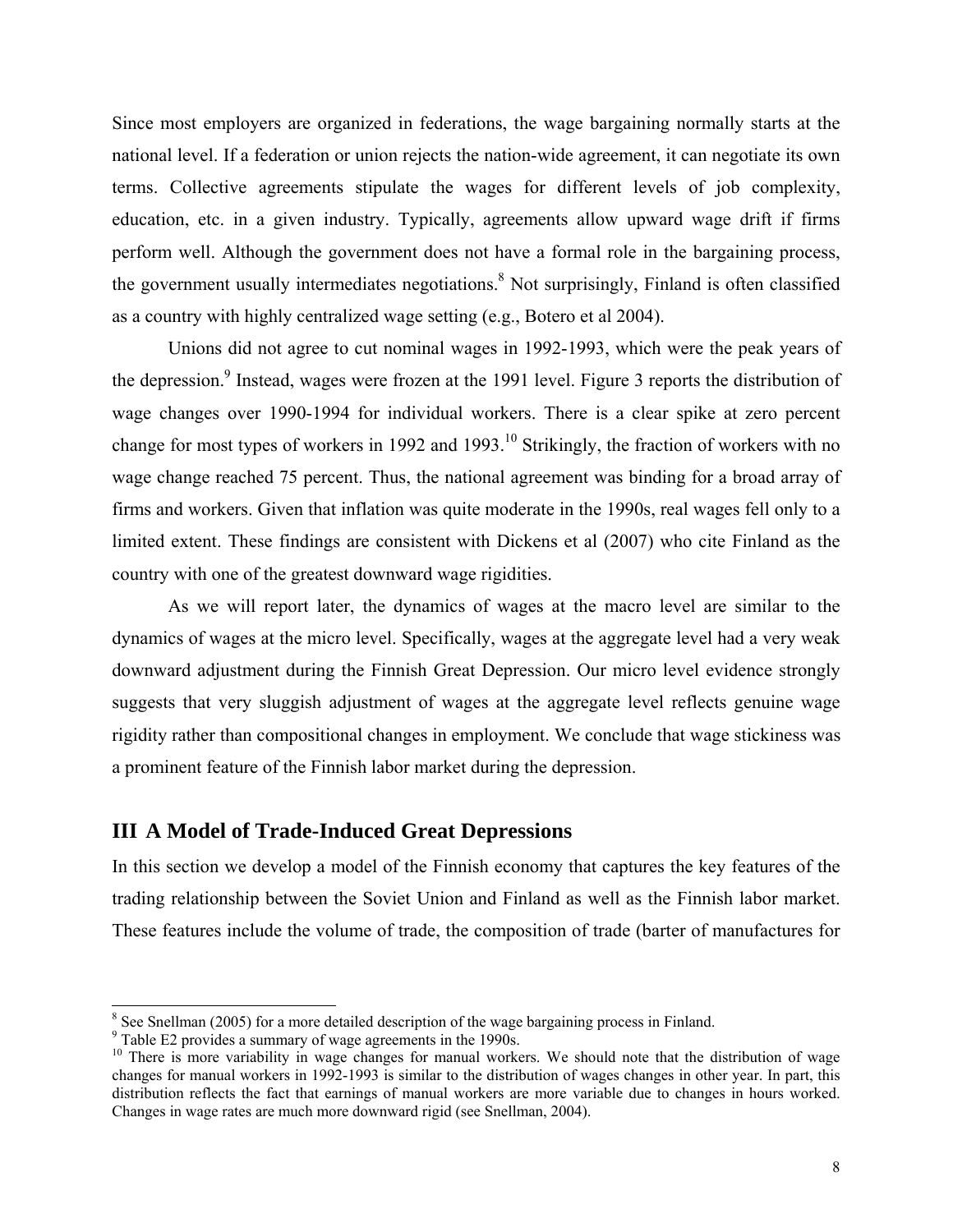oil), overvalued terms of trade, low elasticity of substitution between goods destined for the Soviet market and western markets, and rigid labor markets.

We model the Finnish economy as a small open economy with three sectors. Sector 1 (non-Soviet sector) produces a traded good consumed at home and sold abroad in western markets. Sector 2 (Soviet sector) produces a good that can be consumed at home or sold exclusively to the Soviet Union. Sector 3 (services) produces non-tradable goods. We use baseline functional forms and parameters that seem the most consistent with the Finnish data or that help us simplify the analysis. $11$ 

#### *Households*

l

The representative household chooses a lifetime plan for consumption and labor allocations to maximize utility  $U = \sum_{t=0}^{\infty} \beta^t U(G_t, L_t, L_{2t}, L_{3t})$ , where *G* is a CES consumption aggregator over four consumption goods and  $L<sub>it</sub>$  for  $i=1,2,3$  is the labor supplied to each sector. The consumption aggregator is given by  $G_t = \{ \zeta_1 C_{1t}^{\rho_C} + \zeta_2 C_{2t}^{\rho_C} + \zeta_3 C_{3t}^{\rho_C} + \zeta_4 C_{4t}^{\rho_C} \}^{1/\rho_C}$  where  $1/(1-\rho_C)$  is the elasticity of substitution in consumption,  $\zeta_i$  are weights in the consumption aggregator,  $C_{1t}$  is the consumption of the good produced by sector 1,  $C_{2t}$  is the consumption of the good produced by the sector with Soviet exposure,  $C_{3t}$  is the consumption of services, and  $C_{4t}$  is the consumption of a good imported from the western markets.<sup>12</sup>

We follow Greenwood, Hercowitz and Huffman (1988) and assume a period utility function  $U(G_t, L_{1t}, L_{2t}, L_{3t}) = \frac{1}{1-\sigma} \Big( G_t - \frac{\chi_1}{\eta_1+1} L_{1t}^{\eta_1+1} - \frac{\chi_2}{\eta_2+1} L_{2t}^{\eta_2+1} - \frac{\chi_3}{\eta_3+1} L_{3t}^{\eta_3+1} \Big)$  $U(G_t, L_1, L_2, L_3) = \frac{1}{1-\sigma} \Big(G_t - \frac{\chi_1}{\eta_1+1} L_{1t}^{\eta_1+1} - \frac{\chi_2}{\eta_2+1} L_{2t}^{\eta_2+1} - \frac{\chi_3}{\eta_3+1} L_{3t}^{\eta_3+1}\Big)^{(1-\sigma)}$  $=\frac{1}{1-\sigma}\Big(G_t-\frac{\chi_1}{\eta_1+1}L_{1t}^{\eta_1+1}-\frac{\chi_2}{\eta_2+1}L_{2t}^{\eta_2+1}-\frac{\chi_3}{\eta_1+1}L_{3t}^{\eta_3+1}\Big)^{(1-\sigma)}$  where  $1/\sigma$  is the elasticity of intertemporal substitution,  $1/\eta_i$  is the Frisch elasticity of labor supply in sector *j* and  $\chi_i$  is the scale of disutility from working in sector *j*. Note that labor is sector specific and hence wages are not generally equalized across sectors.<sup>13</sup> Total employment is defined as  $L_t = L_{1t} + L_{2t} + L_{3t}$ .

 $11$  We provide in Appendix D a detailed sensitivity analysis that shows that our results are robust to relaxing several assumptions of the baseline setup. In particular, we introduce habit persistence in consumption, vary elasticities of substitution of sectoral labor supplies, allow for adjustment costs in investment and labor, allow for less-than-unitary elasticity of substitution between capital and labor and introduce decreasing returns to scale.<br><sup>12</sup> The fourth consumption good allows the model to capture the fact that the Soviet trade accounted only for a

fraction of total trade.

<sup>&</sup>lt;sup>13</sup> We had a modeling choice between having sector specific labor supply and having decreasing returns to scale in production. These two options ensure that the production possibility frontier is concave and hence the model economy does not fully specialize (see Baxter (1992) for more details on linearity/concavity of the production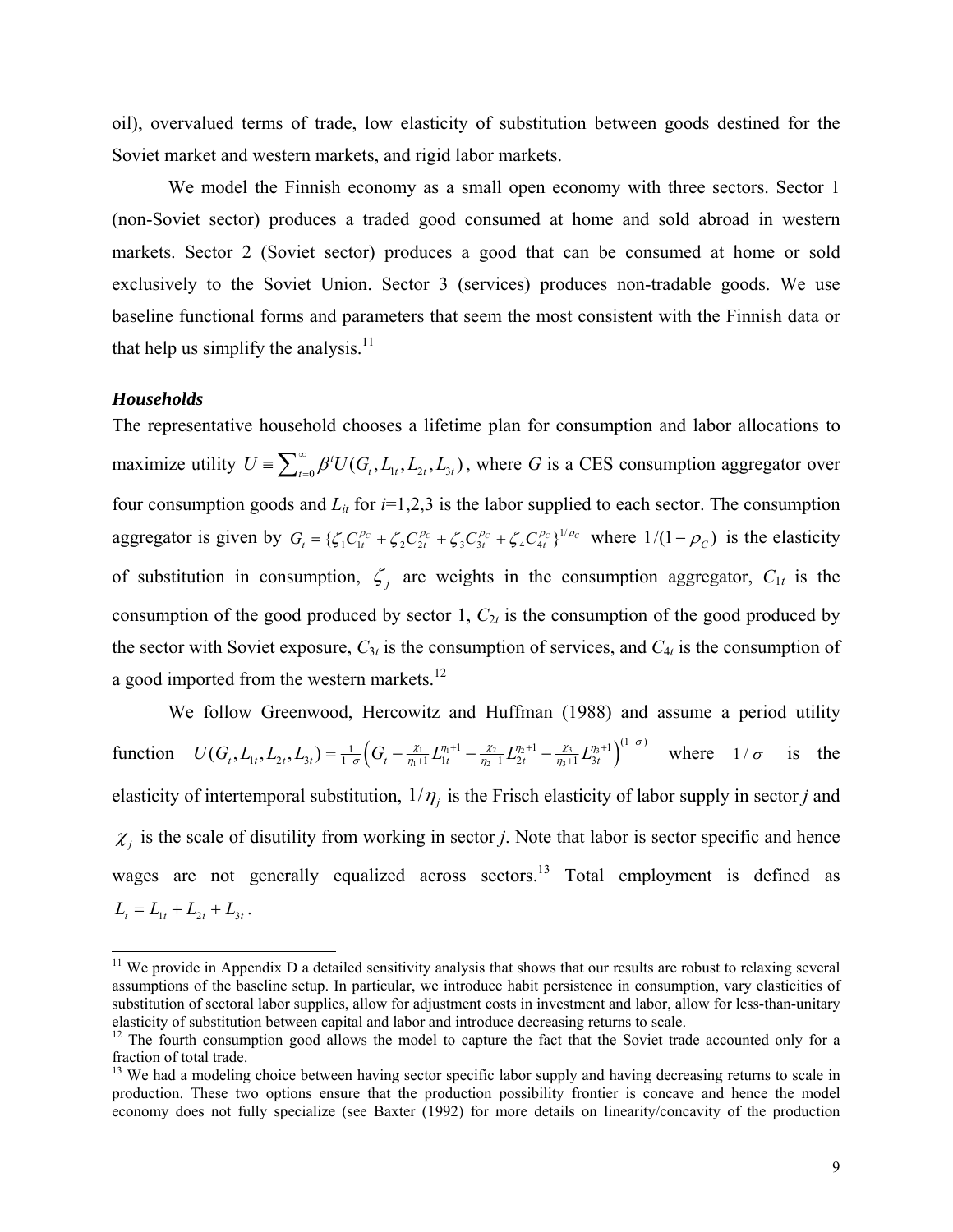We assume that households are exclusive owners of domestic firms. Households face the following budget constraint:

$$
w_{1t}L_{1t} + w_{2t}L_{2t} + w_{3t}L_{3t} + (q_{1t} + d_{1t})K_{1,t-1} + (q_{2t} + d_{2t})K_{2,t-1} + (q_{3t} + d_{3t})K_{3,t-1} + R_{t}B_{t} =
$$
  

$$
B_{t+1} + q_{1t}K_{1,t} + q_{2t}K_{2,t} + q_{3t}K_{3,t} + C_{1t} + p_{2t}C_{2t} + p_{3t}C_{3t} + p_{4t}C_{4t},
$$
 (1)

where  $w_i$  is the wage rate in sector  $j = 1,2,3, B_t$  is a one-period bond traded on international markets at the gross world interest rate of  $R_t$ ,  $q_i$  is the price of capital in sector *j*,  $d_i$  is the dividend on capital in sector *j*.

#### *Production*

l

Firms in all three sectors use inputs of capital (*K*), labor and energy (*E*) to produce. The problem faced by the representative firm in each industry is to choose inputs to maximize profits. In sector  $j = 1,2,3$ , the representative firm solves the following problem:

$$
\sum_{t=0}^{\infty} \frac{1}{\prod_{s=0}^{t} R_s} \left( p_{jt} Q_{jt} - p_t^E E_{jt} - w_{jt} L_{jt} - p_{jt} (K_{jt} - (1 - \delta) K_{j,t-1}) - p_{jt} \frac{\phi_j}{2} (\frac{K_{jt}}{K_{jt-1}} - 1)^2 K_{jt-1} \right), (2)
$$

where  $\delta$  is the rate of depreciation of the capital stock,  $\phi$  is a capital adjustment cost coefficient, and  $p_{jt}$  is the relative price of goods in sector *j* (we take good 1 as numeraire so  $p_{1t} = 1$ ) and  $p_t^E$  is the relative price of energy.

Production functions are given by  $Q_{ji} = \min\{a_{jE}E_{ji}, (\alpha_{jk}K_{j,t-1}^{\rho_p} + \alpha_{jl}L_{ji}^{\rho_p})^{\gamma_j/\rho_p}\}\$ , for  $j=1,2,3$ , where  $a_{jE}$  is the energy requirement in sector *j*,  $1/(1 - \rho_p)$  is the elasticity of substitution between capital and labor,  $\alpha_{jk}$  and  $\alpha_{jl}$  are weights in the capital-labor aggregator, and  $\gamma_j$  measures returns to scale in sector *j*. We assume that energy and value added are perfect complements because the ability of firms to substitute away from energy is very small in the short run. At an optimum, no input is wasted so  $a_{iE}E_{it} = Q_{it}$ . Value added is defined as  $(p_{it} - \frac{p_t^E}{q_{it}})$  $Y_{jt} = p_{jt}Q_{jt} - p_t^E E_{jt} = (p_{jt} - \frac{p_t^E}{a_{jt}})Q_{jt}$  and the corresponding value added function as

possibility frontier for economies where inputs can be accumulated). It was common in Finland that different units of firms produced goods for different markets (i.e., Soviet, non-Soviet, non-tradable). In our analysis we study the effects of the Finnish-Soviet trade collapse using synthetic sectors (i.e., Soviet, non-Soviet, non-tradable) constructed from disaggregate industry level data. Hence, we prefer sector specific labor supply because constant returns to scale in production allows straightforward aggregation of firms producing different goods (i.e., Soviet, non-Soviet, non-tradable) into sectors.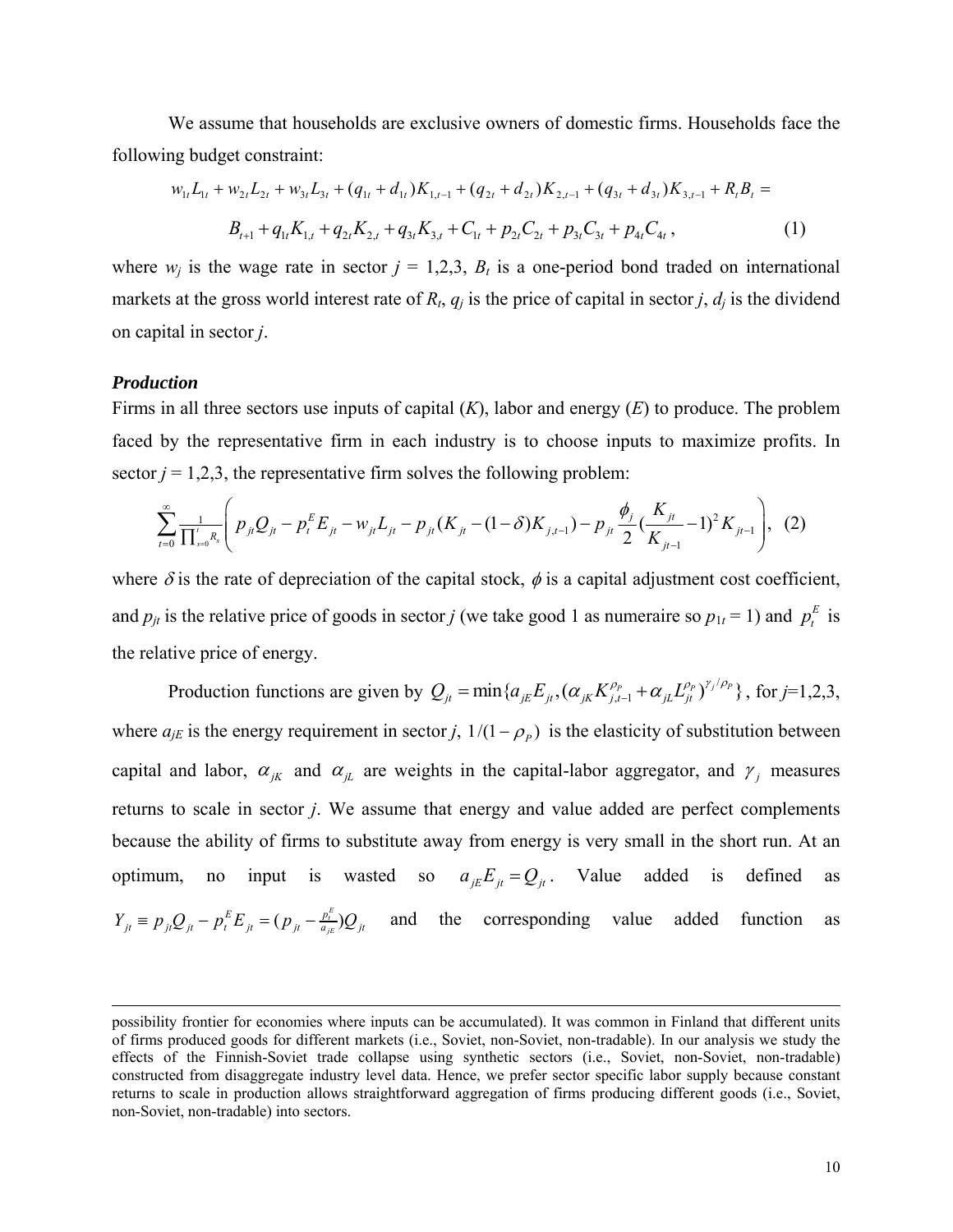$F_j(K_{j,t-1}, L_{jt}, p_{jt}, p_t^E) \equiv Y_{jt}$ . Note that for simplicity the three sectors do not have direct linkages via input-output relationships.

Using first-order conditions, we can find the shadow price of capital and dividend:

$$
q_{jt} = p_{jt} (1 + \phi_j \left( \frac{I_{jt}}{K_{j,t-1}} - \delta \right)),
$$
  
\n
$$
d_{jt} = MPK_{j,t+1} - \delta q_{j,t+1} + p_{j,t+1} \phi_j \left( \frac{I_{j,t+1}}{K_{jt}} - \delta \right) \frac{I_{j,t+1}}{K_{jt}},
$$

where  $MPK_{j,t+1} = \partial Y_{j,t+1} / \partial K_{jt}$  is the marginal product of capital.<sup>14</sup>

#### *Market clearing and equilibrium*

 $\overline{a}$ 

In Sector 1, output is consumed, invested in that same sector (since investment net of depreciation, *I*, is also sector specific) or exported:

$$
Q_{1t} - C_{1t} - I_{1t} - X_{1t} = 0,\t\t(3)
$$

where  $X_1$  measures net exports of the non-Soviet good. These are exports of goods to western markets in exchange for energy imports,  $M^*$ , purchased at a world relative price  $p^*$ , and for imports of good *C*4 purchased at world relative price *p4t*. Hence, the non-Soviet balance of trade can be defined as follows:

$$
TB_t = X_{1t} - p_t^* M_t^* - p_{4t} C_{4t} = B_{t+1} - R_t B_t.
$$
\n<sup>(4)</sup>

In the Soviet sector, output is consumed by domestic consumers, invested in sector 2, or sold to the Soviet market in exchange for energy:

$$
Q_{2t} - C_{2t} - I_{2t} - X_{2t} = 0,\tag{5}
$$

where  $X_{2t}$  measures export to the USSR. To capture the clearing system in the Finnish-Soviet trade, we assume that trade with the Soviet Union is balanced at all times. Hence, the Soviet trade balance is:

$$
p_{2t}X_{2t} - p_t^s M_t^s = 0,\t\t(6)
$$

where  $p_t^s$  is the barter price of energy contracted with the Soviet union for a quantity  $M_t^s$  of energy imports. The values of  $p_t^S$  and  $M_t^S$  are fixed, since they were set by the five-year agreements between Finland and the USSR.

<sup>&</sup>lt;sup>14</sup> In some specifications of the numerical simulations we allow for returns to scale to be less than one. Profits in those cases are rebated to the household.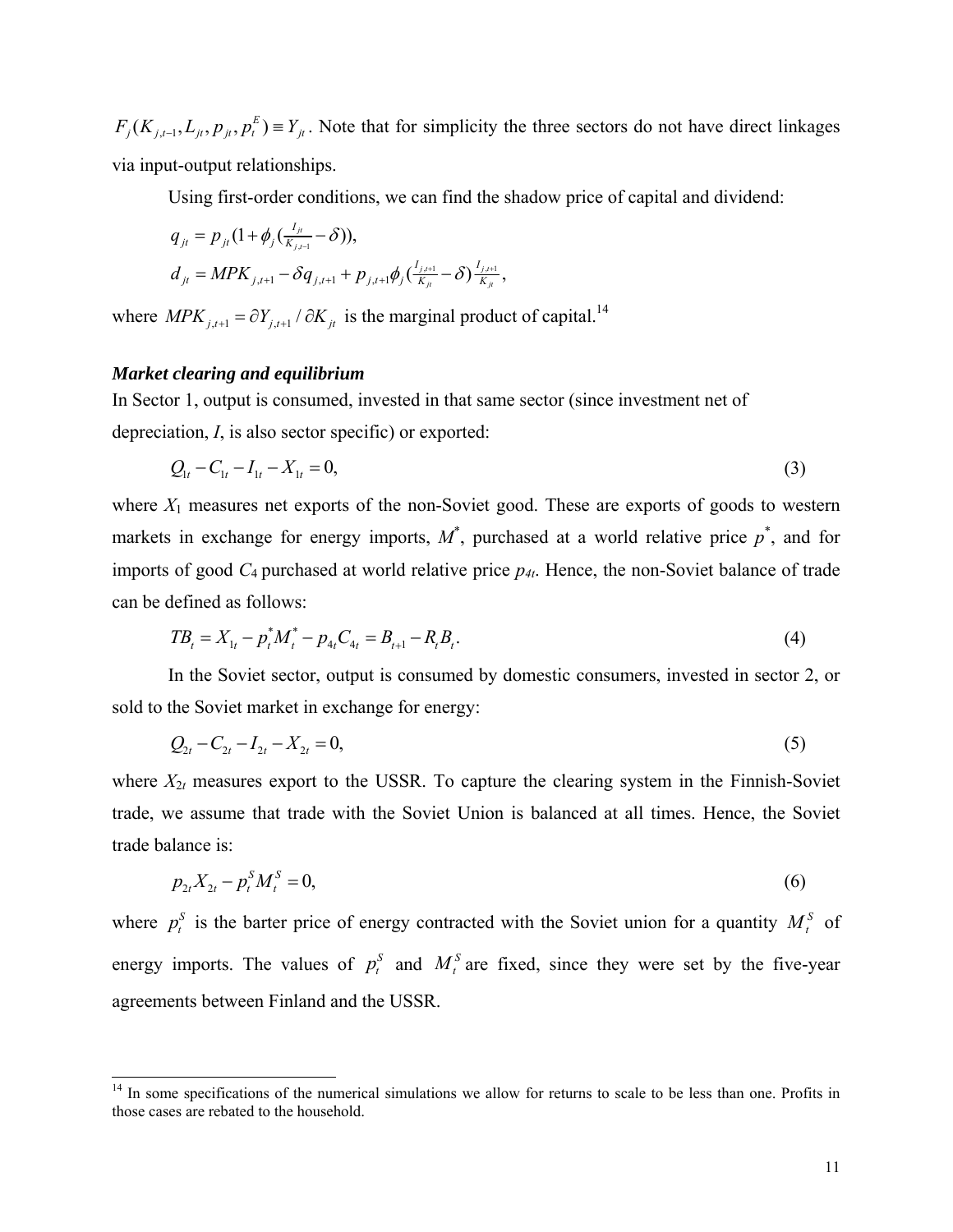We assume that Finland produces no energy domestically and energy is not storable so that imports of energy are equal to domestic consumption of energy:

$$
M_t^* + M_t^S - (E_{1t} + E_{2t} + E_{3t}) = 0.
$$
\n<sup>(7)</sup>

In sector 3, since goods are nontradable, domestic production equals domestic absorption:

$$
Q_{3t} - C_{3t} - I_{3t} = 0,\t\t(8)
$$

We enable the model to capture the slow adjustment of wages by assuming that real wages in each sector *j*=1,2,3 evolve as follows:

$$
w_{jt} = \theta_j w_{j,t-1} + (1 - \theta_j) w_{jt}^D,
$$
\n(9)

where the parameter  $\theta$  governs the degree of wage stickiness and  $w^D$  is the reservation wage given by the household labor supply. One interpretation of these wage dynamics is that trade unions take the wage in the previous period as a starting point in bargaining ("status quo" wages) and gradually change the wage to increase the employment of union workers. Specifically,  $\theta = 1$ corresponds to complete real wage rigidity, while  $\theta = 0$  corresponds to complete real wage flexibility. Regardless of  $\theta$ ,  $w_j^D = w_j$  in the pre-Soviet-collapse steady state. Given the wage, market-clearing in the labor market is demand determined (i.e. by finding the labor allocation that satisfies the labor demand condition and the settled wage).

 An equilibrium of this economy is defined as intertemporal sequences of allocations  ${L_{1t},L_{2t},L_{3t},C_{1t},C_{2t},C_{3t},C_{4t},I_{1t},I_{2t},I_{3t},Y_{1t},Y_{2t},Y_{3t},E_{1t},E_{2t},E_{3t},q_{1t},q_{2t},q_{3t},Q_{1t},Q_{2t},Q_{3t},M_{t}^{*},X_{1t},X_{2t},B_{t}\}_{t=0}^{\infty}$  and prices  $\{p_{2t}, p_{3t}, w_{1t}, w_{2t}, w_{3t}, q_{1t}, q_{2t}, q_{3t}\}_{t=0}^{\infty}$  that solve the household's problem and the problem of each representative firm, and that satisfy the market clearing conditions (3)-(9), for given initial conditions  $\{K_{10}, K_{20}, K_{30}, w_{10}, w_{20}, w_{30}\}$  and intertemporal sequences of exogenous variables  $\{p_t^E, M_t^S, p_{4t}, R_t\}_{t=0}^{\infty}$ . In our quantitative analysis we focus on equilibria that start from initial conditions calibrated to match the Finnish economy at a stationary equilibrium just before the collapse of the Soviet Union, and with the sequence of exogenous variables set to reflect the sudden increase in the cost of energy and the collapse of the market for exports to the USSR. The precise specification of these initial conditions and shocks is described in the next Section.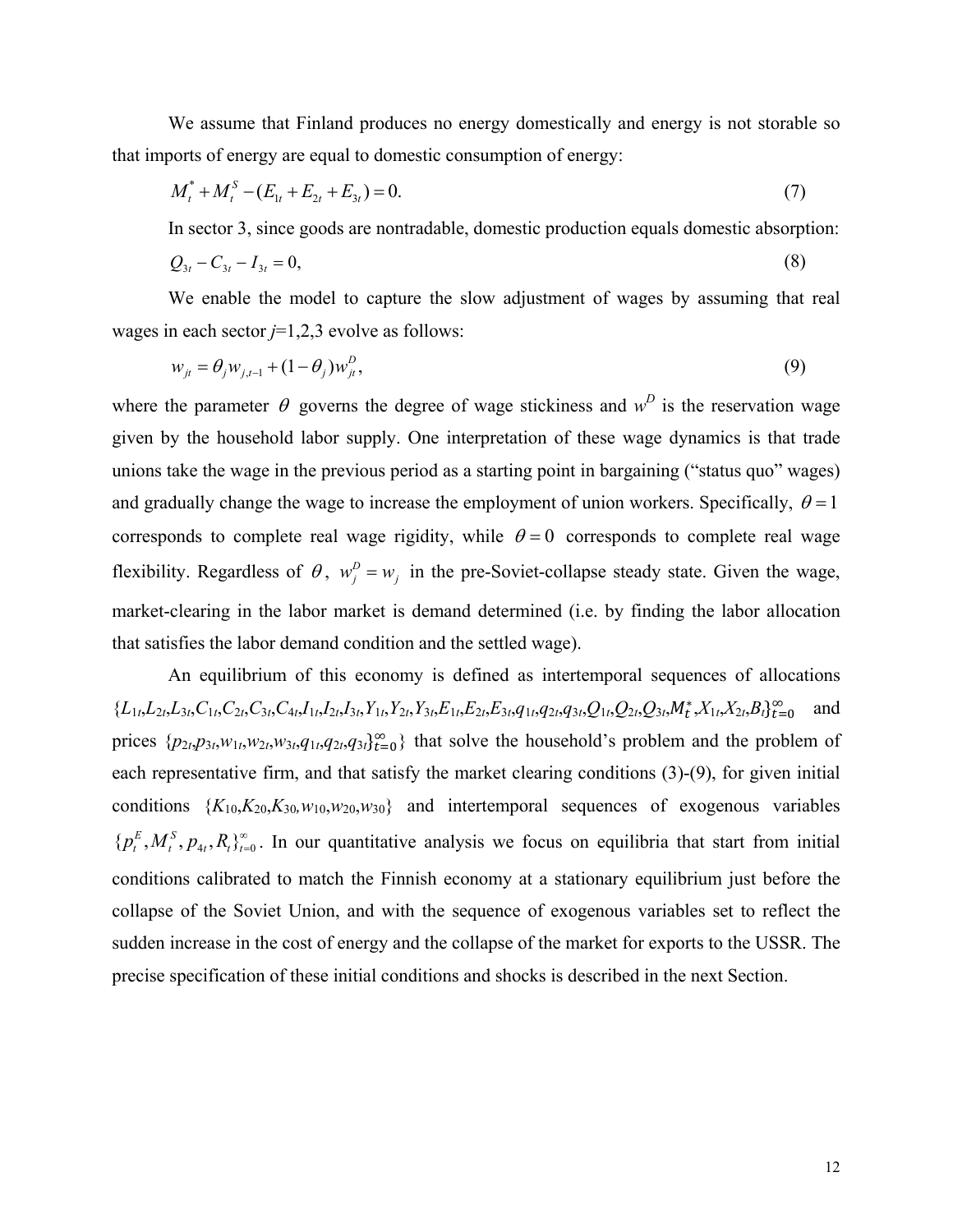## **IV Quantitative Analysis**

#### *Data*

One of the challenges in mapping the model to the data is that the pervasiveness of Soviet exports throughout the manufacturing sector makes it difficult to separate out a "Soviet" sector from a "non-Soviet" sector. In the model, the trade shock will be concentrated in sectors with heaviest exposure to Soviet trade. In the data, the "Soviet-exposed" sector will be defined as a weighted index of industrial sectors. We define  $\omega_i^X$  as the share of exports of industry *i* at time *t* to the Soviet Union in total exports of industry *i*. Let  $Q_{it}$  be value added (or any other the variable of interest) in industry *i* at time *t*. Then we compute value added in the Soviet-exposed sector as  $Q_t^S = \sum_i \omega_{it}^X Q_{it}$  and correspondingly the non-Soviet-exposed sector is  $Q_t^{NS} = \sum_i (1 - \omega_{it}^X) Q_{it}$ . We treat services as a separate sector producing non-tradable goods. We allow the weights,  $\omega_n^X$ , to change over the 1989-1992 period. The relative size of the Soviet sector will therefore decline automatically as trade with the USSR collapses.

We provide details on data sources and construction of sectors as well as detrending in the data Appendix B. We take 1989 as the "pre-collapse" benchmark year. Based on this definition, Table 2 shows the share of the Soviet sector in total value added, capital/labor ratios, employment and output shares as well as other descriptive statistics in the base year.

#### *Calibration*

The model is calibrated at a quarterly frequency. The quarterly deprecation rate of capital is the same across sectors and equal to  $\delta = 0.025$  (i.e., approximately 10 percent at the annual frequency). The discount factor is  $\beta = 0.99$  so that the real rate or return is 4 percent per annum, assuming the standard stationarity condition that equates the rate of interest with the rate of time preference. We also calibrate the intertemporal elasticity of substitution as  $1/\sigma = 1/2$ , the standard value in the RBC literature.

Micro level studies favor very large values for  $\eta$ , so that the labor supply elasticity  $1/\eta$ is small. On the other hand, macro level models need relatively large labor supply elasticity to generate large movements in labor. Recently, Hall (2007) provided empirical evidence indicating that the elasticity is about 0.91 in the United States. In line with this evidence, we set  $\eta = 1$ .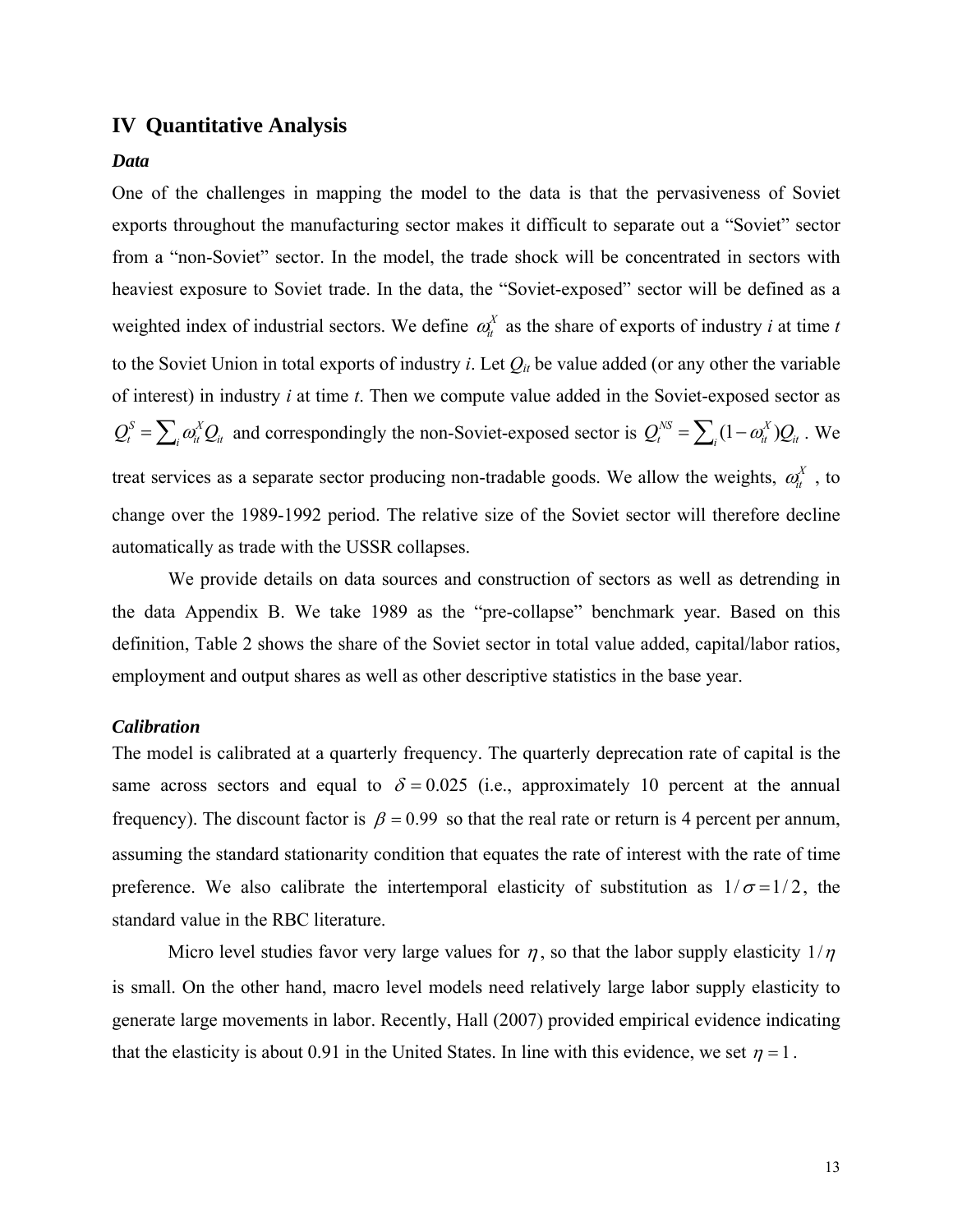We assume unit elasticity of substitution in consumption, i.e.,  $\rho_c = 0$ . Given this assumption, consumption shares can be computed from the input-output matrices which provide us with the information on consumption expenditures by sector. We find that  $\zeta_1 = 0.15; \zeta_2 = 0.04; \zeta_3 = 0.54; \zeta_4 = 0.27$ .

Our baseline calibration assumes that the production function is Cobb-Douglas (i.e.,  $\rho_p = 0$ ). In this case, we can read the  $\alpha_{iL}$  from the labor shares in sector *j*. In 1989, shares of labor compensation in value added were  $\alpha_{\text{L}} = 0.57$ ,  $\alpha_{\text{2L}} = 0.63$  and  $\alpha_{\text{3L}} = 0.63$ .<sup>15</sup>

We define units of oil in such a way that the unit price of oil before the collapse of the Soviet Union is equal to one (i.e., the price of the numeraire). Because energy and value added are Leontieff complements, the energy requirement in the non-Soviet sector is given by  $a_1 = Q_1 / E_1 = p_1 Q_1 / p^E E_1$ . Since we know the cost structure (specifically expenditures on energy), we can compute energy requirement for the non-Soviet sector as the ratio of cost (value added plus energy expenditures) to energy expenditures. For the non-Soviet sector this ratio is equal to 21.56. For other sectors, we cannot make this calculation directly because it depends on prices determined at equilibrium. We can impute the relative prices using cost shares for labor, capital labor ratios and relative wages and then compute energy intensity for the Soviet and service sectors:  $a_2 = 37.84$  and  $a_3 = 47.51$ . These parameter values imply that the share of Soviet exports in total exports is approximately 18 percent, which is consistent with the share observed in the data.

Using information on employment shares and relative wages, we can calculate ratios  $\chi_2/\chi_1 = 4.127$  and  $\chi_3/\chi_1 = 0.324$ . Because utility is Cobb-Douglas and we need only total expenditures on the imported good  $C_4$ , we set  $p_4 = 1$ , without loss of generality. Since  $\chi_1$ regulates only the scale of the economy, we set without loss of generality  $\chi_1 = 0.4$ . Since more than 90 percent of energy was imported from the USSR we assume that in the pre-Sovietcollapse period no energy was imported from other countries. We assume small to moderate

l

<sup>&</sup>lt;sup>15</sup> Empirical studies, however, tend to find that the elasticity of substitution between capital and labor is smaller than one. Thus, in our sensitivity experiments we examined the case with  $\rho_P = -1$ , which implies 0.5 elasticity of substitution between capital and labor. Also, the Cobb-Douglas formulation imposes constant returns to scale, but evidence for the United States documented by Rotemberg and Woodford (1995) and Basu and Fernald (1997) suggests that returns to scale may be about 0.97. Given that Finland has more concentrated industries, the share of economic profits may be higher than this estimate, so in our sensitivity analysis we set returns to scale to 0.95.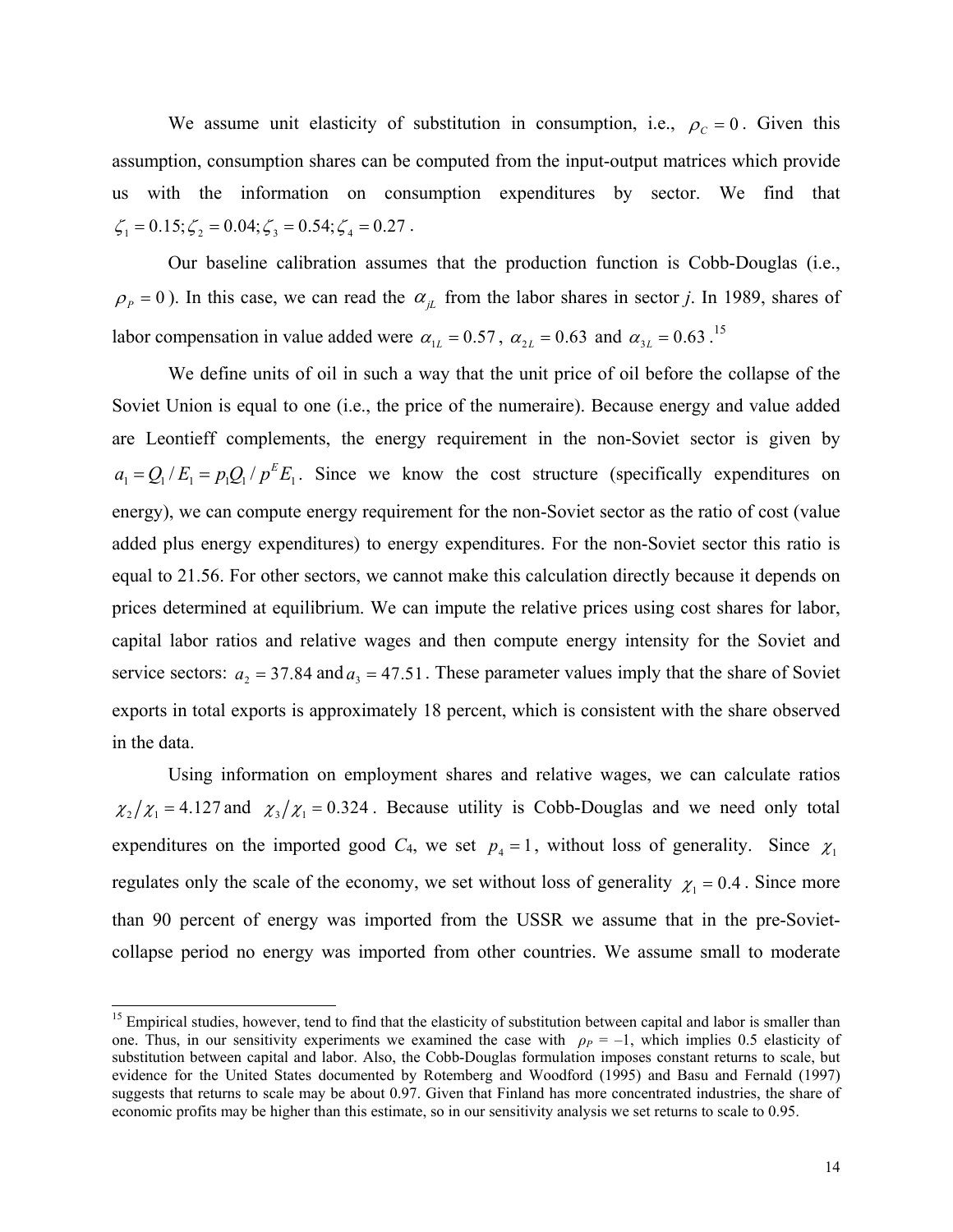adjustment costs in capital stock:  $\phi_1 = \phi_2 = \phi_3 = 1$ .<sup>16</sup> We provide more details about the calibration in Appendix C.

As we have discussed above, wages in Finland are downwardly rigid and wage adjustment in the early 1990s was very slow. Indeed, we do not observe large movements in real or nominal wages in Finland over the 1990s (see Figure 3). In light of these facts, we set  $\theta_1 = \theta_2 = \theta_3 = 0.99$ , which corresponds to the maximum annual decline of real wages equal to 4% and approximately matches the 1-2% decline of real wages during the depression. By setting this high value of wage rigidity we want to capture downward wage rigidity in this particular historical episode since we anticipate that wages in our model will have to fall in response to the trade shocks caused by the Soviet collapse. Table 3 summarizes calibrated parameters.

#### *Simulating the Effects of the Soviet Trade Collapse: Benchmark results*

We study the response of the Finnish economy to the collapse of trade with the Soviet Union, modeled as a once-and-for-all unanticipated event at  $t = 0$  in a deterministic environment. As we explained, this event produced two shocks for Finland. First, Finland lost one of its major export markets, and because of the specialized trade with the USSR Finnish firms could not easily redirect trade to other countries. We model this shock as a permanent drop in Soviet oil imports  $M_t^s$  to zero for all *t*. This also implied that export to the USSR  $X_{2t}$  vanished. Hence, the second shock was the end of the Soviet Union's provision of subsidized energy for Finland. Our discussion in Section II suggests that this subsidy was at least 10 percent of the world oil price. Thus we assume that the second shock was equivalent to an increase in the oil price from  $p<sup>E</sup> = 1$ to  $p^E = 1.1$  also for all *t*. We hit our model economy with these shocks as of the initial date  $t=0$ and compute the transitional dynamics leading to the new post-Soviet-collapse stationary equilibrium. We assume that the bond position  $B_t$  is zero at  $t=0$ .<sup>17</sup>

Figure 4 plots actual and simulated responses for key macroeconomic variables measured as percent deviations from the pre-collapse steady state.<sup>18</sup> The model can capture the dynamics

 $\overline{a}$ 

 $16$  Groth (2006) presents the range of estimates reported in the literature.

<sup>&</sup>lt;sup>17</sup> Following Mendoza and Tesar (1998), we use shooting and log-linear approximation around the post-Sovietcollapse steady state to adjust transitional dynamics for steady state changes in the net foreign asset position. We choose  $B<sub>i</sub>=0$  because the average net export to GDP ratio for Finland between 1980 and 1990 was very close to zero.

<sup>&</sup>lt;sup>18</sup> Note that since we fit trends to each series in the data individually, we can have a discrepancy in the dynamics of output and inputs. Value added and consumption are computed in constant pre-collapse prices.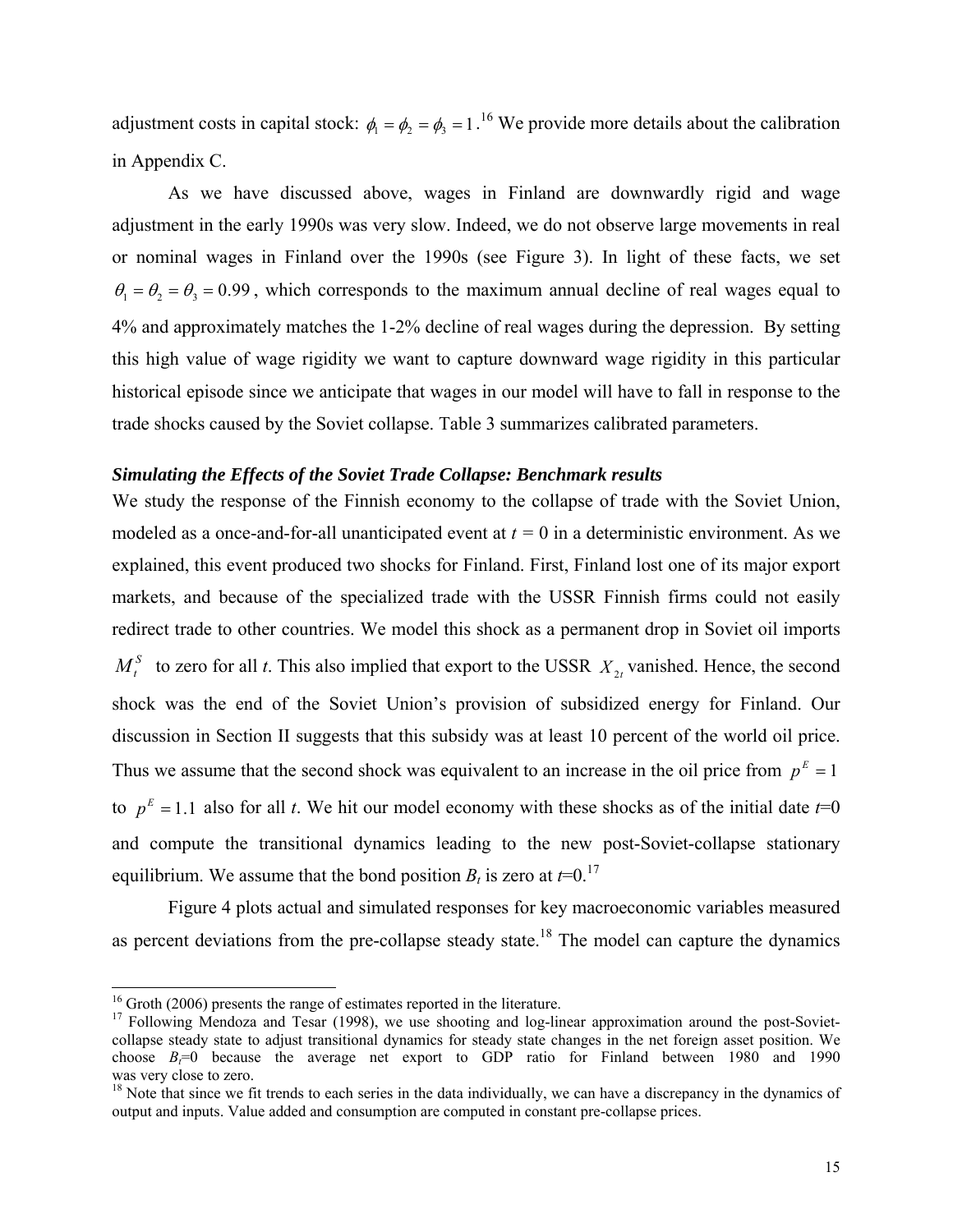of output well in terms of magnitude. The model predicts an output decline of 20 percent nearly identical to that observed in the data, albeit the trough is reached in 1991 in the model versus 1992 in the data. Very similar results are also obtained for consumption and employment. Both decline about as much as in the data (about 24 percent), but both reach their troughs a year earlier than in the data. The model also approximates well the observed dynamics of wages. In contrast with the data, the model predicts a recovery in consumption while in the data it does not seem to recover. Note, however, that the model is in line with the data in predicting a protracted decline in consumption, although of about half the size (10 percent in the model v. 20-22 percent in the data). The model also predicts a moderate recovery in employment that is somewhat stronger than what is observed in the data. Consistent with the data, the model predicts an increase in the net export-GDP ratio, but the increase is gradual in the data while in the model it peaks in 1991.

The model predicts a 26 percent decline in investment over 1991-1993 and a recovery to about 12 percent below the long-run trend. This recovery reflects the fact that given our functional assumptions and calibrated parameter values, the capital stock to output ratio (and hence investment to output ratio) is fairly insensitive to changes in the price of energy, the relative prices and wages and consequently the new steady state level of aggregate investment is not much affected by the Soviet shock.<sup>19</sup> In contrast, investment in the data falls by 65 percent below the trend and although it slightly recovers by 1997 it stays 40 percent below the trend. One may expect, however, that if utilization of capital requires energy as in Finn (2000), the relative price of capital is going to be higher in the post-Soviet-collapse period and hence the decline in investment could be larger and more persistent.

Figure 5 shows the model and data responses for value added, investment, employment and wages at the sectoral level. Generally, the model captures well the qualitative features of the dynamics in the Soviet and service sectors, but quantitatively there are non-trivial differences. The model predicts permanent declines in value added, employment, investment and wages in the Soviet sector, but the model underestimates the drop in value added in the early years of the transition, and overestimates the declines in employment, investment and wages. In the services sector, the model does well at matching the initial declines of all four macro aggregates, but it

 $\overline{a}$ 

<sup>&</sup>lt;sup>19</sup> Specifically, in the steady state  $K_j/Q_j = [\alpha_{jk}\beta(1-p^E/(a_j p_j))]$ /(1− $\beta(1-\delta)$ ), which follows from the first order condition for capital in sector *j*. Note that since  $a_j$  is relatively large, one needs large variation in  $p^E$  and  $p_j$  to change capital to output ratio significantly.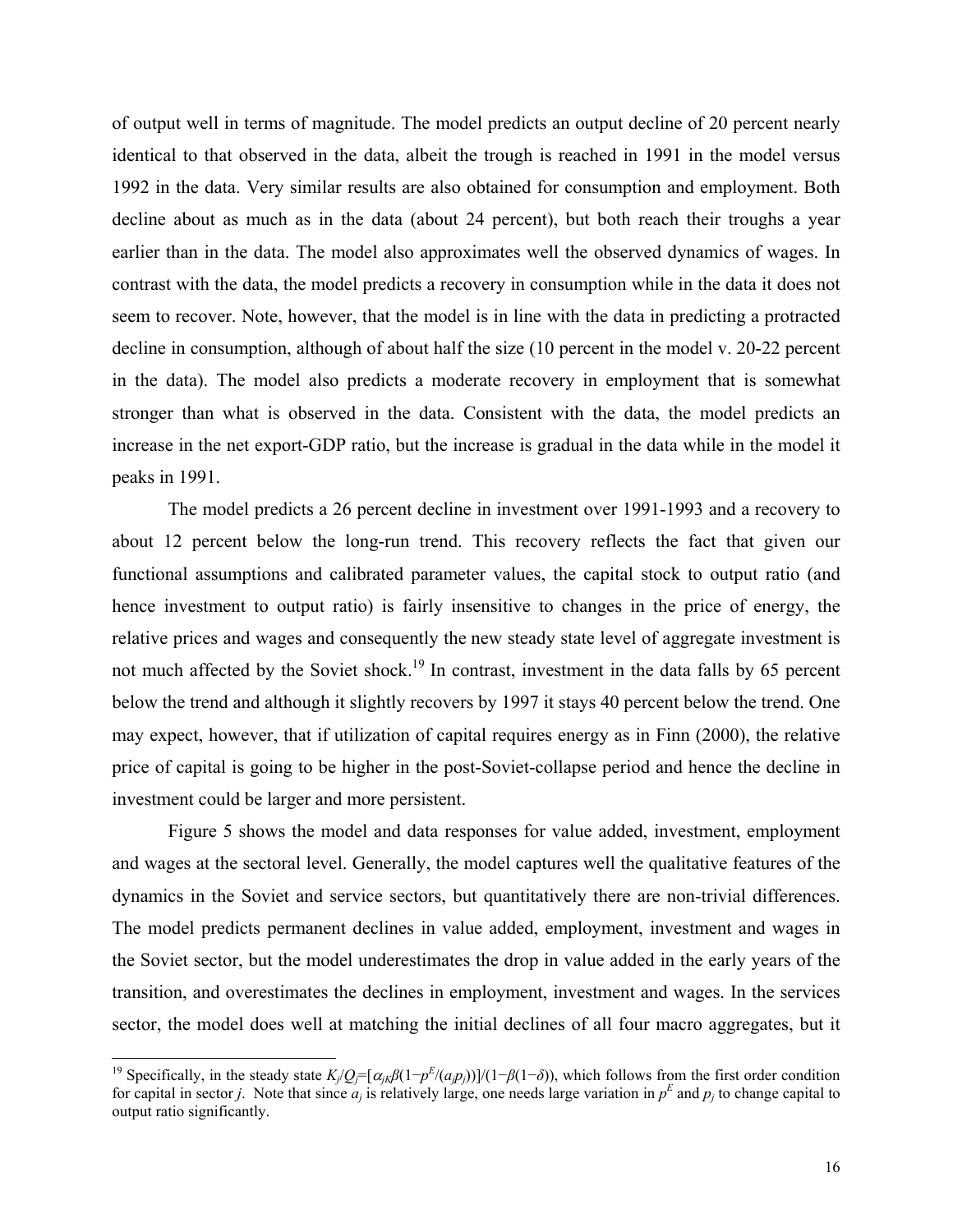cannot match the highly persistent declines observed in the data. The model also understates the magnitudes of the declines in value added, employment, investment and wages in the non-Soviet sector.

In summary, the model performs reasonably well at matching aggregate dynamics, but is less successful at explaining some sectoral dynamics. It is particularly important to note the model's key prediction that the collapse of Soviet trade, which accounted for only about 5 percent of total employment and value added in Finland, can produce a significant contraction of output at the aggregate level (almost 20 percent in 1991).

The key to understand this strong amplification mechanism is in the combined effect of wage rigidity and the role of nontradables. Consider first a two-sector model, with only the Soviet and non-Soviet sectors. In this economy, the collapse of trade with the Soviets would put pressure on factors to shift from the Soviet to non-Soviet sector. This happens for two reasons: first, because the relative price of the Soviet-goods falls, and second, all of Finland's energy needs now have to be financed by exports of the non-Soviet good. If factors are perfectly immobile, the maximum output effect is a fall of about 5 percent. To the extent that factors can adjust, the decline in output will be smaller.

What happens when there are nontraded goods in the economy? The trade collapse that causes the relative price of oil to rise, increases production costs in both the non-Soviet and nontraded goods sectors. In addition, the collapse of demand in the Soviet sector reduces income and hence the demand for all other goods. These two effects together lead to a decline in the relative price of nontraded goods and output. Rigid wages amplify the contraction in demand in the short run. As consumers purchase fewer goods, firms demand less labor which entails further contraction of demand and the spiral continues. In summary, a combination of higher costs of producing goods, as well as a fall in demand magnified by rigid wages leads to large short-run multiplicative effects on the initial shocks. Consistent with this argument, the relative prices of Soviet and non-tradable goods fell by 17.4 and 13.3 percent respectively below the trend between 1990 and 1995. The model predicts 18 and 5 percent decline after four years for prices of Soviet and non-tradable goods respectively. We return to quantitative assessments of the roles of nontradables and wage rigidity in the sensitivity analysis.

To assess the separate contribution of oil price and trade shocks, we perturb the economy with one shock at a time and plot the resulting transitional dynamics of aggregate variables (see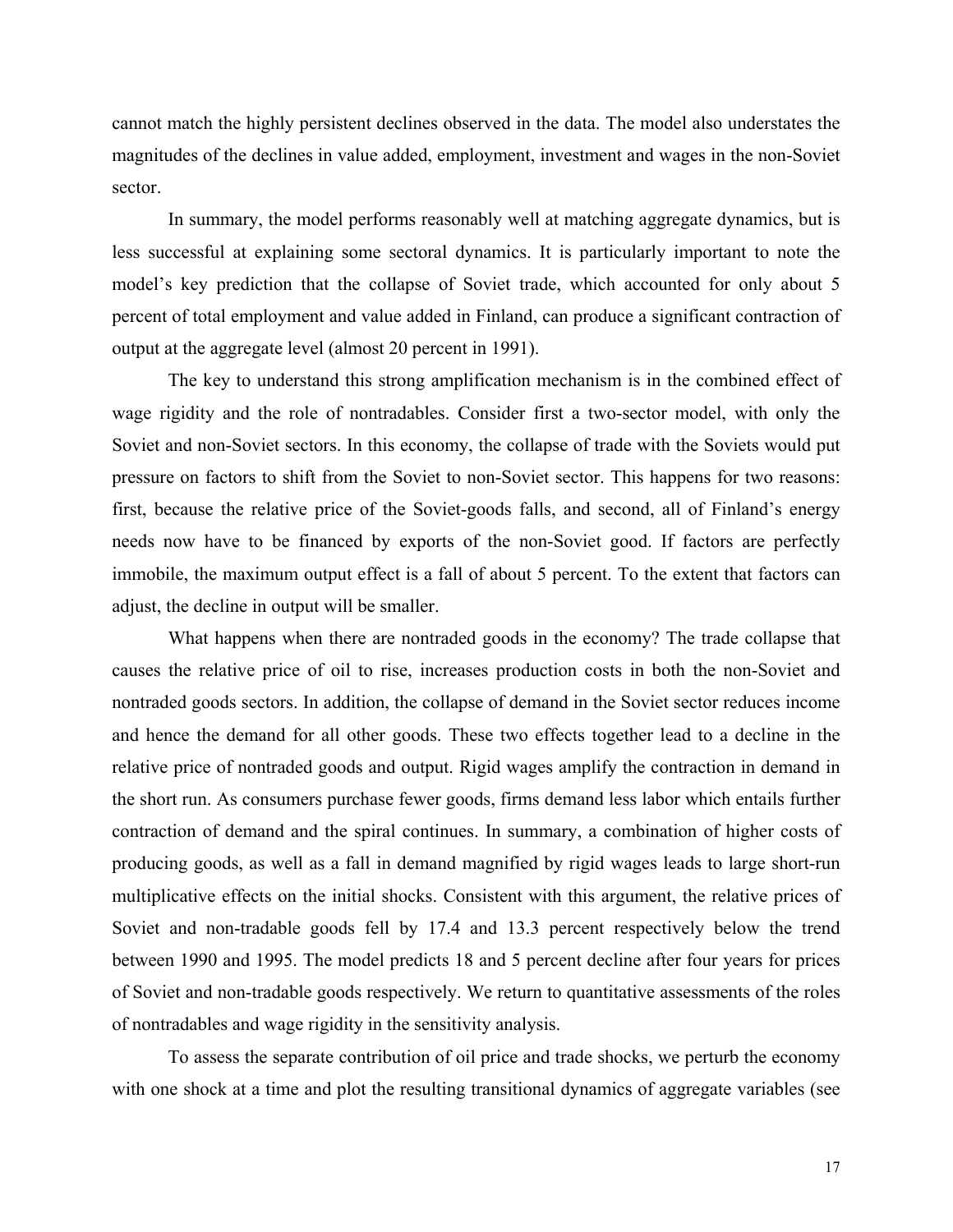Figure 4). The economy's response to an oil price shock is much smaller than to the trade shock. In addition, the response to the oil price shock tends to produce an *expansion* of the Soviet sector, because larger exports to the USSR increase the amount of oil that can be imported and thus help offset the effect of the higher price of energy (Figure 5). This is consistent with the Finnish experience in late 1970s and early 1980s when oil prices increased. By contrast, the trade shock leads to an expansion in the non-Soviet sector. In general, the oil and pure trade shocks push the Soviet and non-Soviet sectors in different directions, but the two shocks are contractionary for the services sector.

#### *Sensitivity Analysis*

 $\overline{a}$ 

In this subsection we vary parameter values to study the sensitivity of our results to alternative calibrations. First, we modify the model to introduce habit formation in preferences and add quadratic labor and investment adjustment costs (in addition to quadratic capital adjustment costs). Both habit formation and labor and investment adjustment costs make the responses of macroeconomic aggregates smoother, but neither adjustment costs nor habit formation are crucial for the qualitative results (see Appendix Figure D1). However, adding these features improves the model's ability to match the timing of troughs.

Next we study the implications of altering parameters of the production technology, the consumption aggregator and labor supply. Our qualitative results are not sensitive to changes in the production function parameters (Appendix Figure D2). Decreasing the elasticity of substitution between capital and labor from one to 0.5 amplifies the responses of all variables in the short run.<sup>20</sup> The quantitative results change little when we decrease returns to scale from 1 to 0.95. Likewise, we find that altering the elasticity of substitution in consumption across goods and over time does not change our main results much although the lower elasticity of substitution across goods tends to amplify the responses of macroeconomic aggregates (Appendix Figure D3). In addition, our results are not sensitive to varying the elasticity of substation of labor supply across sectors (Appendix Figure D5).

Finally we study the implications of altering the degree of wage stickiness. In contrast with the other parts of the robustness analysis, we found that wage stickiness plays a very

<sup>&</sup>lt;sup>20</sup> In the richer model with habit formation and additional adjustment costs in the flow of investment and labor higher elasticity has smaller effects on the impulse responses.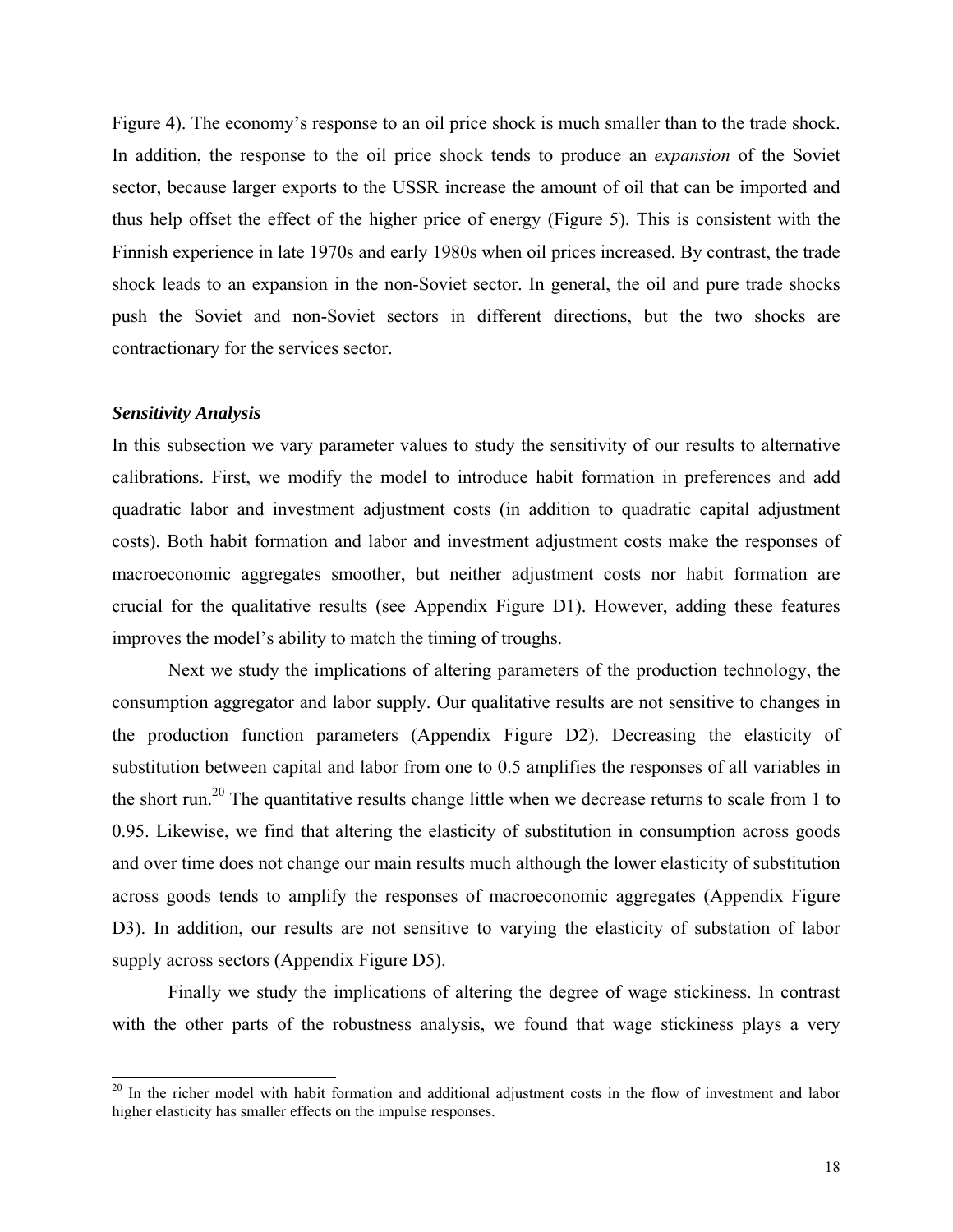important role. In particular, the key parameter governing the response of the macroeconomic variables to the collapse of the Soviet-Finnish trade is the persistence of real wages (Figure 6). In the case with fully flexible wages, the recession is short and shallow. For example, output, employment, investment and consumption fall only by 2-5 percent and there are hardly any dynamics after the first year. Thus, the response of investment, output, consumption and employment is small when compared to the response of these variables in the data. On the other hand, the response of real wages is overstated. In the data, wages declined gradually, while the model with fully flexible wages predicts an immediate 7.5 percent decline. At the sectoral level, fully flexible wages fail to capture the contraction across sectors. In particular, the non-Soviet sector expands in response to the collapse of the Soviet-Finnish trade: as resources are released from the Soviet sector they flow into the relatively more productive non-Soviet sector. In contrast, when wages are rigid, the oil shock reduces the marginal product of labor and firms would like to hire less labor at the current wages or to keep employment fixed but cut wages. If wages are rigid, the adjustment occurs via quantities and the model can capture sizable decreases in output, consumption, investment and labor. The recession is considerably deeper when wages are inflexible. In summary, our qualitative and, to a large extent, quantitative results depend only on adjustment of real wages being sufficiently slow and in this respect our findings echo the results in Cole and Ohanian (2004). As reported in Section II, however, there is strong evidence suggesting that this was indeed the case in Finland.

Figure 6 also shows the importance of the service sector in amplifying the response. Note that when we freeze the size of and prices for the service sector at the pre-collapse levels, we find that the size of the downturn at the aggregate level is only about half as large as the downturn when we allow the service sector to respond to the Soviet shock. This finding is in line with the intuition for amplification described above.

#### *1974 Oil shock*

Given the good performance of the model in explaining the recession in the 1990s, we are interested in assessing whether the model can also perform well in tracking the effects of previous episodes of energy price shocks. We examine in particular how the model fares in accounting for the macroeconomic dynamics after the 1974 oil price shock. Like the collapse of Soviet trade, this shock produced a large increase in energy costs for Finland. Unlike the Soviet trade collapse, however, it did not cause a major dislocation in Finland's economic structure and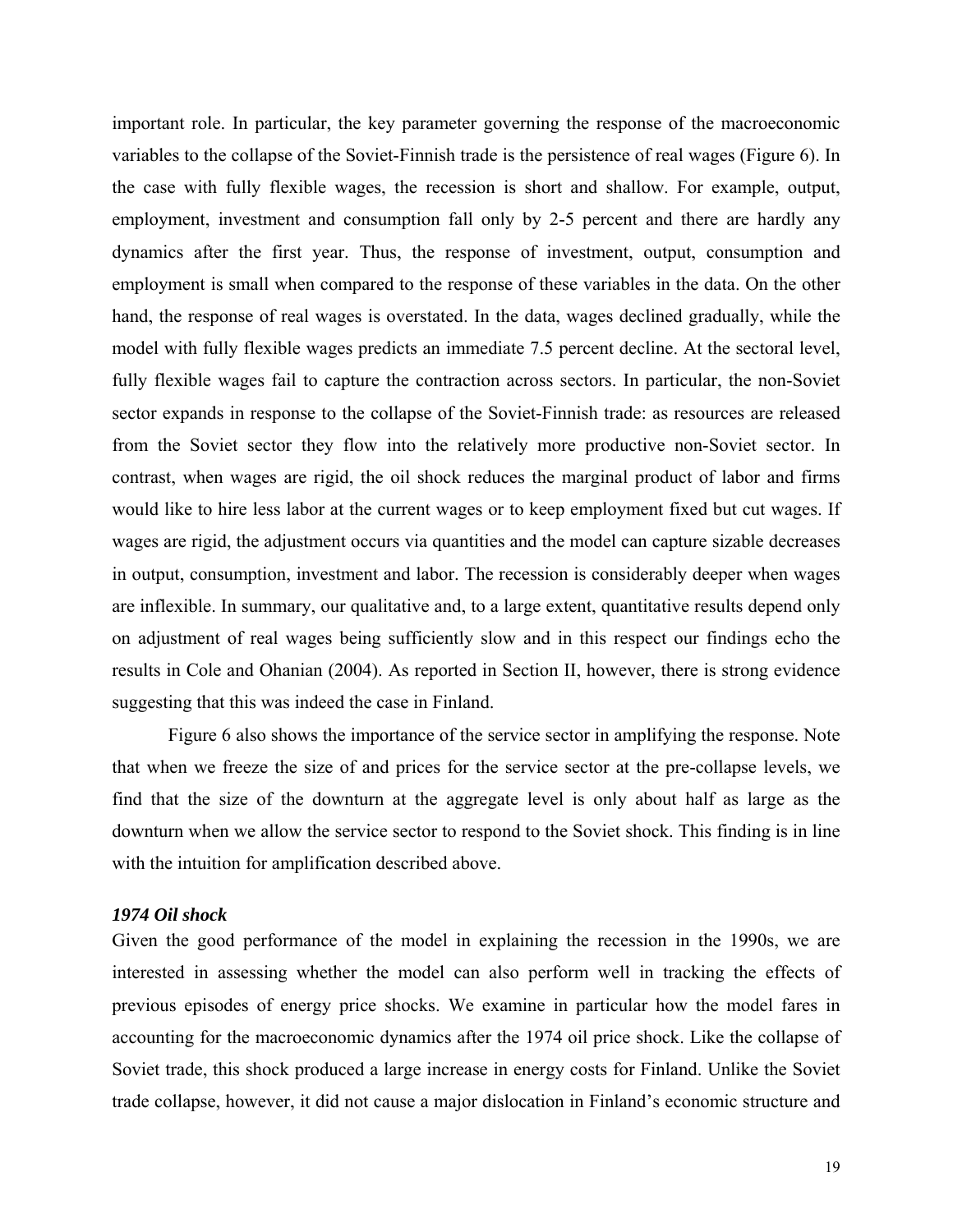sectoral factor allocations. In particular, during this episode Finland continued to import subsidized energy from the USSR in exchange for specialized exports. Hence, if in this 1974 oil shock experiment the model dynamics are still consistent with those observed in the data, we gain more confidence about the conclusions derived in the previous subsection. In this exercise, we keep the model calibrated as before. The only modifications we make are to the speed of wage adjustment, which we set to  $\theta_1 = \theta_2 = \theta_3 = 0.9$  (Finland was less unionized in the early 1970s), and energy intensity, which we set a 25 percent higher (the Finnish economy was more energy intensive in 1970s than in early 1990s). $^{21}$ 

Although most economies experienced the oil shock early in 1974, the shock to the Finnish economy was somewhat delayed because the oil price in the Finnish-Soviet trade was a moving average of the world price. Hence, we assume that the shock to the world price occurs in the first quarter of 1974 and it hits the Finnish economy in the last quarter of 1974. To calibrate the size of the shock, we compute the unit price of imported oil in 1973 and 1974 and find that the (log) change in the price was 109 percent.

Figure 7 plots the model's transitional dynamics in response to the oil price shock and the dynamics of actual output, consumption and investment. Again, we detrend the data to remove secular movements in macroeconomic variables. The model broadly matches the response of the Finnish economy. Although we do not have reliable sectoral data before 1975 to construct counterfactual movements in the data in the absence of the shock, we know from Figure 5 that exports to the USSR expanded in response to the oil sector. We also know that output in the Soviet sector expanded relative to output in the non-Soviet sector. The sectoral responses in the model (not reported) capture these facts as well.

#### *Sweden vs. Finland*

 $\overline{a}$ 

An alternative way to assess the importance of the collapse in the Soviet-Finnish trade in accounting for the Finnish recession as well as to validate our simulations is to compare the output dynamics in Sweden and Finland. Both countries had similar institutions (including regulated labor markets with high downward wage rigidity, see Botero et al (2004) and Dickens et al (2007) for detailed comparisons) and experienced a similar and almost simultaneous sequence of events (including currency and financial crises) and policy responses in the late

<sup>&</sup>lt;sup>21</sup> The ratio of energy consumption (in millions of TOE) to GDP (in constant 2000 prices) in 1973 was 25% larger than the same ratio in 1989.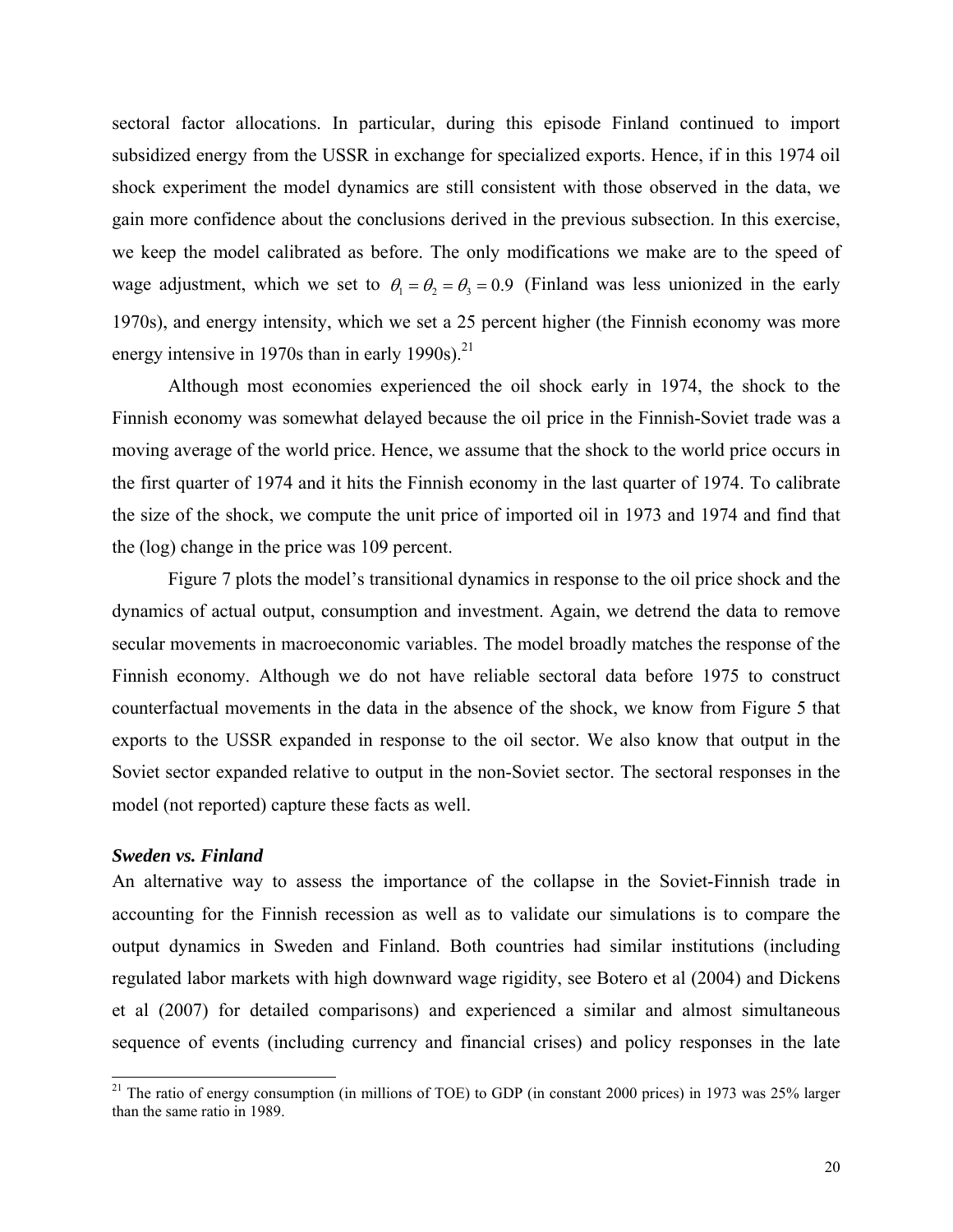1980s and early 1990s with the only major difference being that Sweden had miniscule trade with USSR.<sup>22</sup> In a sense, Sweden could be used as a counterfactual for what could have happened to Finland if it did not trade so much with the USSR. Hence, we can utilize this natural experiment to evaluate the predictions from our model.

Figure 8 plots the time series of percent deviations of output from linear time trend (estimated on 1970-1990 data) for Finland and Sweden. At the trough of the recession the output drop in Finland was about 22 percent from trend, while for Sweden it was 8 percent below trend. If we take the difference as a measure of the contribution of the Soviet trade collapse to the Finnish depression, then the magnitude of the contribution is broadly in line with impulse responses in our model. Hence, the observed difference between output paths in Sweden and Finland is consistent with our argument that the decline of the Soviet-Finnish trade explains a significant fraction of the downturn in Finland.

## **V Alternative explanations of the depression**

 $\overline{a}$ 

As we noted in the Introduction, two other competing explanations of the Finnish Great Depression are the "financial view," which attributes the Depression to the major financial crisis experienced in Finland in 1992, and the "tax and productivity view" of Conesa et al. (2007), which argues that the Depression was caused by adverse TFP and labor tax shocks.

According to the financial view, financial liberalization during the 1980s resulted in an over-expansion of credit, an over-valued stock market, inflated real estate values and a large stock of debt. A downturn in the economy in the early 1990s due to the loss of the Soviet export market and a slowdown in European growth triggered both a speculative attack on the currency and a credit crunch. Clearly these factors played a role but they can also be interpreted as a byproduct of the financial-sector effects of the Soviet trade shocks that first caused a severe collapse of the real economy. Indeed, troubles in the Finnish financial sector seem to have followed the collapse of the Soviet trade rather than preceded it.<sup>23</sup> This interpretation of the financial sector as "following" the real economy can be rationalized if we assume that financial

 $22$  Comparing the developments in Sweden and Finland between 1985 and 2000, Jonung, Kiander and Vartia (2009) observe that the two countries behaved as if they were "economic twins."

 $^{23}$  Real domestic credit, which had increased at a steady pace since the late 1970s, began to fall in 1992:1 and the exchange experienced a first initial depreciation in 1991:4, with a full currency collapse in 1993:1. Real GDP began contracting in the last quarter of 1990. In a comprehensive analysis of the banking crisis and credit crunch in Finland, Vihriälä (1997) concludes that collapse of lending is better explained by a decline in firm and household balance sheets and creditworthiness than by a contraction in supply of credit.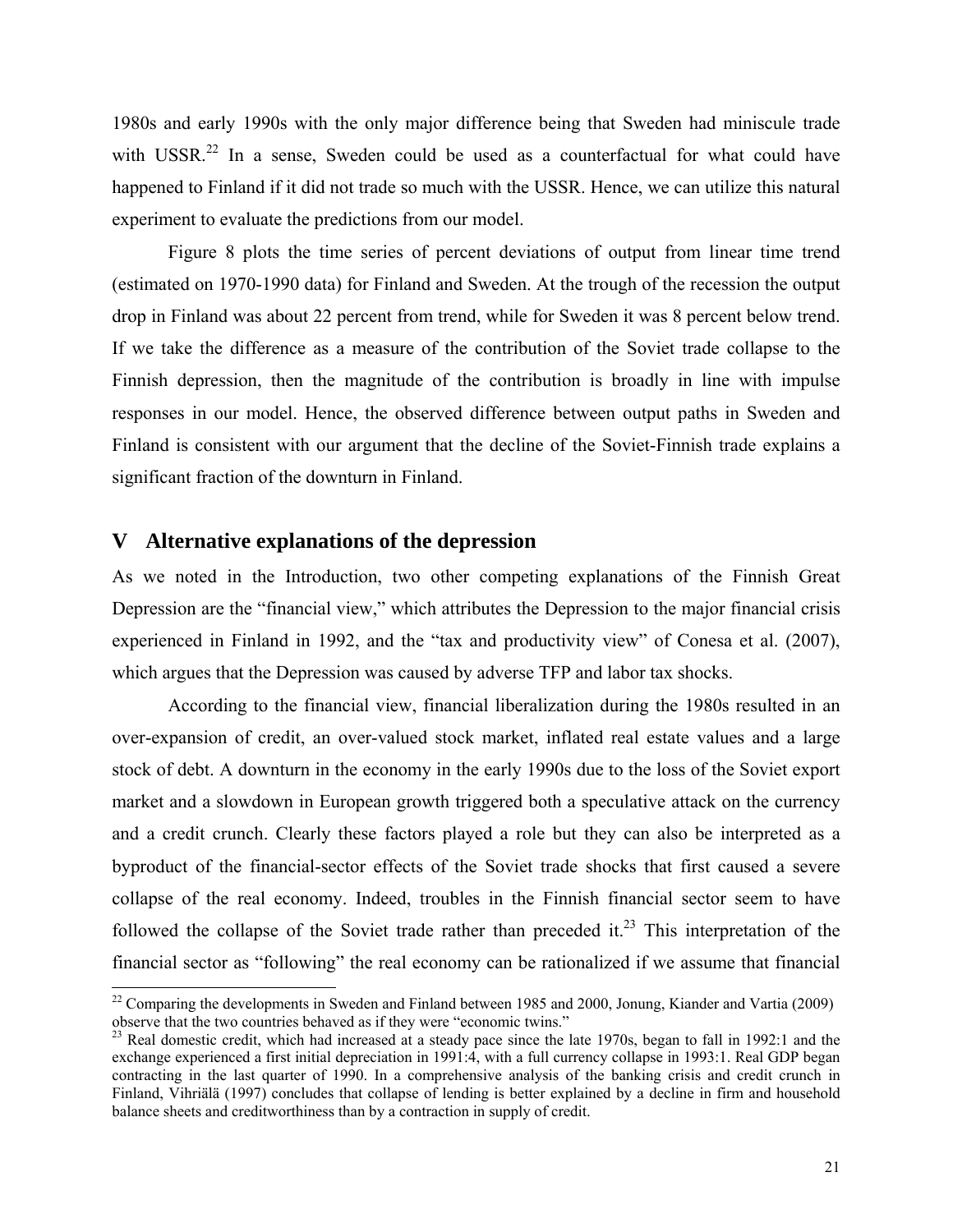variables responded to real developments as in a classic cash-in-advance setup. Hence, the severe retrenchment in consumption and investment expenditures due only to the Soviet trade collapse could have caused a proportional collapse in demand for real balances, which under a fixed or managed exchange rate and a set level of foreign reserves, could have been large enough to trigger a currency crash. If we consider also the possibility of financial amplification via a working-capital or financial accelerator channel, these developments could have fed back into the real economy and contribute to enlarge the magnitude and duration of the recession.

We can get a sense of the extent to which a credit crunch can explain the depression by introducing into our framework an exogenous, persistent increase in the world interest rate. We assume that the interest rate increased in 1991 by one percent (a relatively modest increase). We set the serial correlation of the shock to 0.9 which is approximately the persistence of the interest rate in Finland. We consider two scenarios. First, the interest rate shock is the sole source of the depression. Second, the interest rate shock happens simultaneously with the collapse of the Soviet-Finnish trade. The corresponding impulse responses are shown in Appendix Figure D4. The results show that an increase in the interest rate depresses aggregate economic activity (with small effects on employment, output, and consumption but a larger effect on investment). We also find that adding the interest rate shock improves the fit of the model at the sectoral level when combined with other shocks. Specifically, interest rate shocks help the model to match the downturn in the non-Soviet sector. By itself, however, the shock has small quantitative effects for variables other than investment. We conclude from these results that a credit crunch indeed can be a useful complement to our story, especially for matching the dynamics of investment.

With regard to the tax and productivity hypothesis of Conesa et al. (2007), it is worth noting that our oil price shock works like a technology shock since an increase in oil prices reduces firms' profit margins (provided there is a sufficiently small substitutability of energy input).<sup>24</sup> Although the effect of the oil price shock on measured TFP is relatively small in our model, the trade shock leads to a significant decline in measured TFP with the dynamics that resembles the path of measured TFP in the data (Appendix Figure E1). Thus what Conesa et al. interpret as a TFP shock could be partly capturing the energy price and trade shocks in our model.

 $\overline{a}$ 

 $24$  A similar argument was made for the case of the United States by Finn (2000).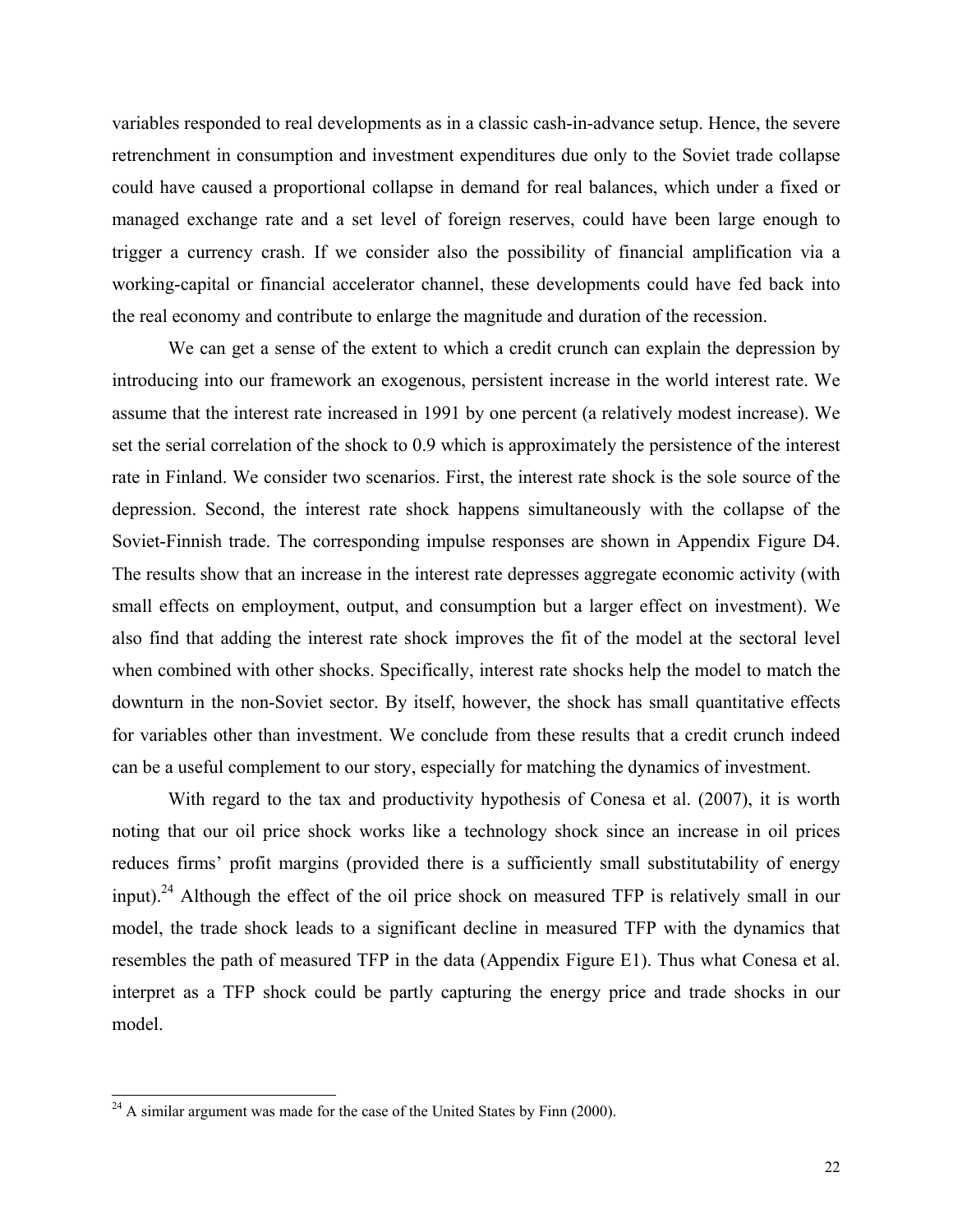We can also reconcile Conesa et al.'s labor-tax-like effects with our analysis by interpreting those effects as taking the place of the wage rigidities in our model. In an equilibrium without labor frictions, the wage received by workers is equal to their reservation wage, i.e.  $w_{jt} = w_{jt}^D$ . If wages are rigid, however, the reservation wage is not generally equal to the wage actually received. Furthermore, in a downturn, workers are willing to accept jobs at lower wages, but with inflexible wages there is going to be a difference between current market wages and the reservation wages, in particular  $w_{jt} > w_{jt}^D$ . Moreover, since firms stay on their labor demand curve, they cut employment. Because of these arguments, we can reconcile decreased employment (as observed in the data) with fully flexible wages (as assumed by Conesa et al. (2007)), if we interpret this situation as if there was a 'labor tax' shock. In other words, one can interpret  $w_{it} > w_{it}^D$  as arising from a labor tax  $\tau$  such that  $w_{it} > (1 - \tau) w_{it} = w_{it}^D$  where the after-tax wage is equal to the reservation wage.

While both labor tax hikes and wage rigidities can have similar theoretical effects, we were unable to find actual evidence of changes in tax rates in the Finnish press and legislation of the early 1990s. In addition, various measures of the tax burden on labor earnings exhibit little variation over this period (see Appendix Figure E1). By contrast, we documented earlier strong evidence of labor rigidities, including wage stickiness, in Finland. Hence, the empirical evidence suggests that labor frictions may be more relevant than tax shocks. Overall, we agree with Conesa et al (2007) that productivity and wage-wedge movements are necessary to explain the dynamics of macroeconomic aggregates; however, we interpret these movements as symptoms and argue that the Soviet trade shock may be the fundamental force behind these movements.

An additional observation that favors our trade-shocks approach is that industries exposed to the Soviet trade experienced a deeper downturn than industries not oriented to the Soviet market. This pattern is clearly reproduced by our model, while shocks other that the Soviet trade shock should be unable to generate this pattern in general. Figure 9 presents the scatter plot for export share to the USSR in 1988 and deviation of employment from trend in 1993 by industry. The slope of the OLS fitted line presented in the figure is -14.54 with standard error 6.4 which suggests a significant relationship between industry's exposure to the Soviet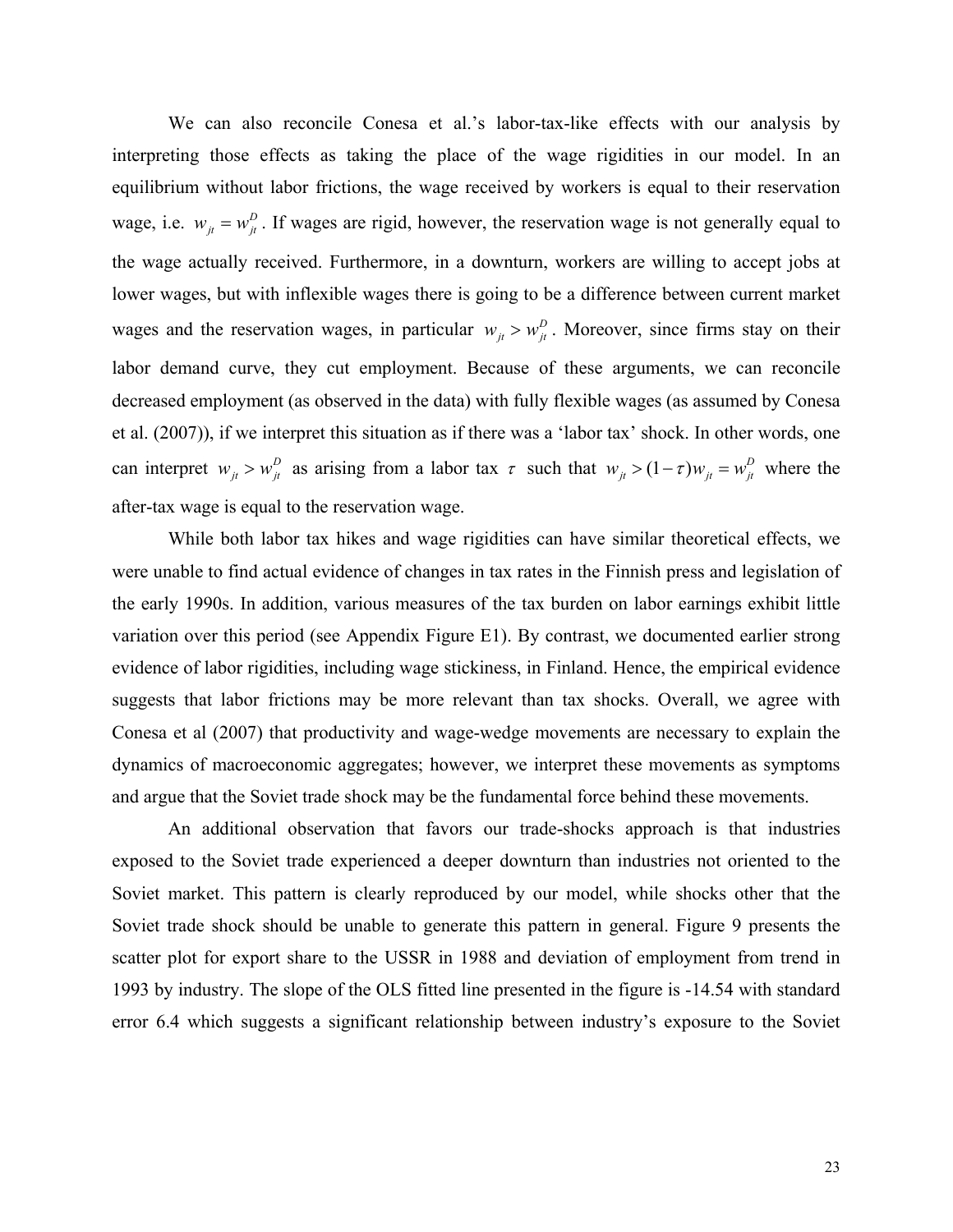trade and its decline.<sup>25</sup> A one percentage point increase in the share of exports going to the Soviet Union is associated with a 1.4 percent decline in employment in 1993 relative to trend.

#### **VI Extension to Transition Economies**

There is ample evidence indicating that the trade and energy price shocks faced by the TEs of Eastern Europe and the former Soviet Union were at least as severe as those experienced by Finland. The practice of overpricing machines exported from CMEA countries to the Soviet Union and underpricing raw materials (mainly energy) exported from the Soviet Union to CMEA countries is well documented (e.g., Marrese and Vanous 1983). Orlowski (1993), Krasnov and Brada (1997) and others find the same pattern for intra-USSR trade. In addition, while there was a strong redirection of trade for transition countries from former socialist trading partners toward the EU and other industrialized countries (e.g. Campos and Coricelli 2002), there is little evidence that exports of goods manufactured in the command economy were redirected. Rodrik (1994) and others argue that reorientation to the EU market of products previously directed to CMEA was not a prominent feature of the transition period. Furthermore, Rodrik (1994) reports evidence suggesting that Soviet exports could be sold in the West only with 50 percent or more discounts. Given available micro level evidence, Repkine and Walsh (1999) contend that firms historically producing under different 5-digit SITC codes for the CMEA market could hardly reorient production toward very different products.

These observations suggest that our model may be useful in explaining the macroeconomic dynamics displayed by TEs in the early stages of transition. Our simulation results showed that the effects of eliminating the energy subsidy and Soviet trade relationship on output, employment and other aggregate outcomes are greatly amplified by real wage rigidities. Because of data limitations, it is hard to establish whether real wages were rigid in Eastern European countries in the initial stages of the transition. Initial estimates of the wage elasticity with respect to unemployment rates suggested that real wages were fairly flexible in TEs (e.g., Blanchflower 2001). However, subsequent studies based on macro and micro level data tend to find that real wages in transition countries were almost as inflexible as wages in other European countries (e.g., Kertesi and Kollo 1997, Estevão 2003, Iara and Traistaru 2004, Von Hagen and

 $\overline{a}$ 

 $25$  The estimate based on the Huber-robust regression, which downweighs outliers (e.g., non-metallic mineral products), is -17.6 with standard error 5.3.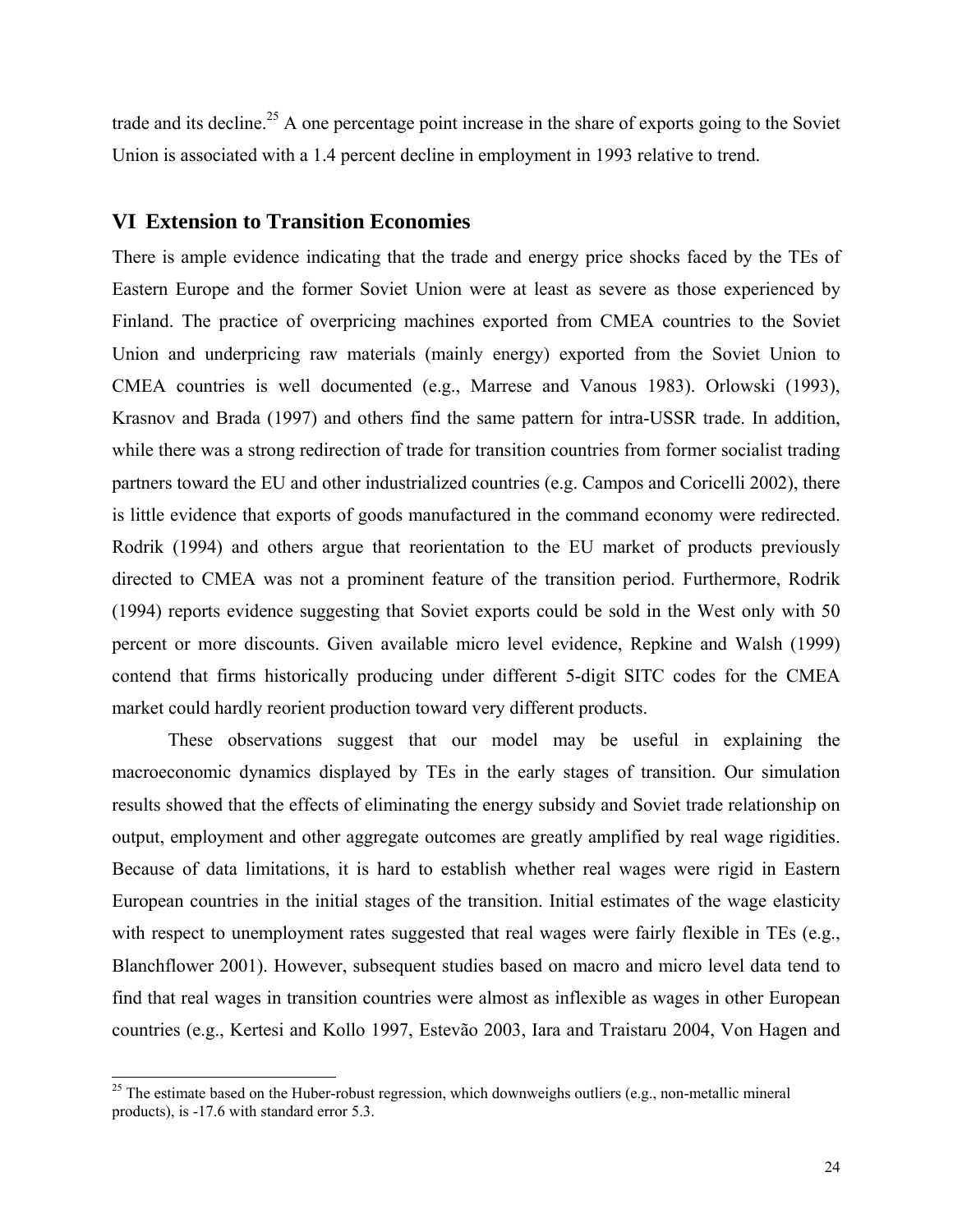Traistaru-Siedschlag 2005). In addition, labor markets in TEs appear to be as regulated as in other European countries (Botero et al 2004). On the other hand, it is hard to believe that real wages were strongly inflexible because inflation was high and variable.<sup>26</sup> However, there was also a strong political pressure to maintain living standards. Indeed, Roland (2000) argues that politicians could not allow wages to fall too fast and too much because otherwise reforms could be reversed. Wage indexation and dollarization of wages became common practice in transition economies. Furthermore, as observed in Rodrik (1994), the sharp increase in unemployment rate across transition countries is the prima facie evidence that wages were inflexible. In summary, although wages in transition countries adjusted in response to aggregate shocks, the adjustment is likely to have been incomplete and spread over time. Given that the size of distortions was greater in former CMEA countries (e.g., greater subsidy from USSR and greater specialization of trade with the USSR), one can expect that standard macroeconomic factors can explain a bulk of downturn in economic activity in transition countries.27

To support our hypothesis that the contraction observed in TEs can be explained with the oil price and trade shocks caused by the demise of the USSR, we would like to compare simulated transitional dynamics from the model (calibrated for TEs) with the data responses at the aggregate and sectoral levels (also for TEs). Unfortunately, due to severe data limitations, this comprehensive analysis is not possible. Indeed, we focus on Finland precisely because, unlike transition countries, Finland has reliable statistics at all levels of aggregation during and before the recession. However, we can assess the model's behavior using a handful of reliable aggregate series for Poland and Hungary. We choose these two countries because they embody two different strategies of adjustment in transition. Poland allowed a quick and deep adjustment of real wages, while in Hungary real wages had gradual and modest adjustment (see e.g. Tonin 2007).

We use the model and calibration from Sections III and IV as the basis of our analysis for transition economies. Since transition and Finnish economies were different, we need to make a

l

<sup>&</sup>lt;sup>26</sup> Although wage arrears were another source of wage flexibility, wage arrears were largely limited to former Soviet Union republics and had little impact in other Eastern European countries.<br><sup>27</sup> Interestingly, the experience of East Germany after unification is broadly in line with our arguments for transition

economies. East Germany was also dependent on cheap Soviet energy and overvalued exports to the USSR. Unification with West Germany brought not only world-class institutions to East Germany but also overvalued rigid wages for workers in East Germany. After reunification, East Germany experienced a severe downturn in economic activity. Similar to the Finnish experience, wages were rigid and reallocation of resources massive. Even after almost twenty years after the reunification, East Germany continues to lag behind West Germany in many economic dimensions. See Akerlof et al (1991) for more detailed discussion on East Germany and effects of high real wages.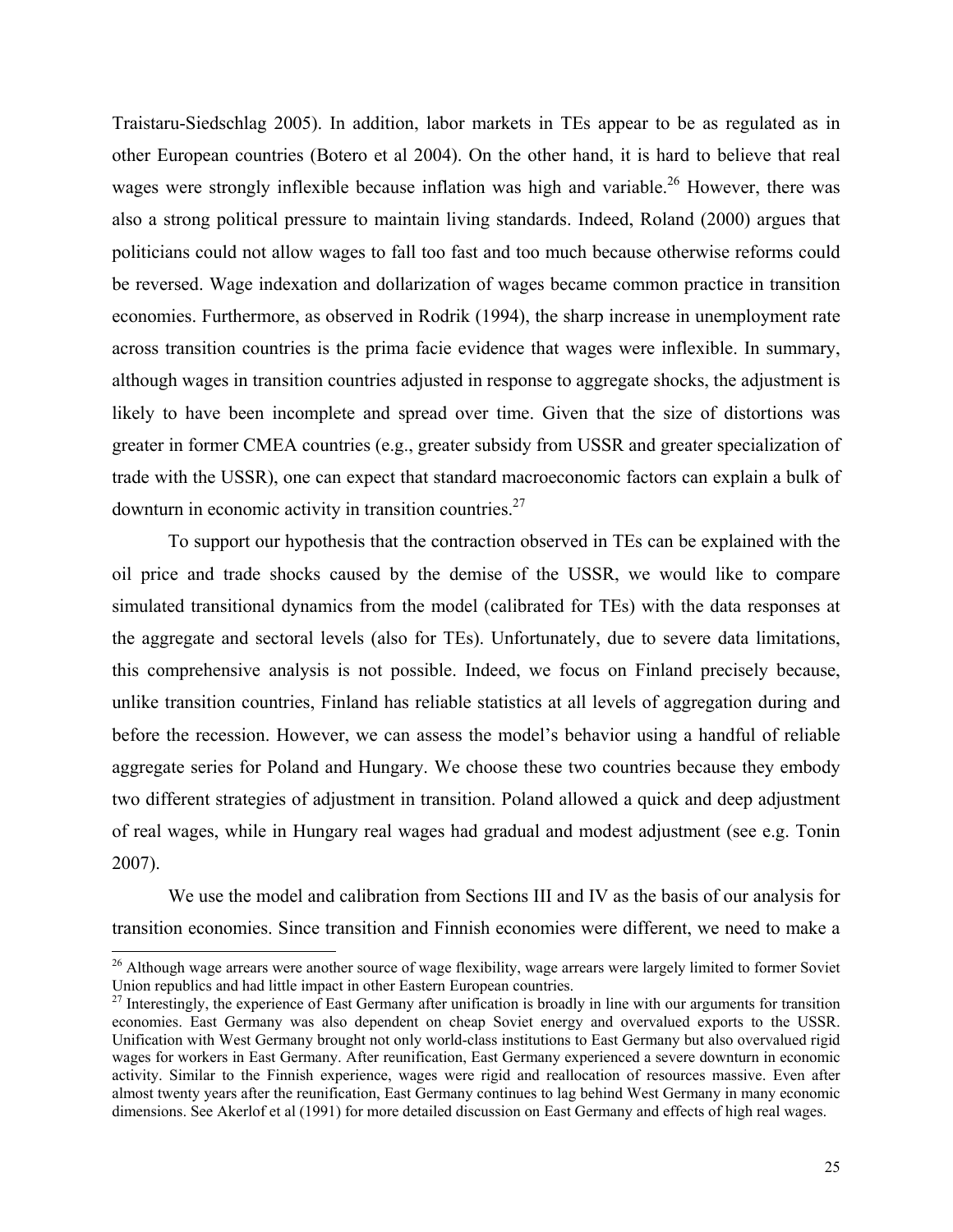few adjustments to the calibration. Since wages were more flexible in TEs than in Finland, we consider a range of values for *θ*. We also modify the expenditure shares to match the relative sizes of the sectors. Specifically, we assume  $\xi_1 = 0.2, \xi_2 = 0.15, \xi_3 = 0.5, \xi_4 = 0.15$  for Hungary and  $\xi_1 = 0.2, \xi_2 = 0.15, \xi_3 = 0.45, \xi_4 = 0.2$  for Poland to match the fact that the service sector was larger in Hungary.<sup>28</sup> Given that the energy intensity of output in the former socialist economies was twice as large as in the OECD economies (EBRD 2001), we also double  $a_1, a_2, a_3$ . These modifications in  $\xi$ 's and  $a$ 's are necessary to match the size of the Soviet sector, which we set to 20-25 percent in Poland and Hungary, and the share of Soviet exports in total exports, which we set to 30 percent in both countries. $2<sup>9</sup>$ 

To calibrate the size of the shock, we use the decline in the volume of exports to the (former) USSR as well as dependence of Poland and Hungary on energy imports from the Soviet Union. Hungary was heavily dependent on energy supplies from the USSR and the quality of its exports was inferior relative to Finnish exports to the USSR. Hence, we double the markup and assume that after the collapse of the Soviet Union the price of oil is effectively 20 percent more expensive relative to the pre-collapse price. Poland was less dependent on energy imports from the USSR and, consequently, we assume a 15 percent markup. To assess the size of the trade shock, we use the fact that between 1988 and 1991 exports to the USSR decreased by 60 percent for Hungary and by 45 percent for Poland.<sup>30</sup> Consequently, we set the trade shocks to 45 percent for Poland and 60 percent for Hungary. Finally, we assume that the collapse of the Soviet trade occurred (or started to occur) in 1990 rather than 1991 as CMEA started to disintegrate before 1991.

Figure 10 plots the dynamics of real GDP in the model and data in response to the Soviet trade shock. Strikingly, the model response to collapse of the Soviet trade is very similar to the actual responses of the Polish and Hungarian economies. The model can explain a bulk of the output contraction and the timing of the trough for both economies. The magnitude of the decline in the model depends on the speed of wage adjustment. In line with our model's prediction that  $\overline{a}$ 

 $2<sup>28</sup>$  In 1991 (the earliest year for which we have reliable data), services accounted for 57% of GDP in Hungary. In 1992 (the earliest year for which we have reliable data), the share was 51% in Poland. Since services contracted less during the recession, we set sector shares to small magnitudes.

<sup>&</sup>lt;sup>29</sup> We do not have reliable data to assess the size of the Soviet sector. However, various sources indicate that approximately a quarter of the CMEA economies were primarily concerned with exports to the USSR. The share of Soviet exports is calculated using IMF Direction of Trade Statistics (DOTS) database.

<sup>&</sup>lt;sup>30</sup> Export statistics are taken from IMF Direction of Trade Statistics (DOTS) database. Other data sources (OECD, national statistical offices) report similar magnitudes.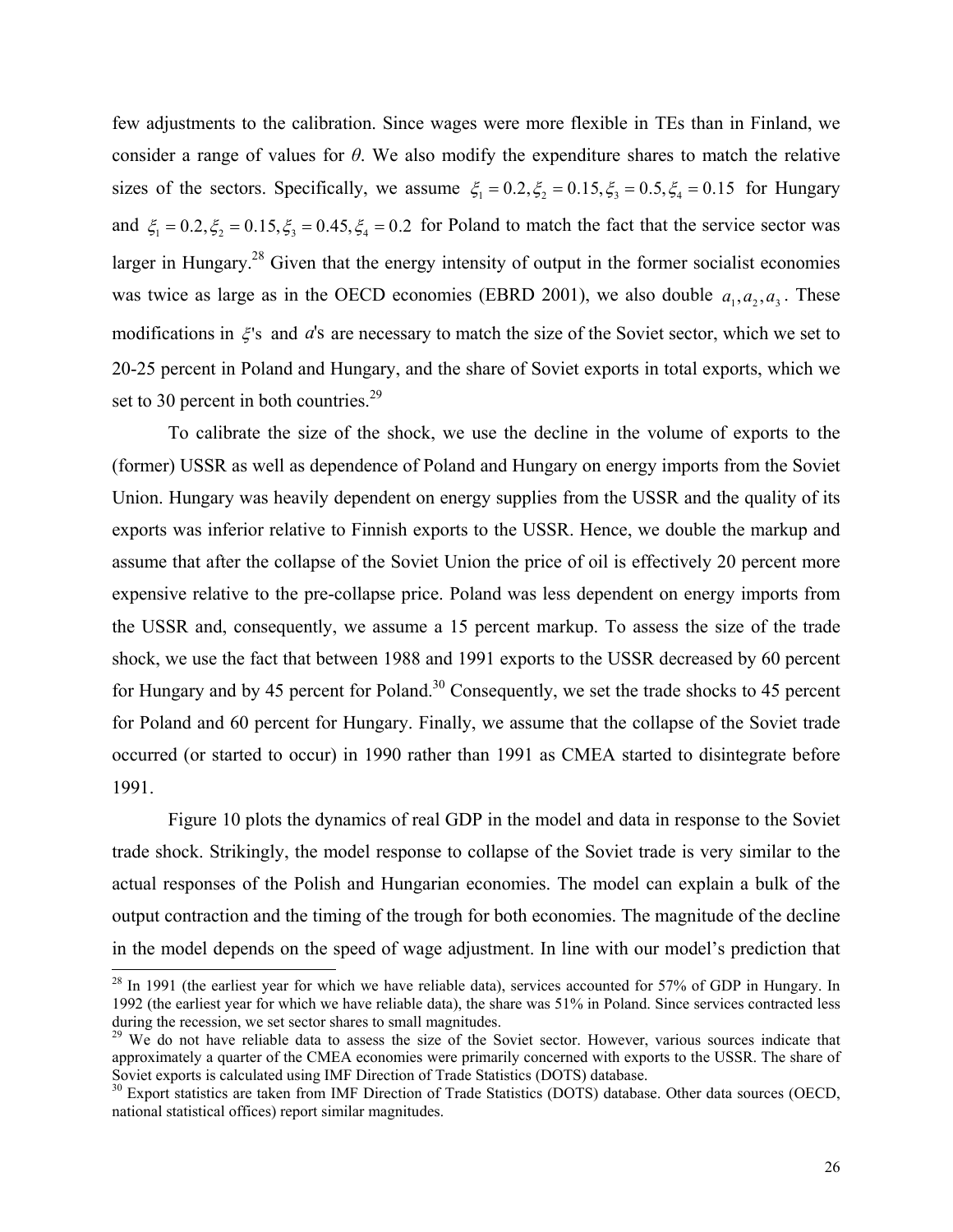greater wage inflexibility leads to deeper downturns, the model has a better fit to the data for Hungary when we use a higher value of *θ* which is consistent with the fact that Hungary had a slower wage adjustment than Poland. In any case, it is safe to say that even for relatively flexible wages the Soviet trade shock accounts for at least 50 percent of the contraction. Hence, this shock could have been a quantitatively important source of economic downturn in transition countries.

Although we do not have reliable data for many other transition countries, we can use fragmentary employment data to check whether adjustment of real wages is correlated with the response of employment in transition economies. Figure 11 displays a strong negative relationship between real wages and employment suggesting that countries with smaller declines in real wages experienced a larger contraction of employment between 1989 and 1995 which is consistent with our argument that incomplete adjustment of real wages could have contributed to the depth of downturn in transition economies.

We also conjecture that misallocation of resources in the former Soviet Union could have played an important role in the dramatic output decline in the early 1990s. Indeed, an enormous fraction of the Soviet economy was militarized (15-20 percent of GNP according to various estimates, e.g. Steinberg (1992)) and had only limited ability to switch production to nonmilitary goods. For example, the All-Russian Scientific Research Institute for Experimental Physics (the developer of nuclear and thermonuclear weapons) was supposed to be organizing the series production of pipe connections for the milk lines of dairy plants (Menshikov, 2000). A tremendous shift in demand towards consumer goods meant a gigantic transfer of resources which was probably even more painful and costly than in other countries of the socialist camp.<sup>31</sup> In other words, the shock was internal rather than external. In addition, many relatively energypoor Soviet republics (e.g., Ukraine) had to buy oil and gas at new higher prices (the energy subsidy was partially or fully removed shortly after the collapse of the USSR) which combined with the loss of demand from other Soviet republics resembles the shock experienced by other Eastern European countries and Finland.

 $\overline{a}$ 

 $31$  Menshikov (2000) and others report that military orders declines by almost 70 percent between 1990 and 1992. In 1992 alone, military production fell by 42 percent which constituted about a half of production decline in the military industry between 1990 and 1997. Cumulatively, between 1990 and 1997 arm procurements fell by 90 percent, employment in formerly military oriented firms fell by up to 3.5 million people, more than 54 percent of production capacity of defense firms had to be retooled.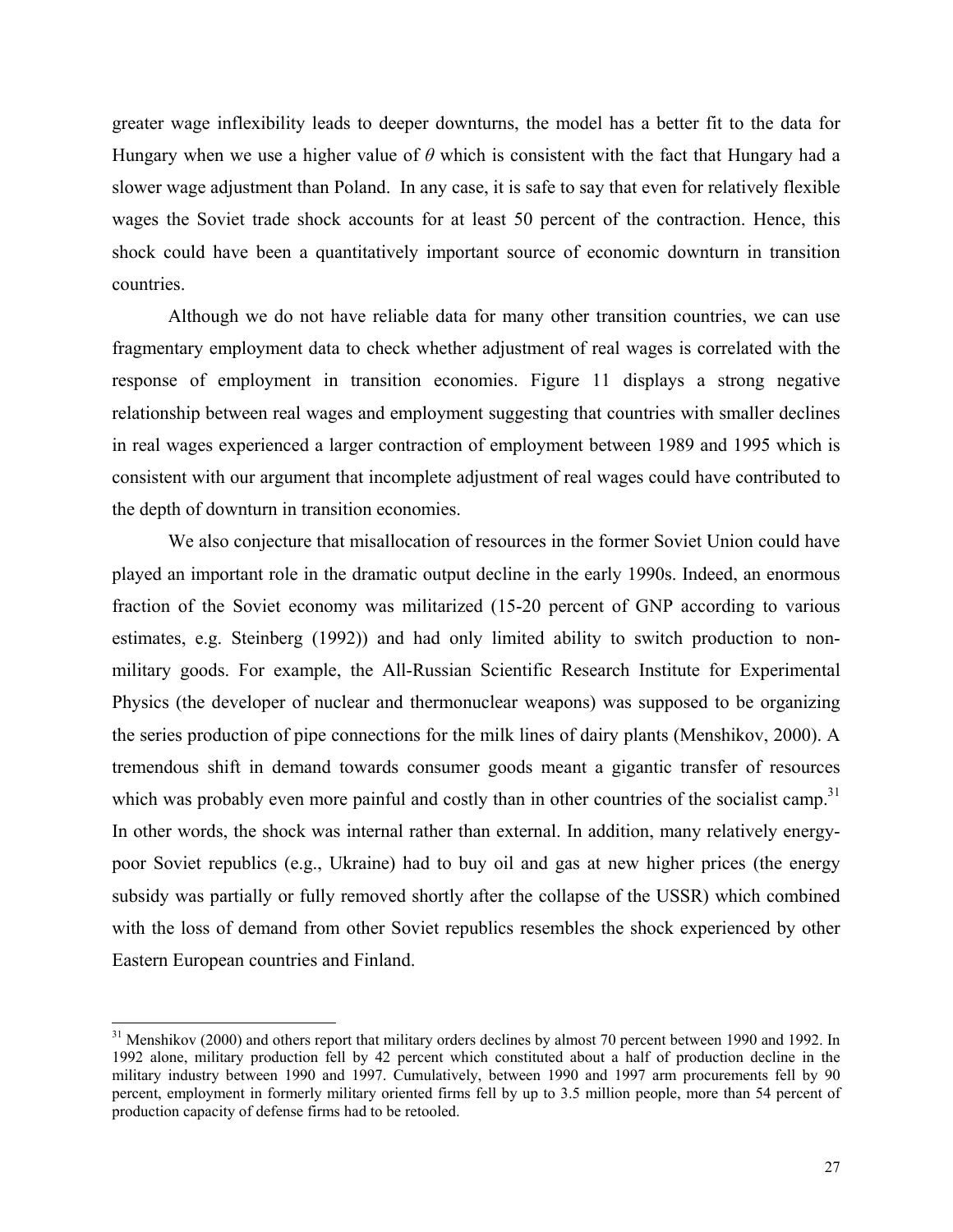## **VII Concluding Remarks**

This paper examines the Finnish Great Depression of the early 1990s using a dynamic general equilibrium framework with labor frictions. Our analysis delivers two key results. First, we find that the Finnish Great Depression can be explained to a large extent by two exogenous shocks produced by the collapse of trade with the USSR (the surge in energy prices and the sudden redundancy of Soviet-oriented manufacturing). Since the identification of these shocks is particularly clear cut, this natural experiment evidently illustrates the behavior of a small open economy in response to large exogenous trade shocks. The key mechanism that amplified the initial trade shocks into a Great Depression was the rigid real wages in the Finnish economy. We show that our calibrated multi-sector model is successful in reproducing other historical episodes and produces estimates of trade shock effects which are supported by other pieces of evidence (in particular, macroeconomic performance in Sweden v. Finland and the response to the 1974 oil shock).

Second, our model can also account for the main features of the early 1990s adjustment observed in Eastern European transition economies, which displayed output dynamics and trade patterns similar to those observed in Finland. This similarity is particularly striking and calls for a reinterpretation of the sources of deep recessions in transition economies since Finland, in contrast to transition economies, had a well functioning system of markets, courts and other institutions. Although we cannot rule out alternative explanations for contractions in transition economies, the quantitative responses to the Soviet trade shock can account for a large share of the contraction in transition countries and Finland. In other words, the trade shocks we observe in the data could lead to economic downturns in standard theoretical multi-sector models which are remarkably close to the size of downturns we observe in transition economies. This important finding suggests that alternative explanations such as institutional transformations could have had a smaller effect than thought before.

 The natural experiment of the Soviet-Finish trade downfall analyzed in this paper has broader implications. Specifically, we show that sectoral (trade) shocks can lead to significant comovement across sectors even in the absence of direct input-output linkages and static measures of effects of trade shocks can grossly overestimate the short-run cost of reallocation.. Reallocation of resources can be particularly costly in presence of sticky wages and/or prices. The Finnish experience can also shed some new light on the post-WWII contractions after rapid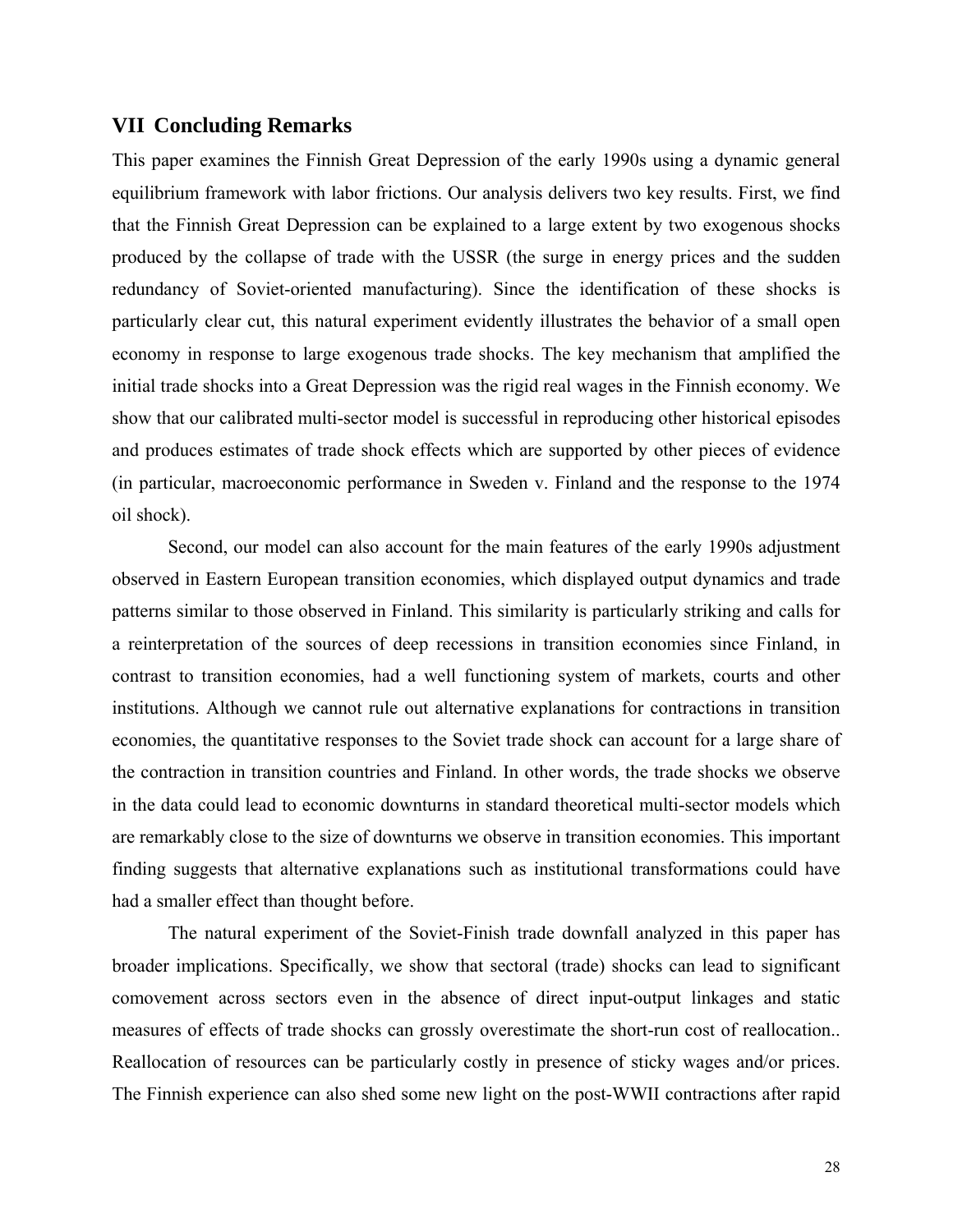changes in the composition of aggregate demand (e.g., disarmament in the U.S. after the Korean War). Likewise, we conjecture that our framework may be useful in analyzing the effects of the current economic downturn in the U.S. on its major trading partners such as Canada, Mexico, and China to the extent that their labor markets are rigid and the trade shock is protracted.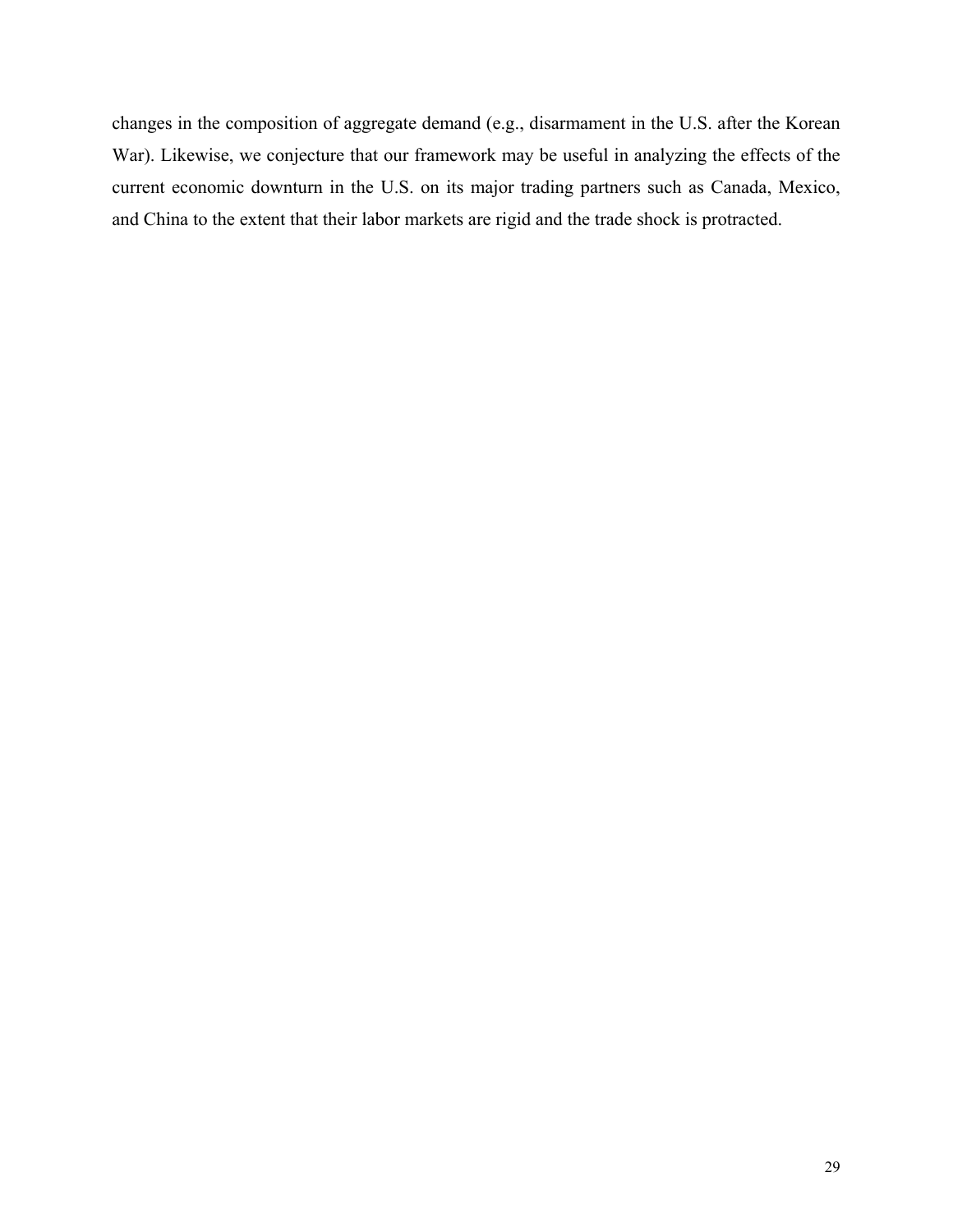## **References**

- Akerlof, George A., Andrew K. Rose, Janet L. Yellen, and Helga Hessenius, 1991. "East Germany in from the Cold: The Economic Aftermath of Currency Union," *Brookings Papers on Economic Activity* 1991(1), 1-105.
- Basu, Susanto, Fernald, John G., 1997. "Returns to Scale in U.S. Production: Estimates and Implications," *Journal of Political Economy* 105(2), 249-283.
- Baxter, Marianne, 1992. "Fiscal policy, specialization, and trade in the two-sector model: The return of Ricardo?" *Journal of Political Economy* 100(4), 713-744.
- Blanchard, Oliver and Michael Kremer, 1997. "Disorganization," *Quarterly Journal of Economics* 112(4), 1091-1126.
- Blanchflower, David G., 2001, "Unemployment, Well-Being, and Wage Curves in Eastern and Central Europe," *Journal of Japanese and International Economics* 15(4), 364–402.
- Böckerman, Petri, and Roope Uusitalo, 2006. "Erosion of the Ghent System and Union Membership Decline: Lessons from Finland," *British Journal of Industrial Relations* 44(2), 283–303.
- Böckerman, Petri, Seppo Laaksonen, and Jari Vainiomaki, 2006. "Micro-level evidence on wage rigidities in Finland," Labour Institute for Economic Research, Discussion Paper 219.
- Botero, Juan, Simeon Djankov, Rafael La Porta, Florencio Lopez-de-Silanes, Andrei Shleifer, 2004. "The regulation of labor," *Quarterly Journal of Economics* 119 (4), 1339-1382.
- Campos, Nauro F., and Fabrizio Coricelli, 2002. "Growth in Transition: What We Know, What We Don't, and What We Should," *Journal of Economic Literature* 40(3), 793-836.
- Christiano, Larry J., Martin Eichenbaum and Charles L. Evans, 2005. "Nominal rigidities and the dynamic effects of a shock to monetary policy," *Journal of Political Economy* 113 (1), 1-45.
- Cole, Harold L., and Lee E. Ohanian, 2004. "New deal policies and the persistence of the great depression: A general equilibrium analysis," *Journal of Political Economy* 112(4),779-816.
- Conesa, Juan Carlos, Timothy J. Kehoe, and Kim J. Ruhl, 2007. "Modeling Great Depressions: The Depression in Finland in the 1990s" in Timothy J. Kehoe and Edward C. Prescott, eds., *Great Depressions of the Twentieth Century*, Federal Reserve Bank of Minneapolis.
- Dickens, William T., Lorenz Goette, Erica L. Groshen, Steinar Holden, Julian Messina, Mark E. Schweitzer, Jarkko Turunen, Melanie E. Ward, 2007. "How wages change: Micro evidence from the International Wage Flexibility Project," *Journal of Economic Perspectives* 21(2), 195-214.
- European Bank for Reconstruction and Development (EBRD), 2001. Transition Report.
- Estevão, Marcello, 2003. "Structural and Cyclical Labor Market Changes in Poland," in *Republic of Poland: Selected Issues*, IMF Country Report No. 03/188, Chapter II, pp. 14–43 (Washington: International Monetary Fund).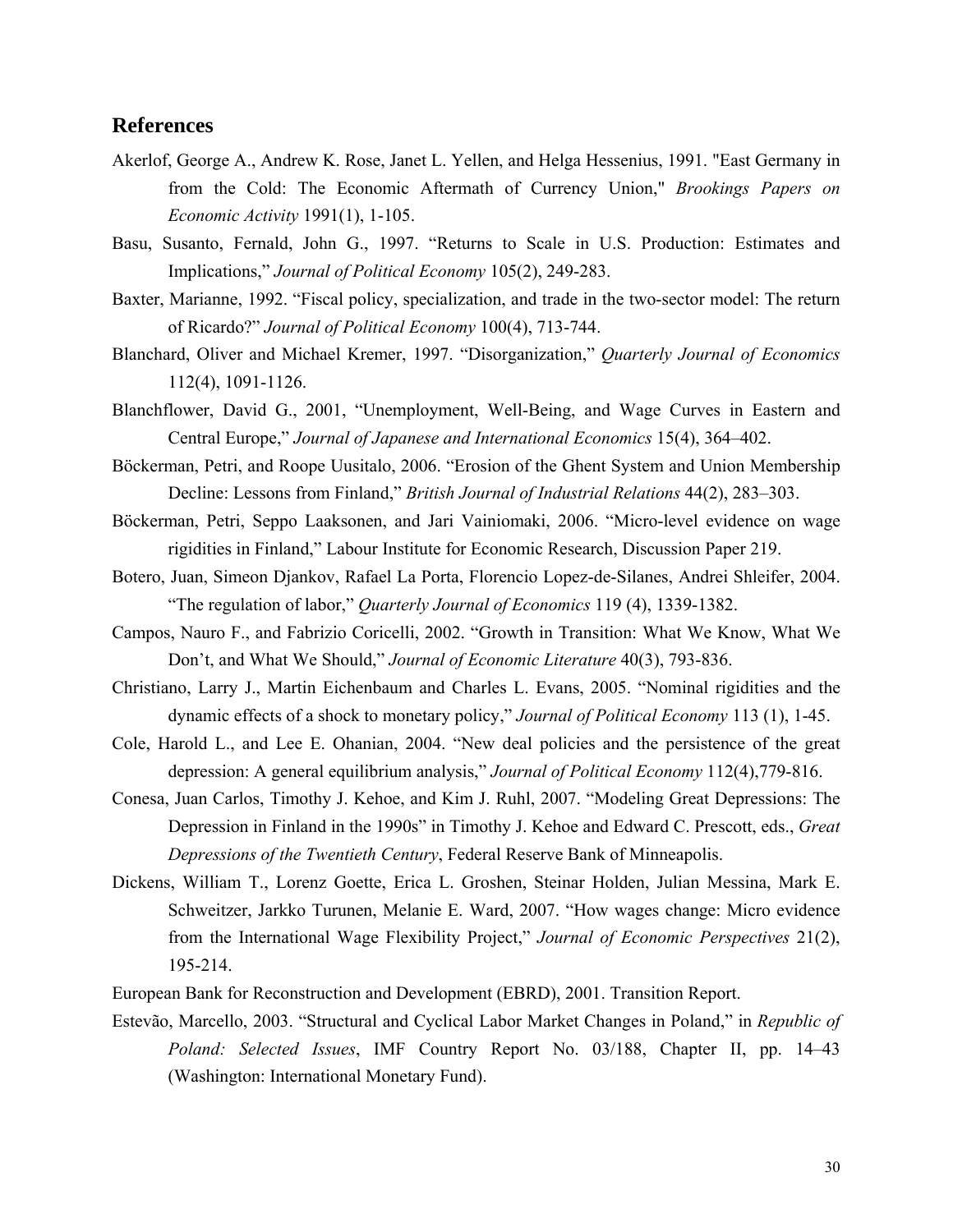- Finn, Mary G., 2000. "Perfect Competition and the Effects of Energy Price Increases on Economic Activity," *Journal of Money, Credit and Banking* 32(3), 400-416.
- Greenwood, Jeremy, Zvi Hercowitz, and Gregory W. Huffman, 1988. "Investment, Capacity Utilization, and the Real Business Cycle," *American Economic Review* 78(3), 402-417.
- Groth, Charlotta, 2006. "Calibrating capital adjustment costs in the New-Keynesian model," *Economics Letters* 93, 26–30.
- Hall, Robert E., 2007, "Sources and Mechanisms of Cyclical Fluctuations in the Labor Market," Manuscript, Stanford University.
- Honkapohja, Seppo and Erkki Koskela, 1999. "The economic crisis of the 1990s in Finland," *Economic Policy* 14(29), 399-436.
- Honkapohja, Seppo, Erkki Koskela and Jouko Paunio, "The Depression of the 1990s in Finland: An Analytic View," *Finnish Economic Papers* 9, no. 1, Spring 1996.
- Iara, Anna and Iulia Traistaru, 2004. "How flexible are wages in EU accession countries?" *Labour Economics* 11(4), 431-450.
- Jonung, Lars, Jaakko Kiander and Pentti Vartia, 2009. "Introduction," in L. Jonung, J. Kiander and P. Vartia, eds., *The Crisis of the 1990s in Finland and Sweden. The Nordic Experience of Financial Liberalization*, Edward Elgar.
- Jonung, Lars, 2008. "Lessons from Financial Liberalisation in Scandinavia," *Comparative Economic Studies* 50, 564–598.
- Kajaste, Ilkka, "Soviet Trade and the Finnish Economy," Ministry of Finance of Finland, Discussion paper no. 33, 1992.
- Kertesi, Gabor, and Janos Kollo, 1997. "The Birth of the 'Wage Curve' in Hungary, 1989-1995," William Davidson Institute Working Papers Series No. 104, Ann Arbor, Michigan.
- Krasnov, Gregory V., and Josef C. Brada, 1997. "Implicit Subsidies in Russian-Ukrainian Energy Trade," *Europe-Asia Studies* 49(5), 825-843.
- Marrese, Michael, and Jan Vanous, 1983. *Soviet Subsidization of Trade with Eastern Europe: A Soviet Perspective*. Berkeley, University of California Press.
- Mendoza, Enrique G., and Linda L. Tesar, 1998. " The International Ramification of Tax reforms: Supply-Side Economics in a Global Economy," *American Economic Review* 88(1), 226-245.
- Menshikov, Sergey, 2000. "Development Scenarios for the Military-Industrial Complex," *Problems of Economic Transition* 42(10), 34-49.
- Mottola, Kari, O. N. Bykov and I.S. Korolev, *Finnish-Soviet Economic Relations*, London: The Macmillan Press, 1983.
- Oblath, Gabor, and P. Pete, "Mechanism and Institutional System of the Finnish-Soviet Economic Relations," in *Foreign Trade in Eastern Europe and the Soviet Union*, ed. By Michael Friedlander, Boulder: Westview Press, 1990.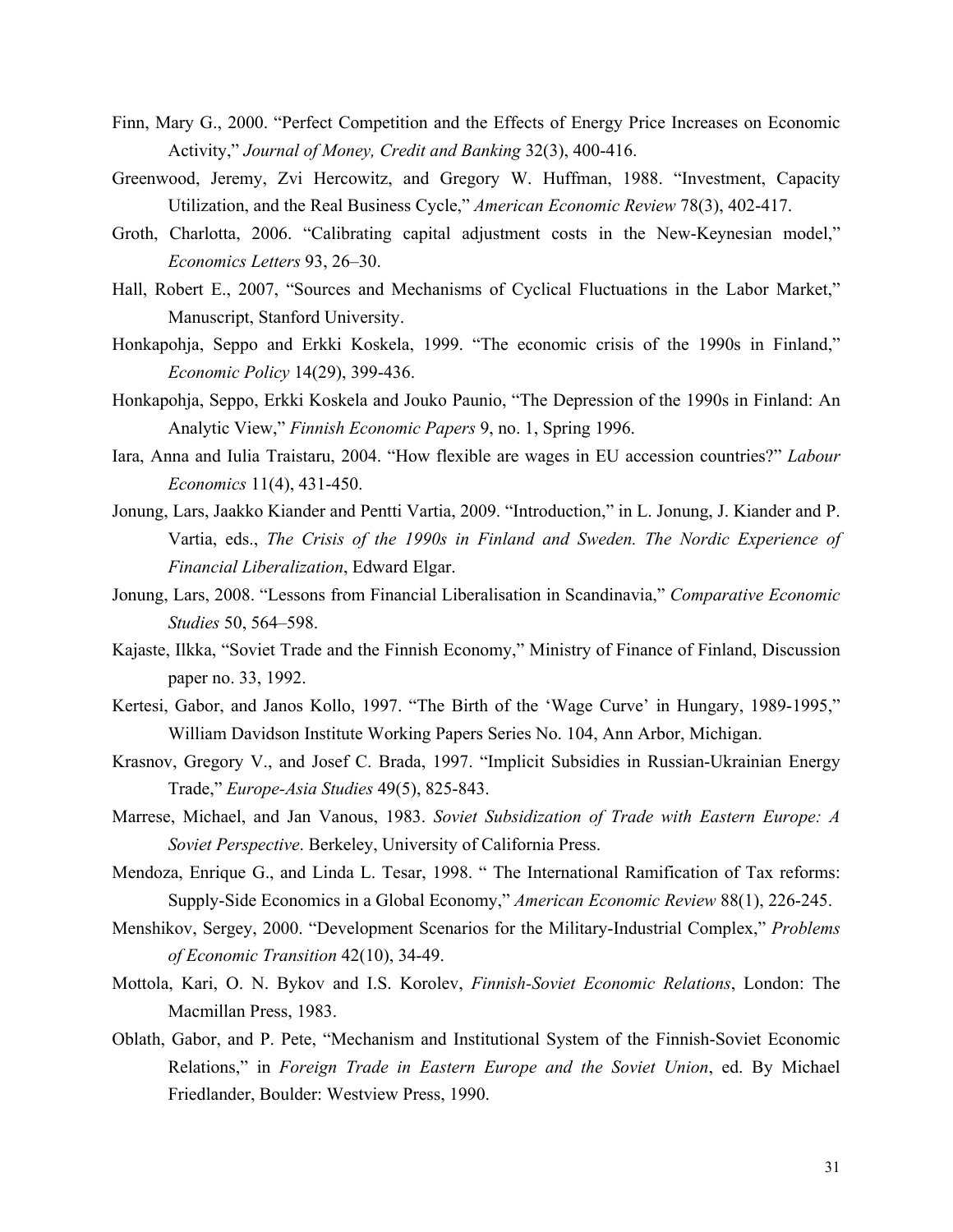- Orlowski, Lucjan T., 1993. "Indirect Transfers in Trade among Former Soviet Union Republics: Sources, Patterns and Policy Responses in the Post-Soviet Period," *Europe-Asia Studies* 45(6), 1001-1024.
- Repkine, Alexandre, and Patrick Paul Walsh, 1999. "Evidence of European trade and investment Ushaping industrial output in Bulgaria, Hungary, Poland, and Romania," *Journal of Comparative Economics* 27(4), 730-752.
- Rodrik, Dani, 1994. "Foreign Trade in Eastern Europe's Transition: Early Results," in *The Transition in Eastern Europe*, vol. 2, ed. By Olivier Jean Blanchard, Kenneth A. Froot and Jeffrey D. Sachs. Chicago: The University of Chicago Press.
- Roland, Gerard, 2000. *Transition and Economics: Politics, Markets and Firms*. MIT Press.
- Roland, Gerard, and Thierry Verdier, 1999. "Transition and the Output Fall," *Economics of Transition* 7, 1-28.
- Rotemberg, Julio J., and Michael Woodford, 1995. "Dynamic General Equilibrium Models with Imperfectly Competitive Product Markets," in T. Cooley, ed., *Frontiers of Business Cycle Research*, Princeton: Princeton University Press.
- Snellman, Kenneth, 2004. "The structure of pay changes at the local level," Labour Institute for Economic Research, Discussion Paper 199.
- Snellman, Kenneth, 2005. "Finnish Wage Bargaining Actual Behaviour and Preferences," in Hannu Piekkola and Kenneth Snellman, eds., *Collective bargaining and wage formation: Performance and challenges*. Heidelberg and New York: Physica-Verlag, pp. 133-151.
- Steinberg, Dmitri, 1992. "The Soviet Defence Burden: Estimating Hidden Defence Costs," Soviet Studies 44(2), 237-263.
- Sutela, Pekka, 1991. "Exporting to the Soviet Union Microeconomic Aspects for Finland," *Ost. Wirt.* 36(4), 301-315.
- Sutela, Pekka, 1992. "Clearing, Money and Investment," *Russian and East European Finance and Trade* 28 (4), 3-29.
- Sutela, Pekka, 2005. "Finnish Trade with the USSR: Why Was It Different?" Bank of Finland/Instittue for Economies in Transition working paper 2005/7.
- Sutela, Pekka, 2007. "The Folklore of Finland's Eastern Trade," *Europe-Asia Studies* 59(1), 137-162.
- Tonin, Mirco, 2007. "Flexibility and Security in the Labour Market: The Wage Dimension," in Sandrine Cazes and Alena Nesporova, eds., *Flexicurity: A Relevant Approach in Central and Eastern Europe*, International Labour Organization.
- Vihriälä, Vesa 1997. *Banks and the Finnish Credit Cycle 1986 1995*. Bank of Finland
- Von Hagen, J. and I. Traistaru-Siedschlag, 2005. "Macroeconomic Adjustment in the New EU Member States" in C. Detken, V. Gaspar and G. Noblet (eds), *The New EU Member States: Convergence and Stability*, Frankfurt: European Central Bank, pp. 121–174.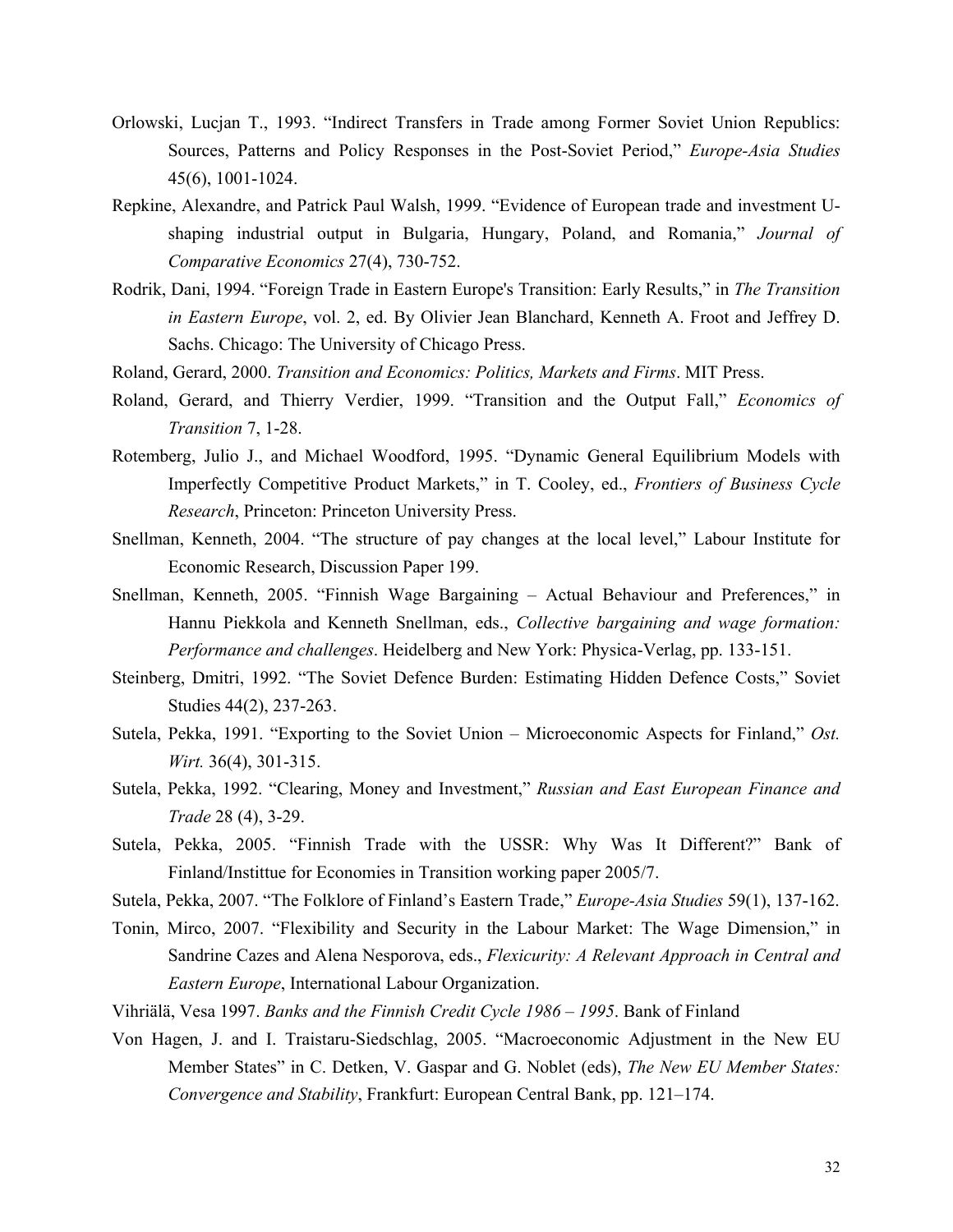|                                                      | Exports to USSR as<br>share of sectoral<br>exports | Exports to USSR as<br>share of sectoral value<br>added | Share of total value<br>added |
|------------------------------------------------------|----------------------------------------------------|--------------------------------------------------------|-------------------------------|
| <b>GRAND TOTAL</b>                                   | 0.19                                               | 0.06                                                   |                               |
| AGRICULTURE, HUNTING, FORESTRY AND                   |                                                    |                                                        |                               |
| <b>FISHING</b>                                       | 0.03                                               | 0.00                                                   | 0.058                         |
| MINING AND QUARRYING                                 | 0.03                                               | 0.01                                                   | 0.004                         |
| TOTAL MANUFACTURING                                  | 0.19                                               | 0.24                                                   | 0.242                         |
| of which                                             |                                                    |                                                        |                               |
| Food products, beverages and tobacco                 | 0.27                                               | 0.06                                                   | 0.027                         |
| Textiles, textile products, leather and footwear     | 0.29                                               | 0.34                                                   | 0.012                         |
| Wood and products of wood and cork                   | 0.07                                               | 0.12                                                   | 0.014                         |
| Pulp, paper, paper products, printing and publishing | 0.13                                               | 0.22                                                   | 0.059                         |
| Chemical, rubber, plastics and fuel products         | 0.15                                               | 0.17                                                   | 0.025                         |
| Other non-metallic mineral products                  | 0.15                                               | 0.05                                                   | 0.011                         |
| Machinery and equipment                              | 0.22                                               | 0.26                                                   | 0.050                         |
| Transport equipment                                  | 0.53                                               | 1.42                                                   | 0.011                         |
| Motor vehicles, trailers and semi-trailers           | 0.09                                               | 0.23                                                   | 0.005                         |
| Other transport equipment                            | 0.84                                               | 2.24                                                   | 0.007                         |
| Building and repairing of ships and boats            | 0.85                                               | 3.34                                                   | 0.004                         |
| Aircraft and spacecraft                              | 0.02                                               | 0.01                                                   | 0.001                         |
| Railroad equipment and transport equipment           |                                                    |                                                        |                               |
| n.e.c.                                               | 0.86                                               | 1.03                                                   | 0.002                         |
| Manufacturing nec                                    | 0.06                                               | 0.03                                                   | 0.009                         |

## **Table 1. Exports to USSR by sector, 1988.**

Source: Finnish Ministry of Statistics, authors' calculations.

|                                     | Soviet sector | Non-Soviet sector | Service sector |
|-------------------------------------|---------------|-------------------|----------------|
| Labor cost share                    | 0.630         | 0.570             | 0.630          |
| Wages relative to Non-Soviet Sector | 0.983         | 1.000             | 0.914          |
| Capital to labor ratio              | 79.318        | 103.152           | 106.137        |
| Share of employment                 | 0.055         | 0.233             | 0.712          |
| Share of value added                | 0.056         | 0.269             | 0.675          |
| Share of exports in total exports   | 0.175         | 0.815             | -              |
| Ratio of energy cost to value added | 0.049         | 0.052             | 0.035          |

*Notes*: the table reports moments of the data for sectors constructed as described in Appendix. Capital to labor ratio is computed by dividing capital stock (computed using perpetual inventory with annual depreciation rate of 5 percent) by hours of work. Ratio of energy cost to value added computes the ratio of the cost of imported energy to value added in a given industry. We use the input-output table for 1989 to allocate of the cost of imported energy across sectors.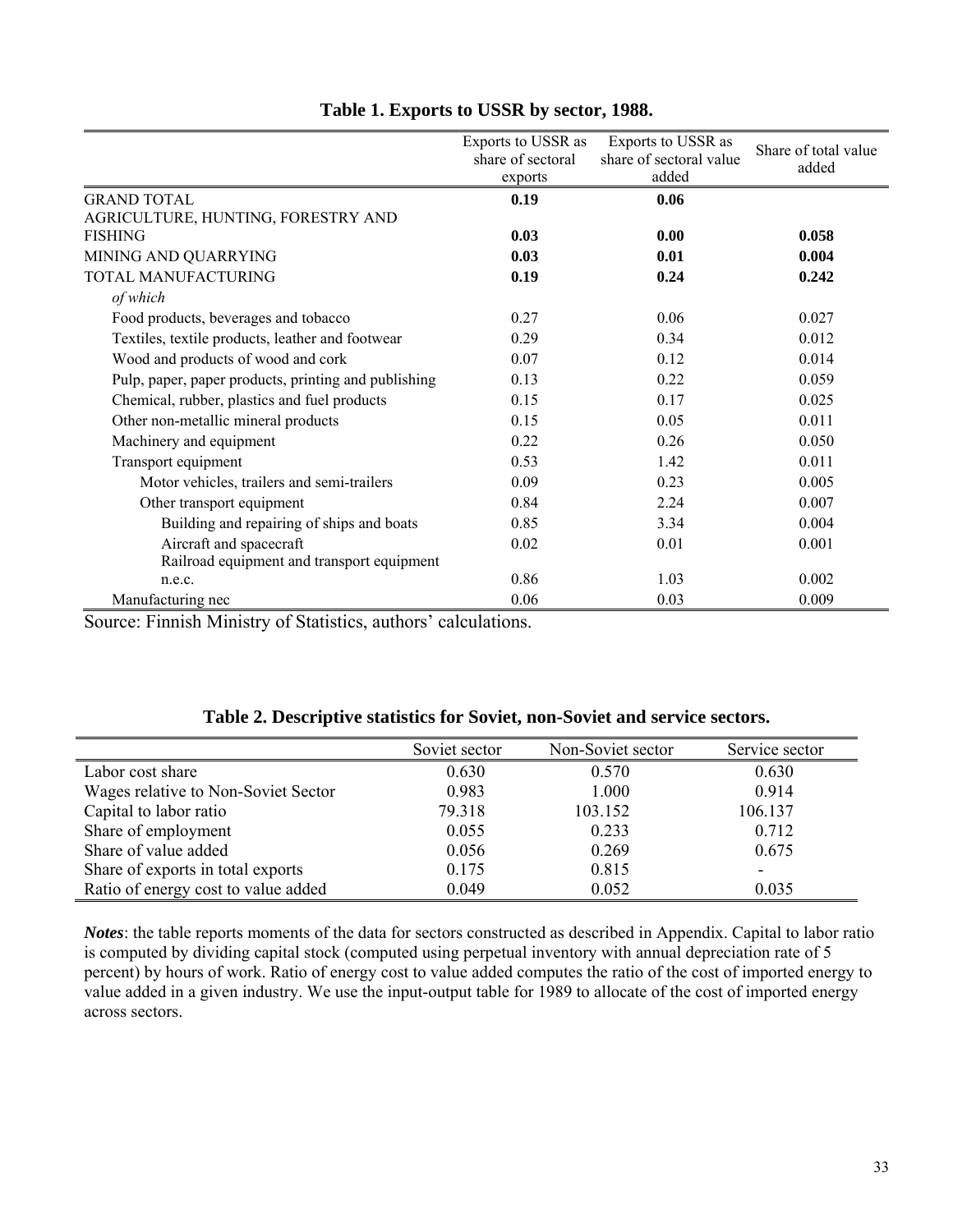| Panel A: Sectoral parameters                                 | Soviet Sector | Non-soviet<br>sector | Service sector Foreign good |      |  |
|--------------------------------------------------------------|---------------|----------------------|-----------------------------|------|--|
| Consumption shares, $\zeta$                                  | 0.04          | 0.15                 | 0.54                        | 0.27 |  |
| Labor share, $a_L$                                           | 0.57          | 0.63                 | 0.63                        |      |  |
| Disutility of labor supply,                                  | 1.65          | 0.40                 | 0.13                        |      |  |
| Energy intensity, a                                          | 37.84         | 21.56                | 47.51                       |      |  |
| Price of the final good                                      |               |                      |                             |      |  |
| Wage rigidity, $\theta$                                      | 0.99(0,1)     | 0.99(0,1)            | 0.99(0,1)                   |      |  |
| Capital adjustment cost, $\varphi$                           |               |                      |                             |      |  |
| Investment adjustment cost, $\psi$                           | 0(0.5)        | 0(0.5)               | 0(0.5)                      |      |  |
| Labor adjustment cost, $\lambda$                             | 0(1)          | 0(1)                 | 0(1)                        |      |  |
| Panel B: Macroeconomic parameters                            |               |                      |                             |      |  |
| Intertemporal elasticity of substitution parameter, $\sigma$ | 2(5)          |                      |                             |      |  |
| Labor supply elasticity parameter, $\eta$                    |               |                      |                             |      |  |
| Capital depreciation rate, $\delta$                          | 0.025         |                      |                             |      |  |
| Discount factor, $\beta$                                     | 0.99          |                      |                             |      |  |
| Elasticity of substation in consumption parameter, $\rho_c$  | $0(-1,0.33)$  |                      |                             |      |  |
| Elasticity of substation in production parameter, $\rho_P$   | $0(-1)$       |                      |                             |      |  |
| Returns to scale in production, $\gamma$                     | 1(0.95)       |                      |                             |      |  |
| Price of oil, $p^S$                                          |               |                      |                             |      |  |
| Habit formation in consumption, $h$                          | 0(0.8)        |                      |                             |      |  |

# **Table 3. Summary of calibrated parameters.**

*Notes*: figures in parentheses show parameter values used in sensitivity analyses.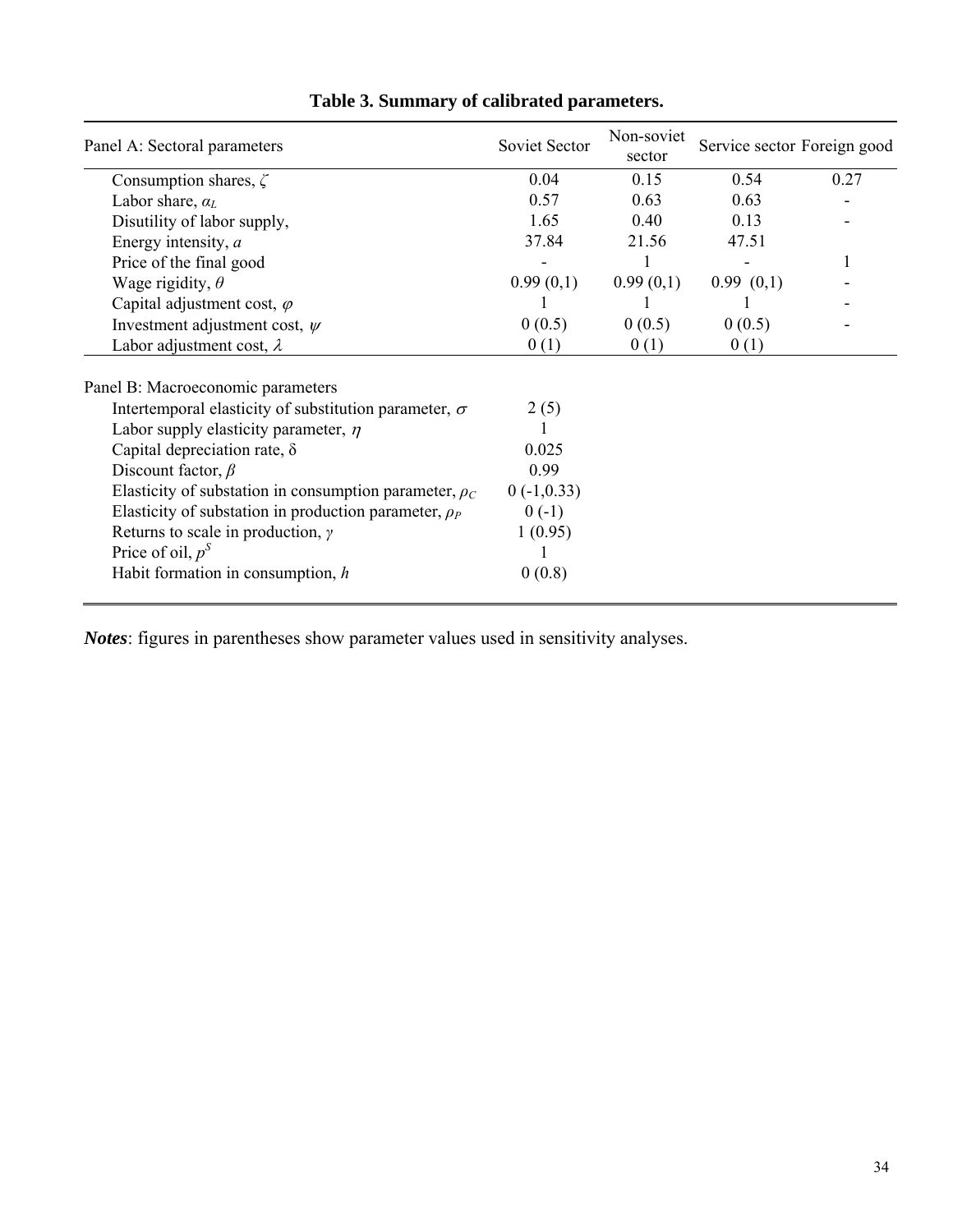

#### **Figure 1. Macroeconomic dynamics in Finland.**

Panel A: Real GDP, Investment and Consumption in Finland. Panel B: Real GDP in Finland and Eastern Europe

*Notes*: Panel A: Series are normalized to be equal 100 in 1990. The data are from *OECD* National Accounts database. Panel B: Series are normalized to be equal 100 in 1990. The data are from National Accounts Estimates of Main Aggregates, United Nations Statistics Division. Panel C: Soviet oil price series is from International Energy Agency. Average oil price is from IMF IFS. For post 1991 years, Soviet Union exports are computed as the sum of exports to the 15 republics of the former Soviet Union. The vertical line shows 1991. The data are from OECD, Finnish Ministry of Statistics, author's calculations. Panel D: For post 1991 years, Soviet Union exports are computed as the sum of exports to the 15 republics of the former Soviet Union. The vertical line shows 1991. The data are from OECD, Finnish Ministry of Statistics, author's calculations.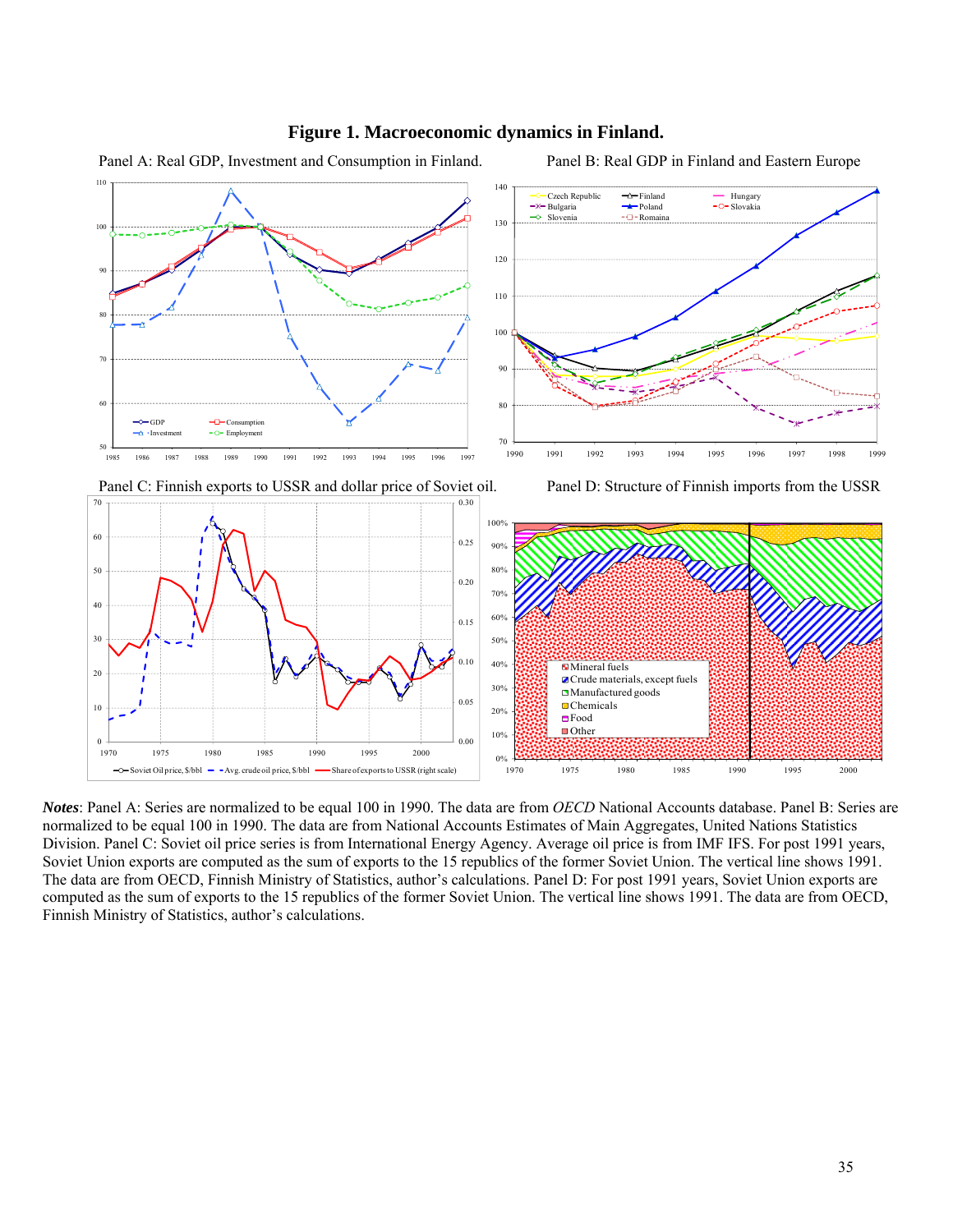

#### **Figure 2. Soviet and non-Soviet exports for selected industries.**

*Notes*: The stacked area charts display exports by destination, Soviet vs. non-Soviet. Combined area shows total exports. Exports are in thousands of fixed 2000 US dollars. For post 1991 years, Soviet Union exports are computed as the sum of exports to the 15 republics of the former Soviet Union.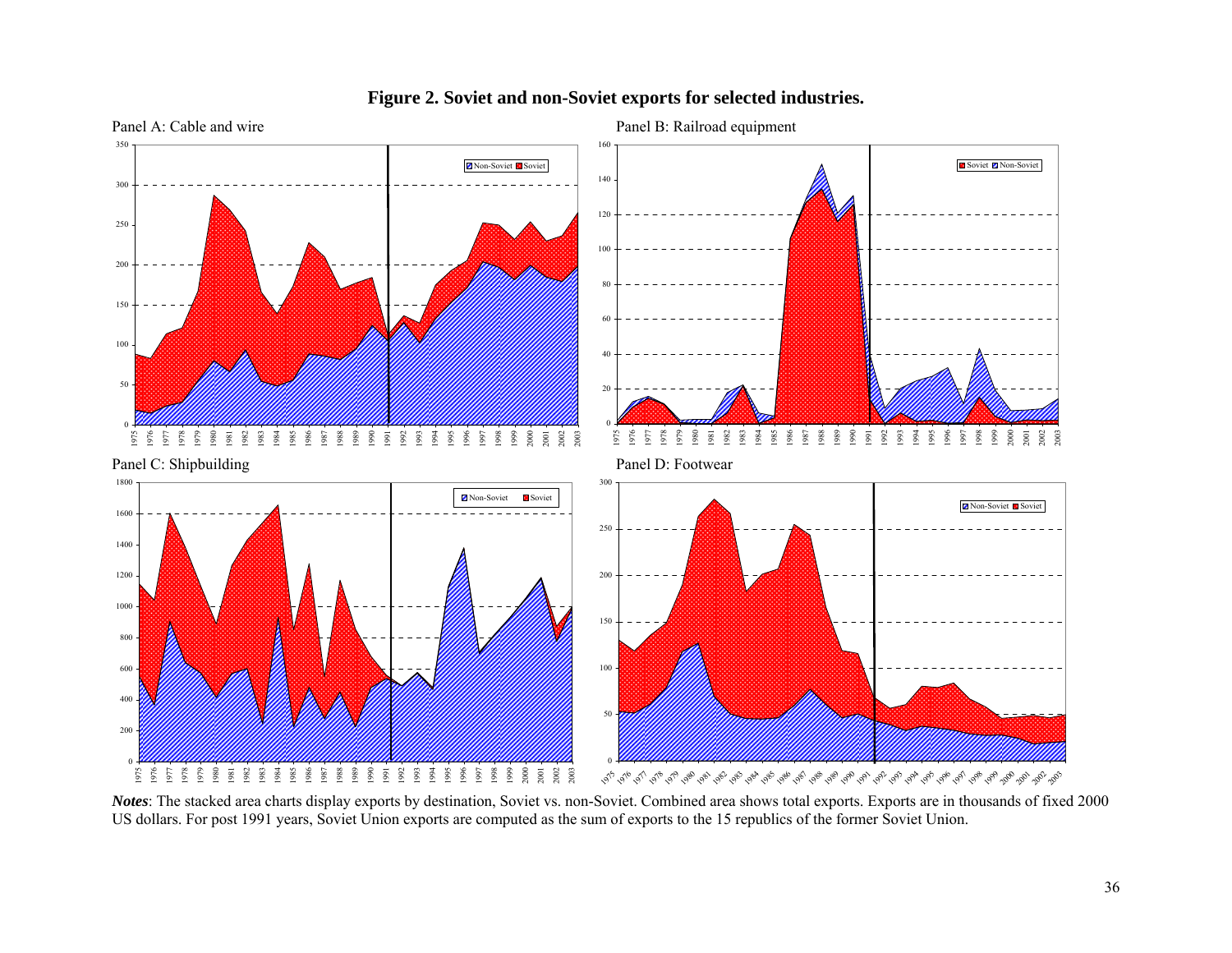## **Figure 3. Distribution of annual nominal wage growth by industry.**



axis measures percent change in annual nominal wages. The bar in blue indicates the level of inflation. Source: Bockerman, Laaksonen, and Vainiomaki (2006).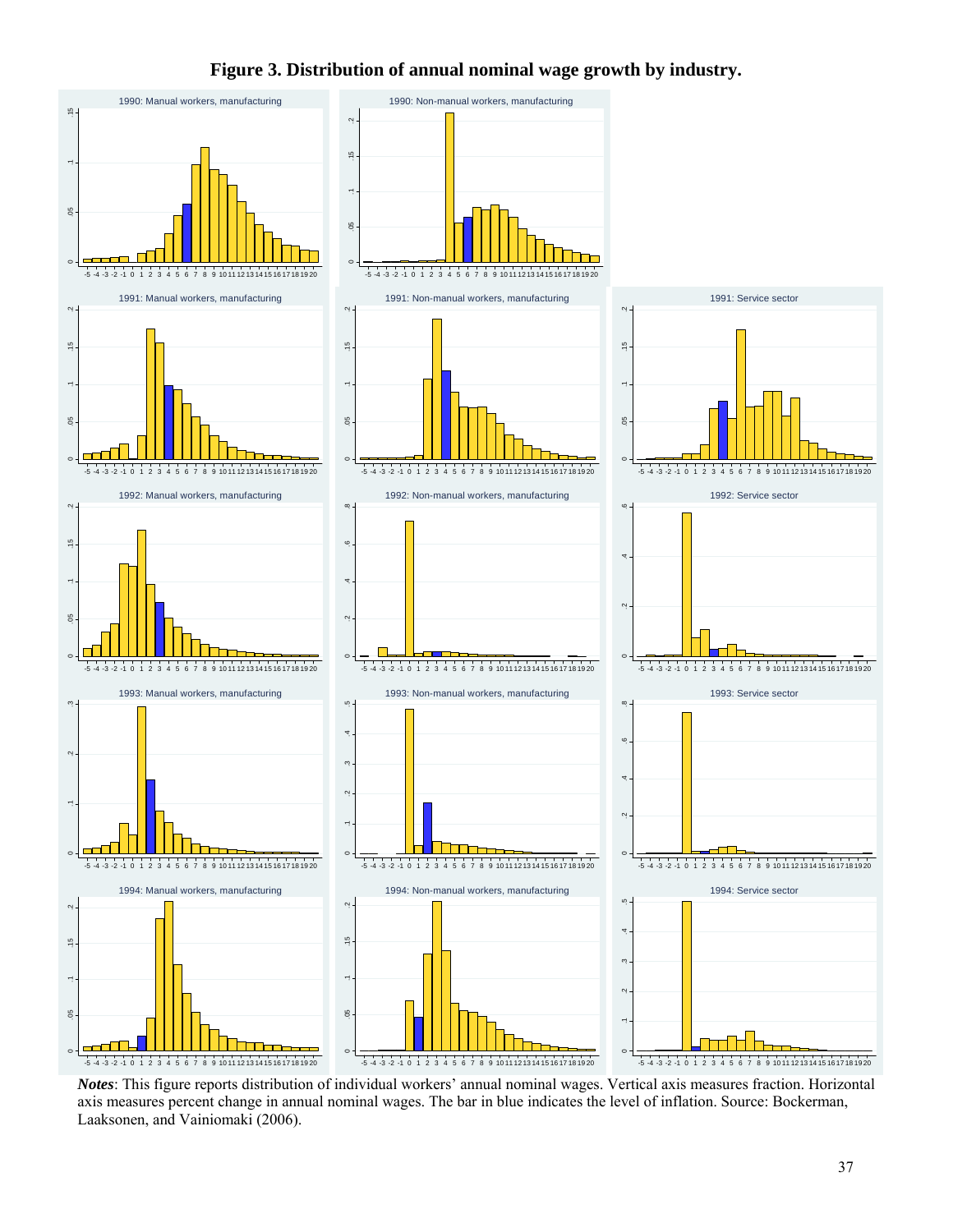

**Figure 4. Macroeconomic aggregates: Simulated response to oil and trade shocks, percent deviations from trend. Baseline calibration.** 

*Notes*: The figures plot percent deviations from 1990 value (for net export to GDP ratio) or trend (for all variables). See Appendix B for more details on detrending. Trade shock is the shock with corresponds to setting trade with USSR to zero while keeping the oil price constant. Oil price shock is the 10 percent increase in the oil price while keeping the volume of trade with the USSR constant.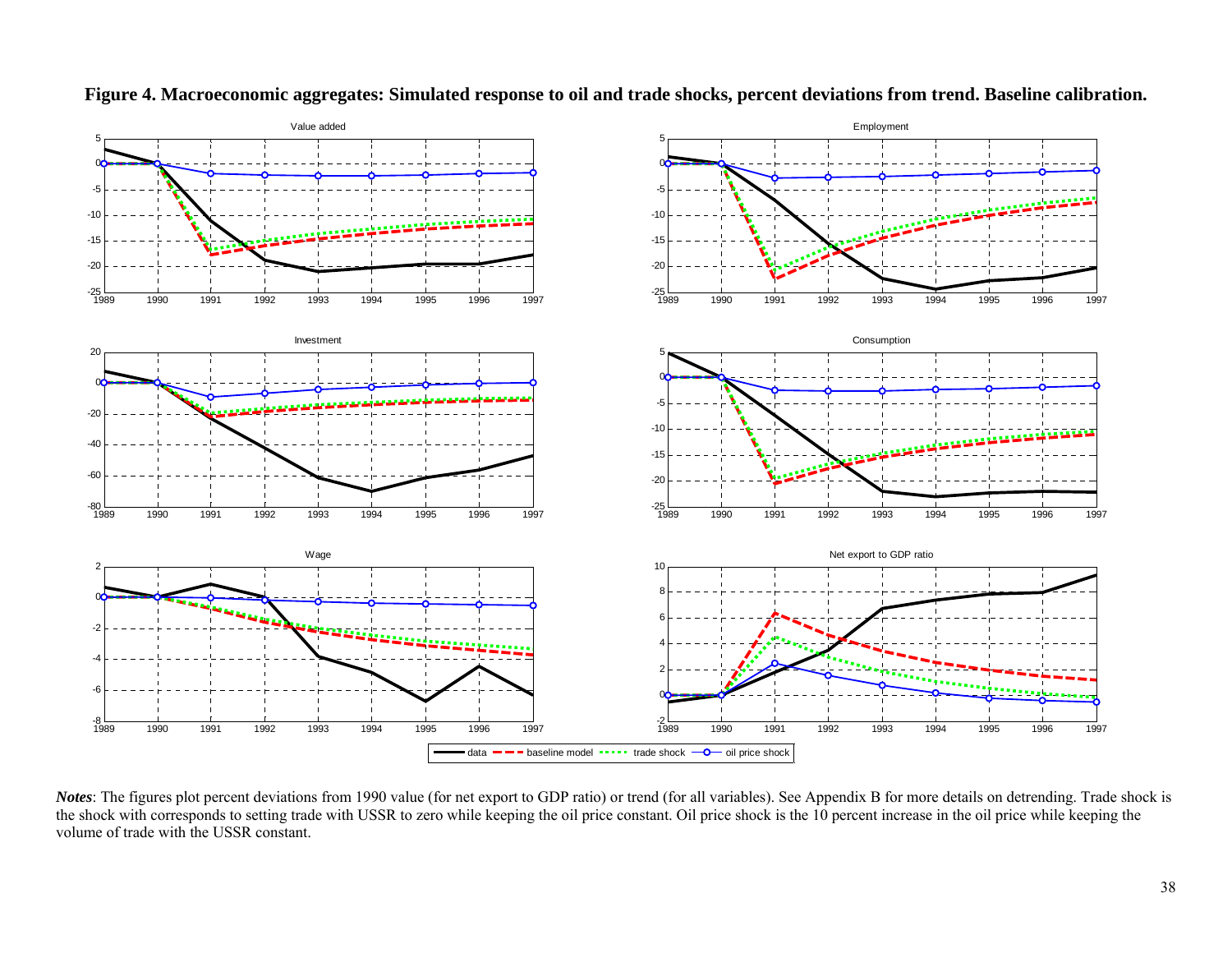

**Figure 5. Simulated response to oil and trade shocks, percent deviations from trend: Sectoral dynamics.** 

*Notes*: Baseline calibration. The figures plot percent deviations from trend for all variables. See Appendix B for more details on detrending. Trade shock is the shock with corresponds to setting trade with USSR to zero while keeping the oil price constant. Oil price shock is the 10 percent increase in the oil price while keeping the volume of trade with the USSR constant.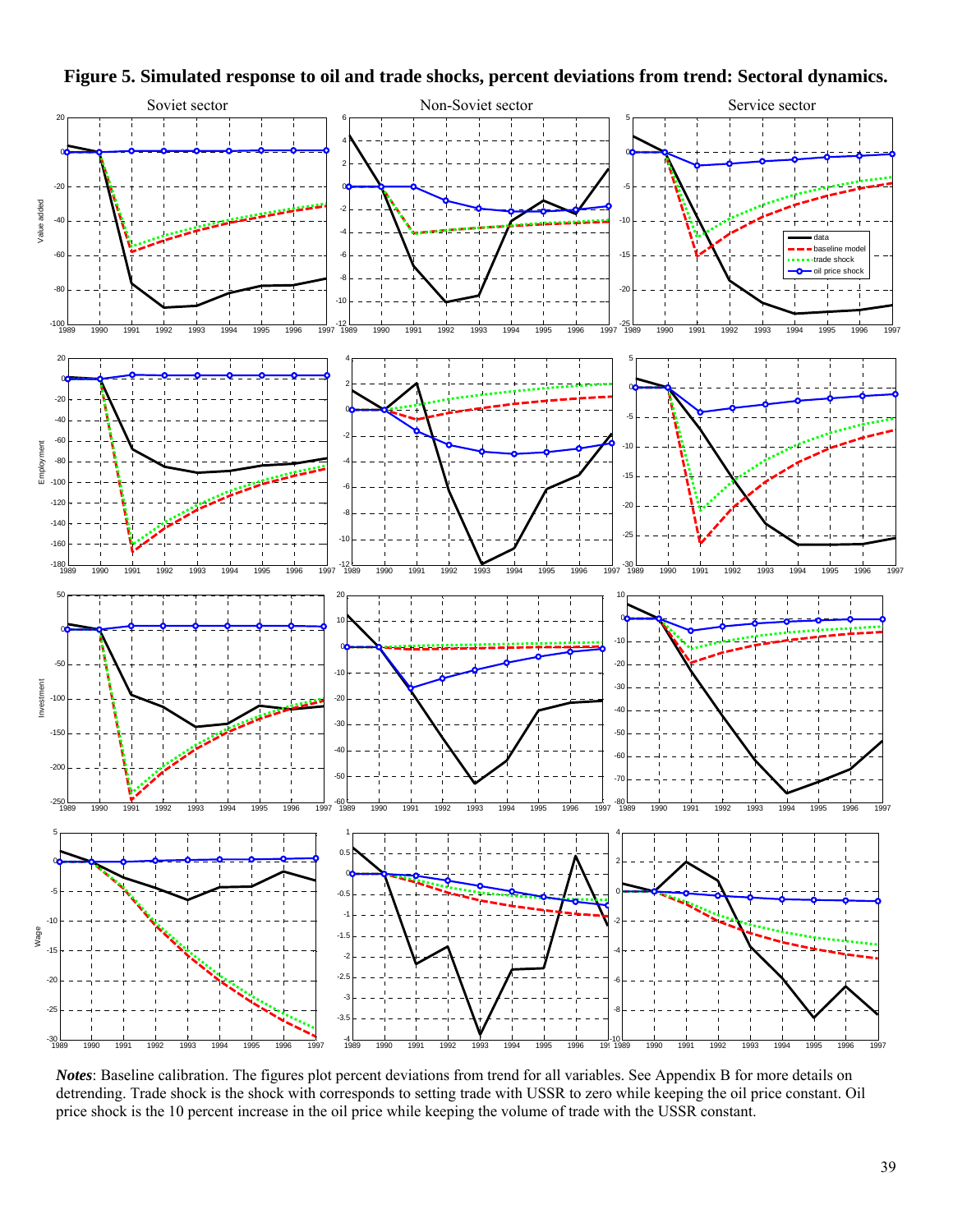

**Figure 6. Macroeconomic aggregates, percent deviations from trend: Effects of wage rigidity and service sector.** 

*Notes*: The figures plot percent deviations from 1990 value (for net export to GDP ratio) or trend (for all variables). See Appendix B for more details on detrending. Trade shock is the shock with corresponds to setting trade with USSR to zero while keeping the oil price constant. Oil price shock is the 10 percent increase in the oil price while keeping the volume of trade with the USSR constant. Scenario "flexible wages" sets  $\theta_1 = \theta_2 = \theta_3 = 0$ . Scenario "rigid wages" sets  $\theta_1 = \theta_2 = \theta_3 = 0.99975$ . Scenario "fixed service sectors" presents the response of the economy when we freeze the size as well as prices for the service (nontradabales) sector at the precollapse levels. In this scenraio,  $\theta_1 = \theta_2 = \theta_3 = 0.99$ .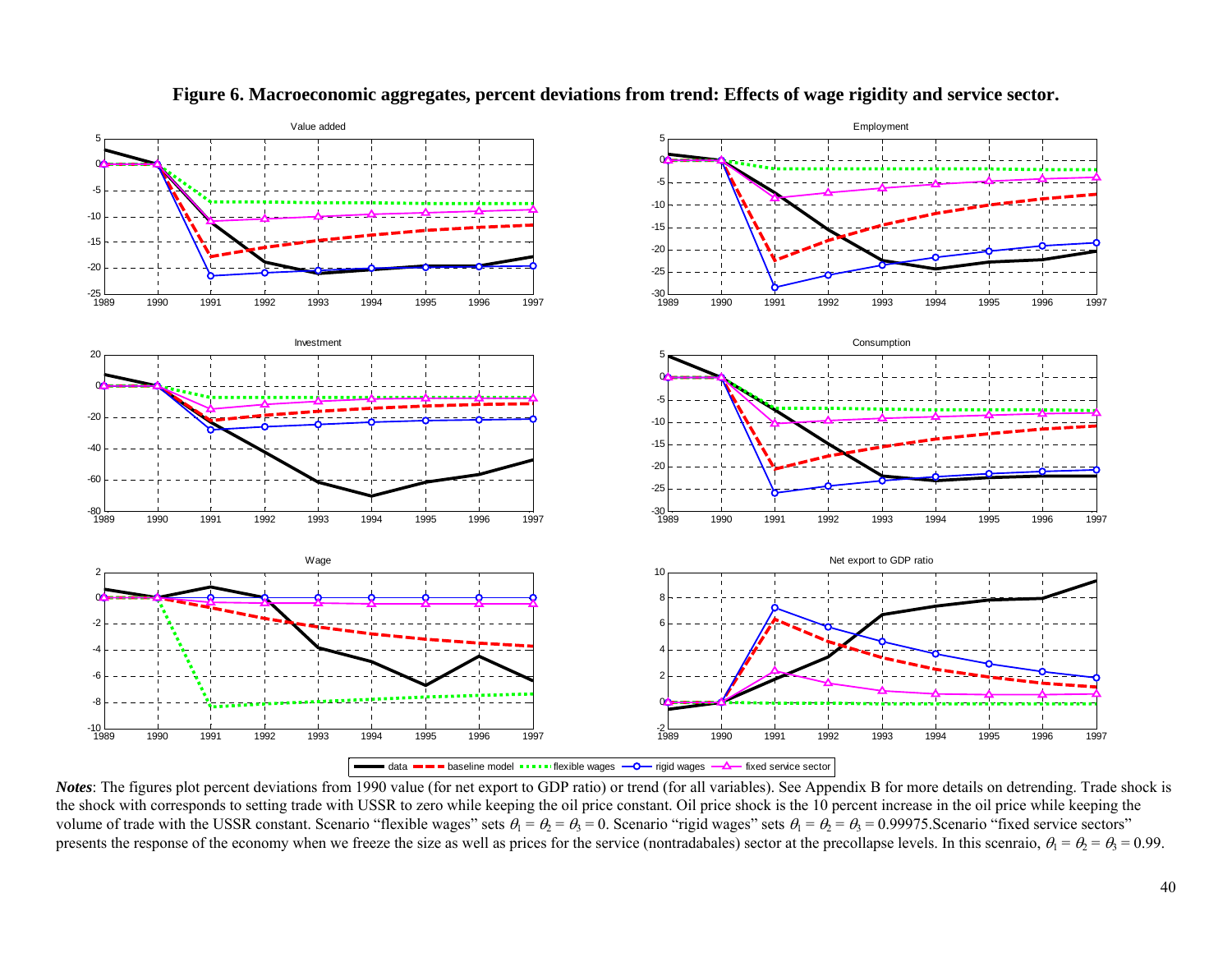

**Figure 7. Oil price shock in 1974, percent deviations from trend.** 

*Notes*: Solid line is the deviation of real GDP, real consumption, and real investment from the respective linear time trends estimated on 1950-1973 data. Real GDP, real consumption, and real investment (in 2000 prices) series are taken from Penn World Tables. The deviation adjusted to be zero in 1973. Broken line is the model impulse response to 109% increase in the price of oil. Model parameters are calibrated according to their baseline values. See text for further details.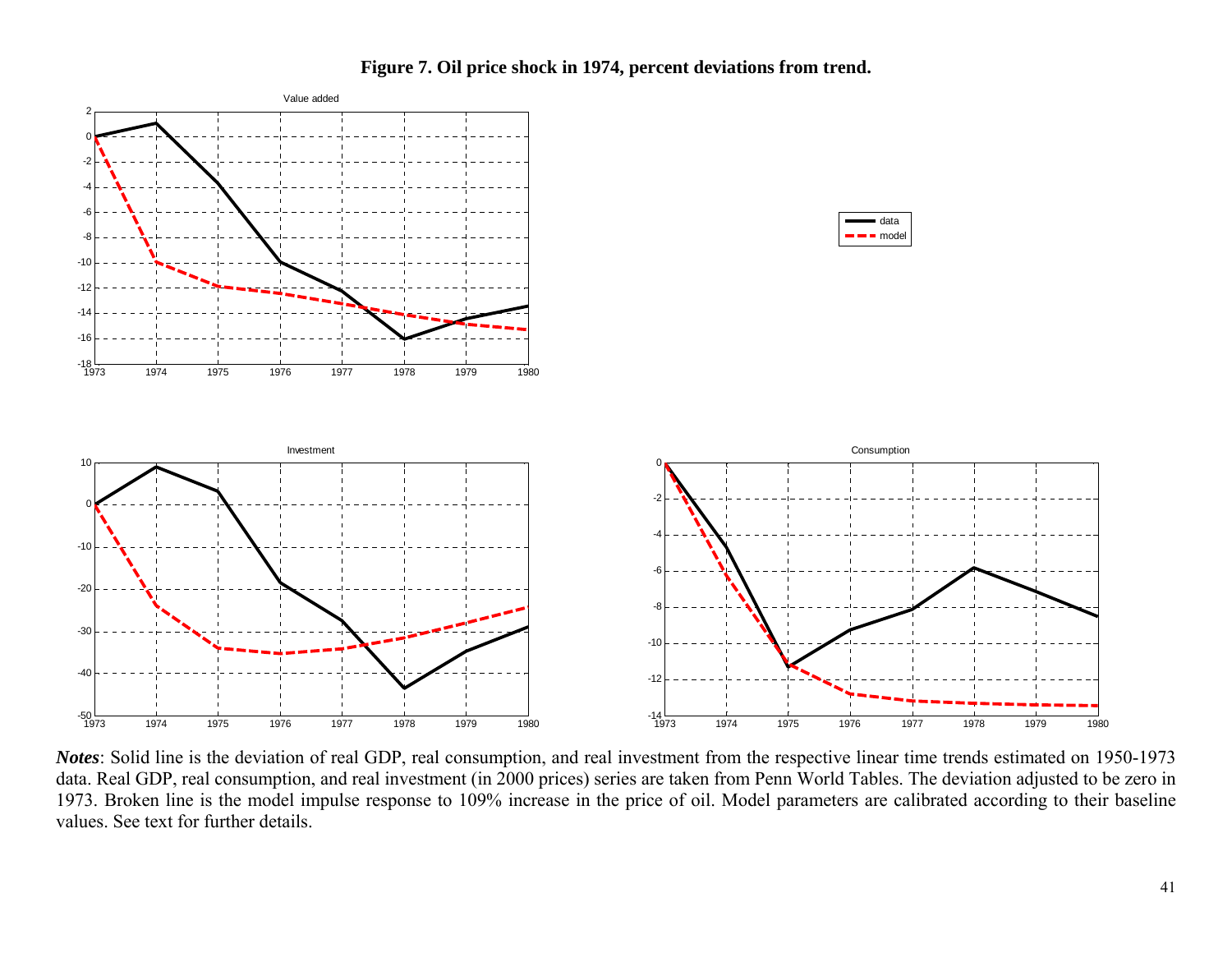

**Figure 8. Real GDP in Sweden and Finland, percent deviations from trend.** 

*Notes*: the figure reports percent deviations from trend estimated on 1970-1990 sample of GDP (in logs) time series.





*Notes*: Deviation from trend for employment is computed as the log difference between actual value of employment in 1993 and predicted value for the trend estimated on 1980-1989 data. For shipbuilding and railroad equipment industries, the deviation is computed as the difference between employment in 1993 and 1989 because these industries had volatile time series. The slope of the OLS fitted line presented in the figure is -14.54 with standard error 6.4. (The slope of the Huber-robust fitted line is -17.6 with standard error 5.3.) Data are from STAN OECD.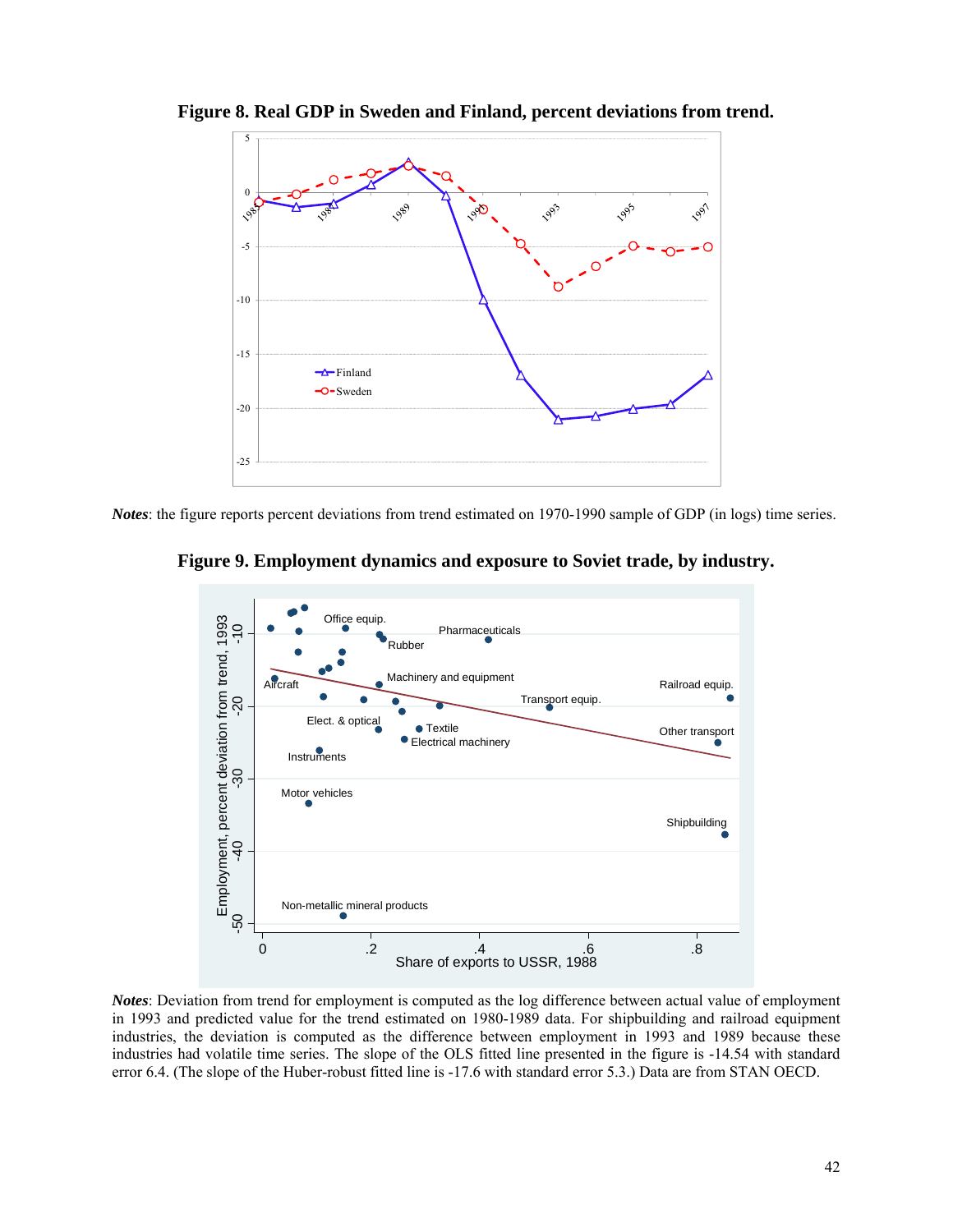

**Figure 10. Output dynamics in Poland and Hungary, percent deviations from trend.** 

*Notes*: Solid line is the deviation of real GDP series from the linear time trend estimated on 1970-1989 data. Real GDP (in 2000 prices) series for Hungary and Poland are taken from Penn World Tables. The deviation adjusted to be zero in 1989. Other lines are simulated model responses. See text for further details.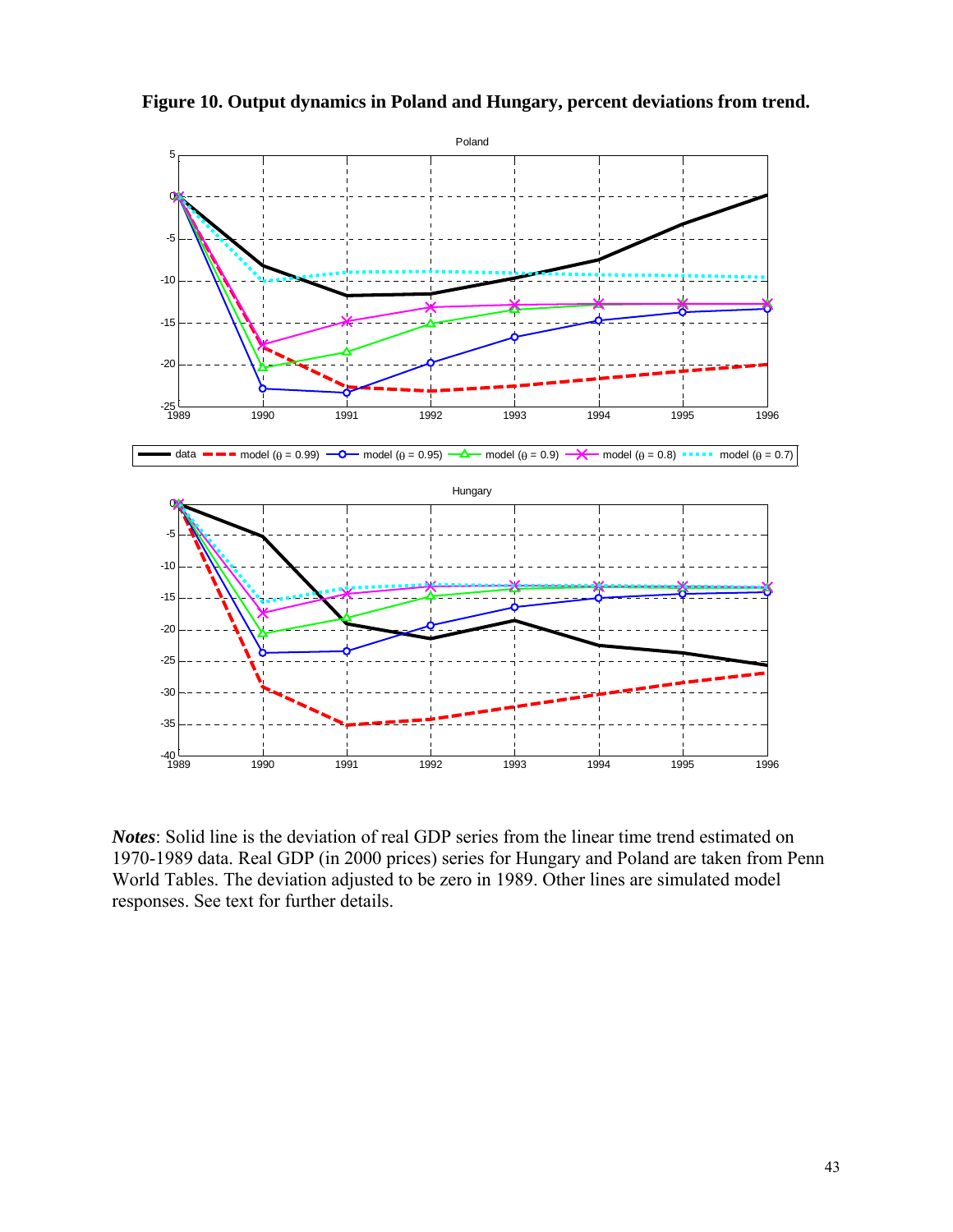

**Figure 11. Real wages and employment in transition economies.** 

*Notes*: real wages are computed as the ratio of average annual nominal wages to the average consumer prices index in the given year. Employment covers all sectors. The solid line shows the fit of the linear regression of the change in real wages on the change in employment. Data on employment, price level, and wages are from International Labor Organization, International Monetary Fund, and "10 Years of Commonwealth of Independent States" ("10 let Sodruzhestva Nezavisimykh Gosudarstv," published by the Russian Statistical Office in 2001). For countries in the Commonwealth of Independent States and Baltic countries, statistics are computed for 1991- 1995 because consistent data prior to 1991 at the country level are not available.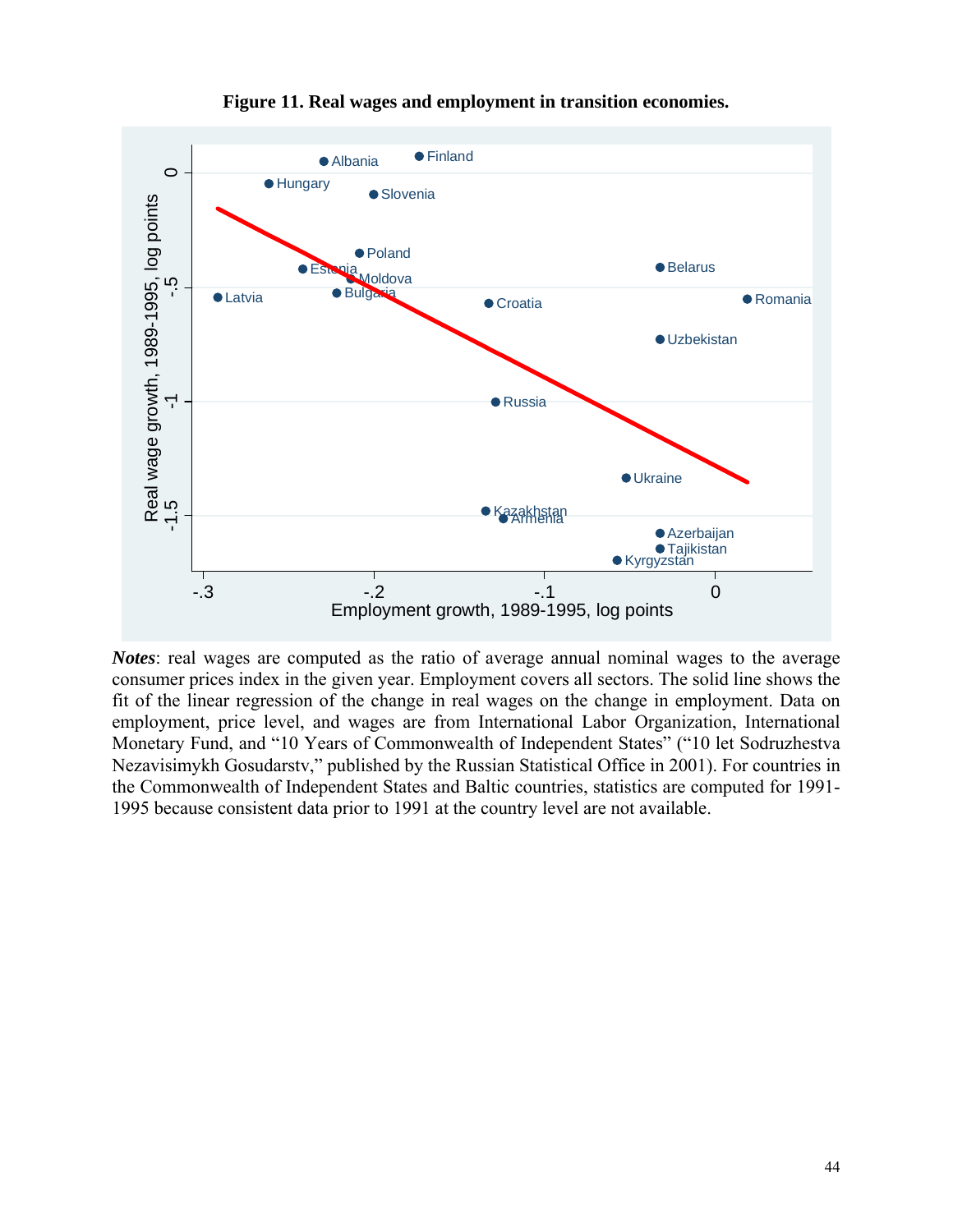# **Appendix A: Data sources**

**Export:** Sectoral data on export by destination is provided by OECD STAN Bilateral Trade database and Finnish statistical yearbooks. From these data we compute the share of trade with the USSR for industry *j* in total exports of industry *j*. For the post-collapse period, we compute the shares using the total trade with former Soviet republics. Service sector is assigned zero share in trade with the USSR. OECD ITCS database is used to construct exports series for 1970-2003. We aggregate exports to 15 former Soviet republics to compute the volume and structure of exports to the (former) USSR after 1991.

**Output, investment, employment:** Sectoral data on employment, hours of work, investment, output, total labor compensation and wage bill is taken from STAN OECD data base. Investment, output, and wage bill is in 2000 Finnish markka prices. Labor compensation includes wages, salaries, and social costs. Wage is computed as the ratio of wage bill to employment. Labor share is computed as the ratio of total labor compensation to value added. Service sector excludes public administration and defense as well as compulsory social security. Given constraints on matching consistent disaggregated production and export statistics, we use the following industries to construct Soviet and non-Soviet sectors:

- Textiles, textile products, leather and footwear
- Wood and products of wood and cork
- Pulp, paper, paper products, printing and publishing
- Coke, refined petroleum products and nuclear fuel
- Chemicals and chemical products
- Rubber and plastics products
- Other non-metallic mineral products
- Basic metals
- Fabricated metal products, except machinery and equipment
- Machinery and equipment, n.e.c.
- Office, accounting and computing machinery
- Electrical machinery and apparatus, n.e.c.
- Radio, television and communication equipment
- Medical, precision and optical instruments, watches and clocks
- Motor vehicles, trailers and semi-trailers
- Other transport equipment
- Manufacturing, n.e.c.
- Electricity, gas and water supply

**Energy:** Finnish statistical yearbooks (mainly for 1993) provide information on the cost and consumption of energy by industry. Unit prices for oil imports are taken from Energy Statistics 1994 published by the Statistics Finland.

**Consumption:** Aggregate consumption is taken from IMF IFS data base and Finnish statistical yearbooks. Consumption is in 2000 Finnish markka prices. To compute consumption shares by sector, we use a detailed Input-Output table for 1989. This table provides information for consumption expenditures by sector. We apply export shares as weights and aggregate across sectors to construct domestic consumption of Soviet, non-Soviet, non-tradables (services) and imported goods. Since we do not know the share of domestic private consumption for imported goods and in our model imported goods can be only consumed, we multiply imports by the share of private consumption expenditures in total domestic expenditures (government, investment) and treat the product as the private domestic consumption of imported goods.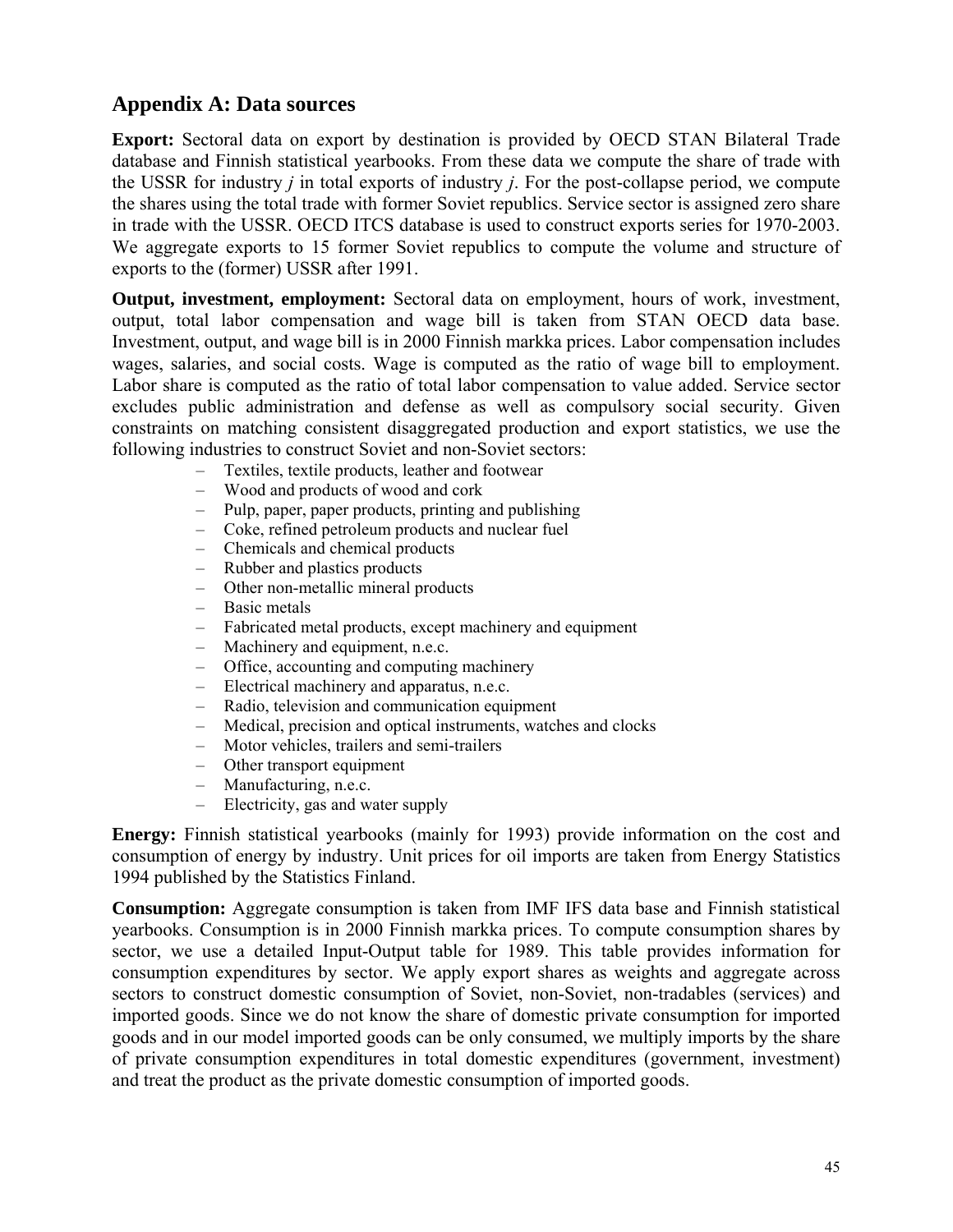## **Appendix B: Detrending and construction of sectoral data**

Since our study does not focus on long-run growth, we study macroeconomic aggregates after filtering out their long-run trend. Figure B1 plots the dynamics of the series and the fitted linear time trend. To exclude the effect of the post-Soviet period we use data only for 1975-1989 to fit the time trend. We interpret the trend as the (counterfactual) dynamics of variables that we would have observed if there was no collapse of the Soviet Union and interpret deviations from trend as an impulse response to the Soviet trade shock. To make the comparison between model and data series straightforward, we rescale the filtered series so that they are equal to zero in 1990, see Figure B3. Note that the detrended series exhibit a much stronger decline than the raw series. For example, real value added falls by 11 percent, while filtered real value added decreases by almost 20 percent. In addition, macroeconomic series seem not to recover from the shock. Output, consumption, investment and other series stay permanently below the trend.

Further analysis of the Finnish recession requires construction of the Soviet sector. Ideally we would like to have firm-level data with product output and export by destination. With this information, we could aggregate output of goods predominantly exported to the Soviet Union and treat this aggregate as the Soviet sector. The advantage of this approach is that we would be able to control for entry/exit decisions at the firm level as well as creation and destruction of products. These data would also allow us to assess to what extent trade with the USSR was redirected to other countries. Unfortunately, these data are not available so we construct the Soviet sector using industry level data. The risk of working with industry data is that there could intra-industry entry and exit of firms and products. For example, shipbuilding firms specialized in producing icebreakers for the USSR left the market while shipbuilding firms specialized in producing cruise liners entered the market. In light of this caveat, we construct the Soviet sector with the following approach.

Define  $\alpha_i^X$  as the share of exports of industry *i* at time *t* to the Soviet Union in total exports of industry *i*. Let *Qit* be value added (or any other the variable of interest) in industry *i* at time *t*. Then we compute value added in the Soviet sector as  $Q_t^S = \sum_i \omega_i^X Q_i$  and correspondingly the non-Soviet sector is  $Q_t^{NS} = \sum_i (1 - \omega_{it}^X) Q_{it}$ . To control for entry and exit of firms and products, we assume that the Soviet sector shares in exports to the post-USSR period are fixed at 1992 values when the trade with the Former Soviet Union countries reached its minimum. We also fix the Soviet sector share at 1988 values for the period before 1988 to eliminate the extraordinary expansion of the Soviet sector during the period of very high oil prices in the late 1970s and early 1980s. (Recall that trade between USSR and Finland require balanced trade and Soviet-Finnish trade agreements stipulated volumes of trade rather than values.) Thus we allow  $\alpha_h^X$  to vary only between 1988 and 1992. We refer to the resulting weights as 'hybrid' shares. We treat services as a separate sector producing non-tradable goods. We provide details on data sources in Appendix A.

We plot series for Soviet, non-Soviet and service sector in Figure B2. Again, since most series grow over time we remove the trend component using a linear filter estimated on 1975- 1989 data (Figure B3). We fit linear trend model to each series individually. We do not impose a common trend. The Soviet sector exhibited the largest decline. Value added, investment, and labor collapsed. There was also a significant, permanent decline in the service sector. The non-Soviet sector experienced a contraction in 1991-1993, but then it gradually recovered and exceeded its pre-collapse levels. Importantly, wages in each sector *gradually* decreased during the recession years.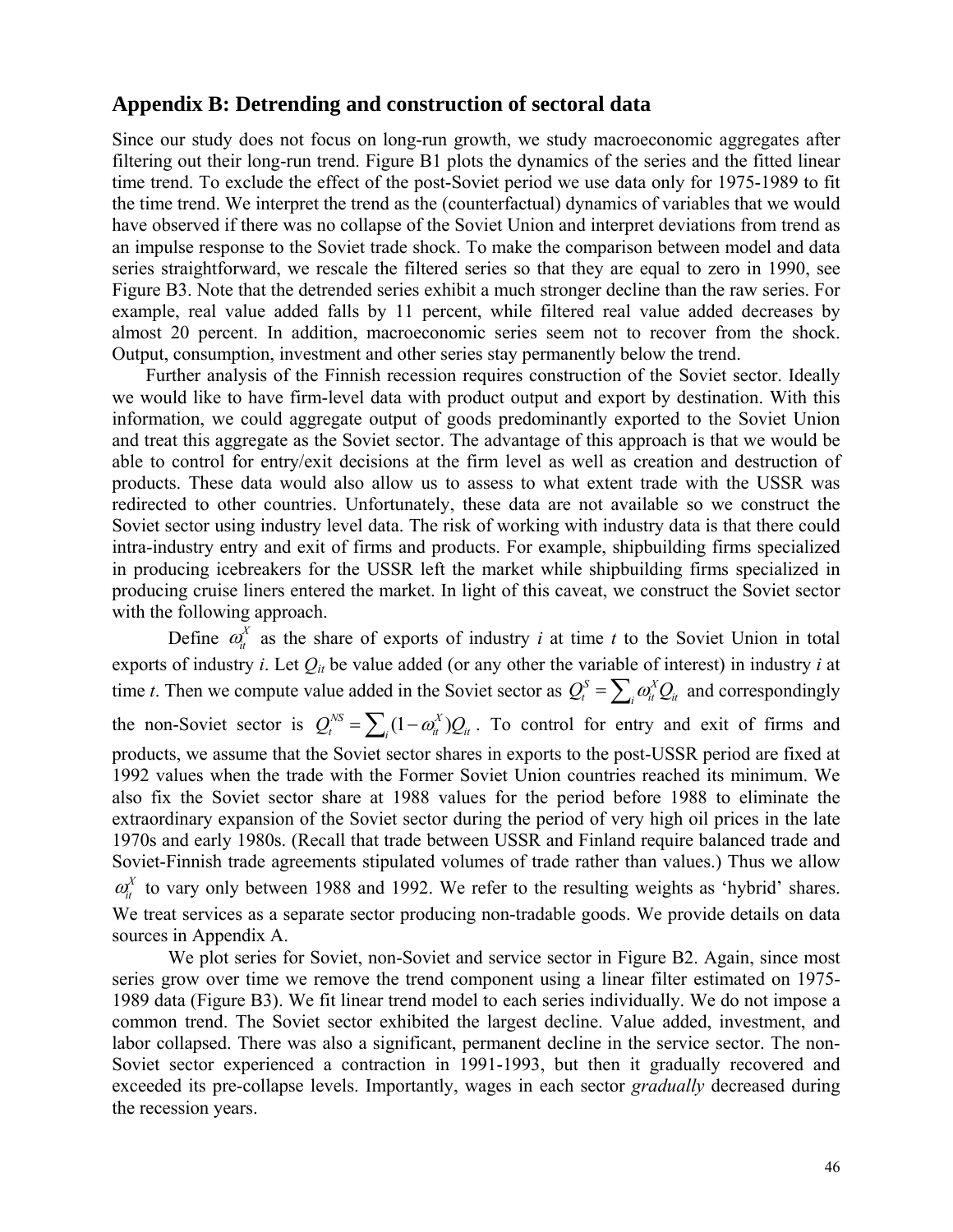

## **Figure B1. Macroeconomic aggregates: Actual series and estimated trend.**

Note: The figure reports logs of real value added, real investment, real consumption, hours, and real wages. Solid line is time trend estimated on 1975-1989 data. Broken line is actual series.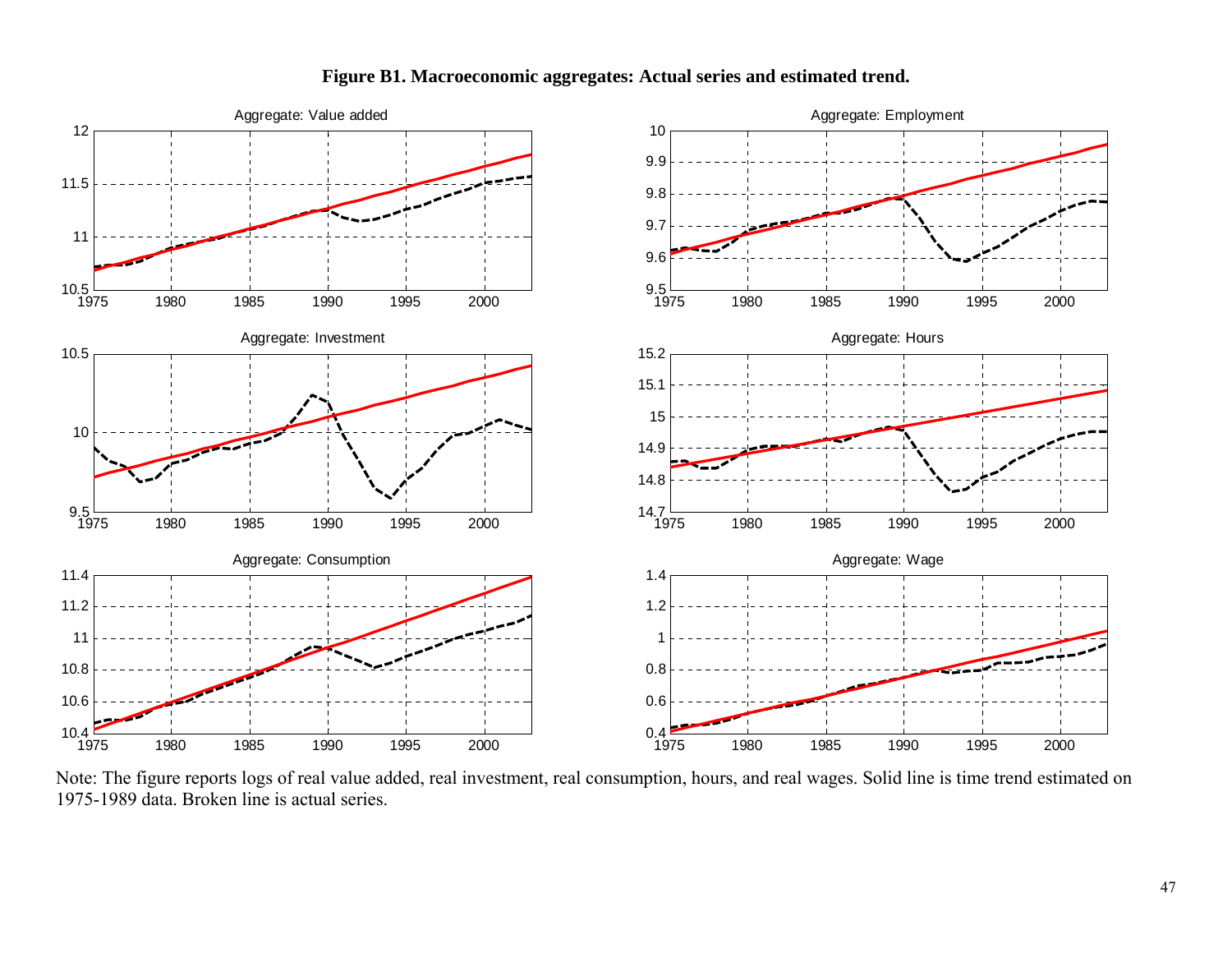



Note: The figure reports logs of real value added, real investment, real consumption, hours, and real wages. Solid line is time trend estimated on 1975-1989 data. Broken line is actual series.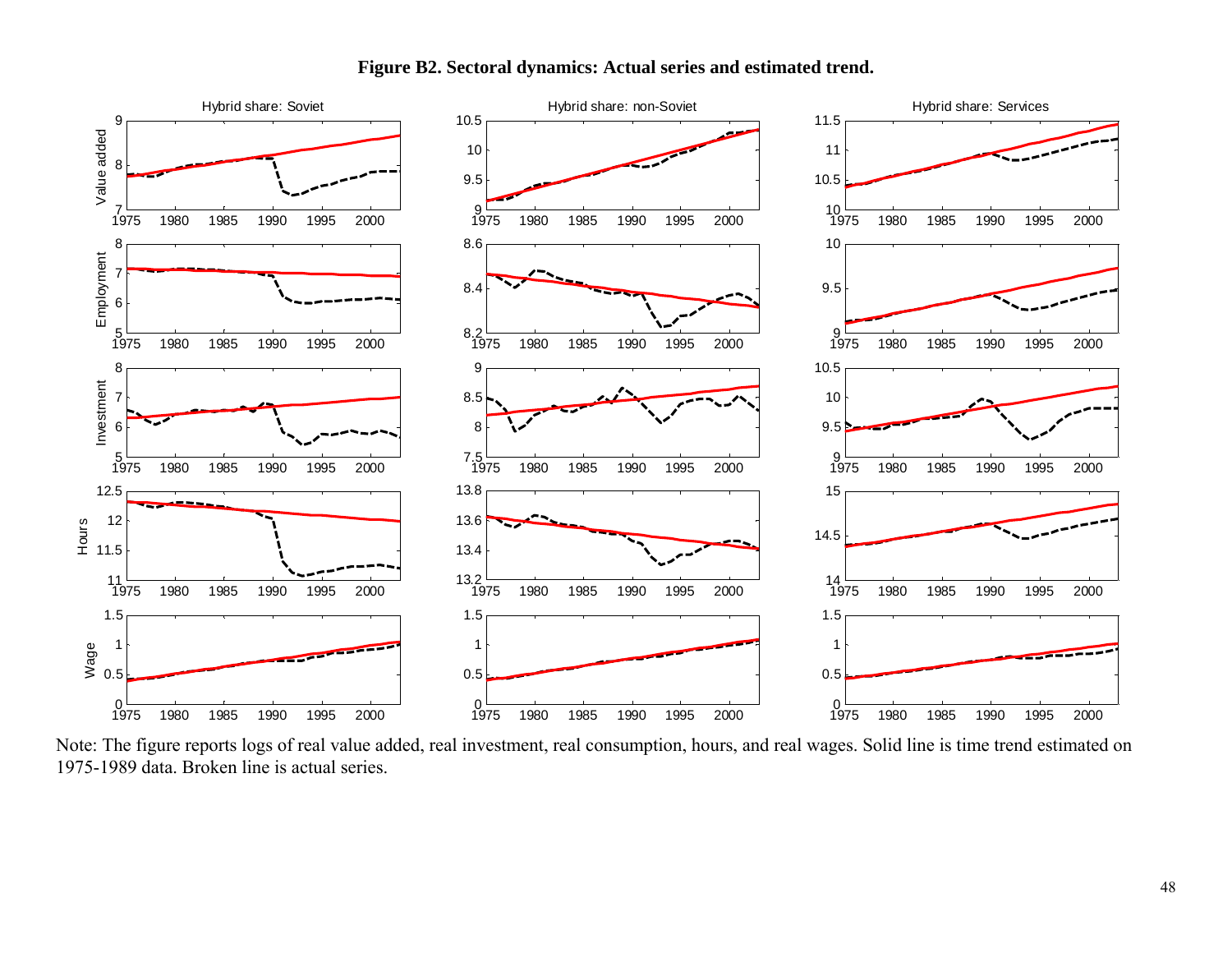

**Figure B3. Aggregate and sectoral series: percent deviations from trend.** 

Note: The figure plots percent deviations from time trend estimated on 1975-1989 data. The deviation is normalized to be zero in 1990.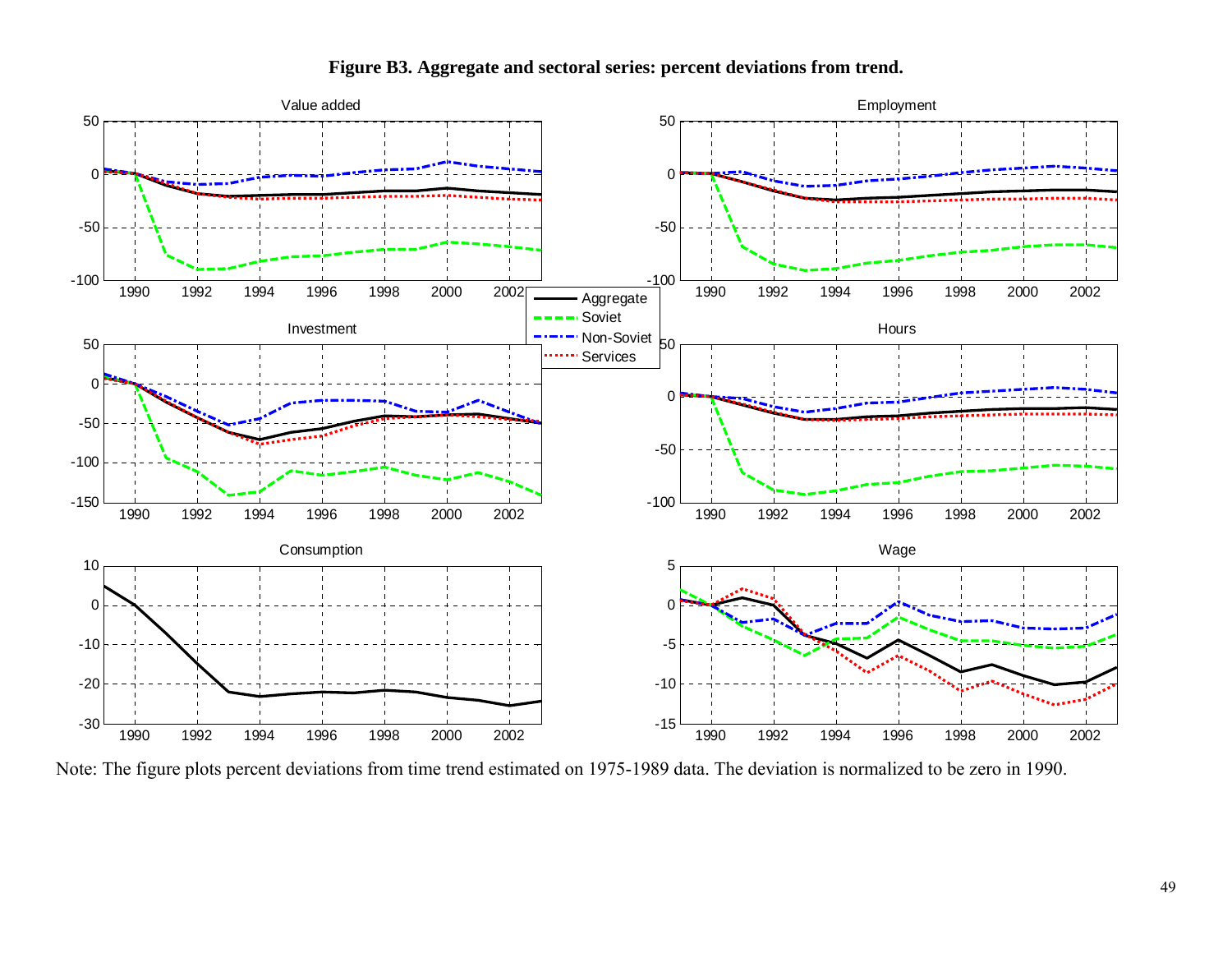# **Appendix C: Calibration.**

First, we calibrate elasticity of output with respect to inputs by utilizing data on cost shares

$$
s_j^L \equiv \frac{\text{labor cost}_j}{\text{Value added}_j} = \frac{w_j L_j}{p_j Q_j - a_j E_j} = \frac{p_j \alpha_{jL} (1 - \frac{p_E}{p_j a_j}) Q_j}{p_j (1 - \frac{p_E}{p_j a_j}) Q_j} = \alpha_{jL}
$$

and hence  $s_j^K = 1 - s_j^L$ . Using data on wages (calculated as value added divided by hours of work) and on employment shares, we calibrate the disutility of labor. Specifically,

$$
share_j^L \equiv \frac{L_j}{L_1 + L_2 + L_3} = \frac{\left(\frac{w_j}{\chi_j}\right)^{1/\eta}}{\left(\frac{w_1}{\chi_1}\right)^{1/\eta} + \left(\frac{w_2}{\chi_2}\right)^{1/\eta} + \left(\frac{w_3}{\chi_3}\right)^{1/\eta}} = \frac{\left(\frac{w_j}{w_1} \frac{\chi_1}{\chi_j}\right)^{1/\eta}}{1 + \left(\frac{w_2}{w_1} \frac{\chi_1}{\chi_2}\right)^{1/\eta} + \left(\frac{w_3}{w_1} \frac{\chi_1}{\chi_3}\right)^{1/\eta}}
$$
  

$$
\chi_2 = \chi_1 \left(\frac{w_2}{w_1} \right) \left(\frac{share_j^L}{1 + \frac{1}{w_1} \frac{\chi_1}{\chi_3}}\right)^{\eta} \text{ and } \chi_3 = \chi_1 \left(\frac{w_3}{1 + \frac{1}{w_1} \frac{\chi_1}{\chi_3}}\right)^{\eta}.
$$

and hence  $\chi_2 = \chi_1 \frac{W_2}{W_1} \frac{S}{W_2} \frac{S}{W_1} \frac{S}{W_2}$  $_1$  /  $\vee$   $\mathbf{u}_1$   $\mathbf{c}_2$ *L*  $\chi_2 = \chi_1 \left( \frac{1}{w_1} \right) \left( \frac{1}{\text{share}} \right)$  $= \chi_1 \left(\frac{w_2}{w_1}\right) \left(\frac{share_1^L}{share_2^L}\right)^{\eta}$  and  $\chi_3 = \chi_1 \left(\frac{w_3}{w_1}\right) \left(\frac{share_1^L}{share_3^L}\right)$  $_1$  /  $\backslash$  snure<sub>3</sub> *L*  $\chi_3 = \chi_1 \left( \frac{\partial}{\partial v_1} \right) \left( \frac{\partial}{\partial u} \right)$  $= \chi_1\left(\frac{w_3}{w_1}\right)\left(\frac{share_1^L}{share_3^L}\right)$ 

Using cost share and relative wages, we can link employment shares to output shares

$$
share_j^Y \equiv \frac{Y_j}{Y_1 + Y_2 + Y_3} = \frac{L_j w_j / \alpha_{jL}}{\sum_{i=1}^3 L_i w_i / \alpha_{iL}} = \frac{(\frac{w_j}{w_1}) \frac{share_j^L}{\alpha_{jL}}}{1 + (\frac{w_2}{w_1}) \frac{share_j^L}{\alpha_{2L}} + (\frac{w_3}{w_1}) \frac{share_j^L}{\alpha_{3L}}}
$$

and verify that output shares are consistent with employment shares and relative wages.

We can also impute prices of Soviet and service goods using wages and capital/labor ratios. Note that we can combine first order conditions for capital and labor to get

$$
\frac{\alpha_{1L}}{\alpha_{1K}} \frac{K_1}{L_1} = w_1, \ p_2 \frac{\alpha_{2L}}{\alpha_{2K}} \frac{K_2}{L_2} = w_2, \ p_3 \frac{\alpha_{3L}}{\alpha_{3K}} \frac{K_3}{L_3} = w_3
$$
\nand therefore 
$$
p_2 = \frac{w_2}{w_1} \times \frac{\left(\frac{\alpha_{1L}}{\alpha_{1K}} \frac{K_1}{L_1}\right)}{\left(\frac{\alpha_{2L}}{\alpha_{2K}} \frac{K_2}{L_2}\right)}, \quad p_3 = \frac{w_3}{w_1} \times \frac{\left(\frac{\alpha_{1L}}{\alpha_{1K}} \frac{K_1}{L_1}\right)}{\left(\frac{\alpha_{3L}}{\alpha_{3K}} \frac{K_3}{L_3}\right)}.
$$

Given the implied prices of goods, we can compute the energy requirements from:

Energy Requirements = 
$$
ER_j = \frac{p_E E_j}{Q_j (p_j - p_E / a_j)} = \frac{p_E Q_j / a_j}{Q_j (p_j - p_E / a_j)} \Rightarrow a_j = \frac{p_E (1 + ER_j)}{p_j ER_j}.
$$

The implied share of Soviet export in total export is given by:

$$
\frac{p_{z}X_{2j}}{X_{1} + p_{2}X_{2j}} = \frac{p_{E}(E_{1} + E_{2} + E_{3})}{p_{E}(E_{1} + E_{2} + E_{3}) + X_{1}} = \frac{\frac{p_{E}V_{A_{1}}}{(a_{1} - p_{E})} + \frac{p_{E}V_{A_{2}}}{(p_{2}a_{2} - p_{E})} + \frac{p_{E}V_{A_{3}}}{(p_{3}a_{3} - p_{E})}}{\frac{p_{E}B_{2}}{(a_{1} - p_{E})} + \frac{p_{E}V_{A_{2}}}{(p_{3}a_{3} - p_{E})} + \frac{p_{A_{1}}}{(p_{3}a_{3} - p_{E})} + \frac{p_{A_{1}}}{(1 - p_{E}/a_{1})} \times \frac{(z_{4}/\zeta_{1})}{1 + (z_{4}/\zeta_{1})} \times [1 - \frac{\beta(1 - p_{E}/a_{1})\alpha_{1}\zeta}{1 - \beta(1 - \delta)}]}{\frac{p_{E}share_{1}^{Y}}{(a_{1} - p_{E})} + \frac{p_{E}share_{2}^{Y}}{(p_{2}a_{2} - p_{E})} + \frac{p_{E}share_{3}^{Y}}{(p_{3}a_{3} - p_{E})}}
$$
\n
$$
= \frac{\frac{p_{E}share_{1}^{Y}}{(a_{1} - p_{E})} + \frac{p_{E}share_{2}^{Y}}{(p_{3}a_{3} - p_{E})} + \frac{p_{E}share_{3}^{Y}}{(p_{3}a_{3} - p_{E})} + \frac{share_{1}^{Y}}{(1 - p_{E}/a_{1})} \times \frac{(z_{4}/\zeta_{1})}{1 + (z_{4}/\zeta_{1})} \times [1 - \frac{\beta(1 - p_{E}/a_{1})\alpha_{1}\zeta}{1 - \beta(1 - \delta)}]
$$

Hence, we can calibrate key parameters of the model using data cost shares, employment shares, wages, and capital/labor ratios.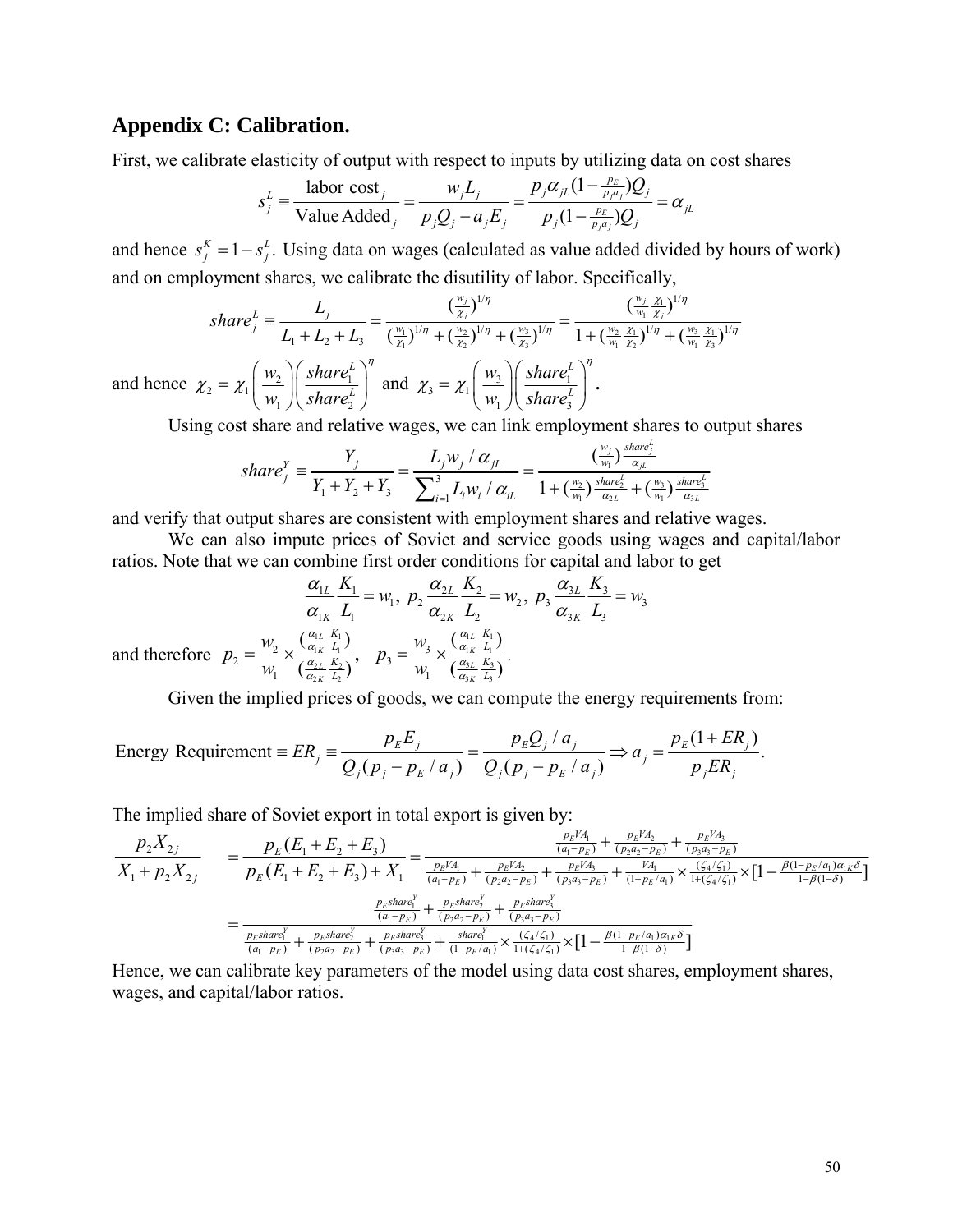#### **Appendix D: Sensitivity analysis**

In a more general specification of the model we allow for habit formation in consumption and adjustment costs in labor and investment. Specifically, the household optimization problem has a more general utility function:

$$
U = \sum_{t=0}^{\infty} \beta^{t} U(G_{t}, L_{1t}, L_{2t}, L_{3t}) \text{ with } G_{t} = \left\{ \zeta_{1} \overline{C}_{1t}^{\rho_{C}} + \zeta_{2} \overline{C}_{2t}^{\rho_{C}} + \zeta_{3} \overline{C}_{3t}^{\rho_{C}} + \zeta_{4} \overline{C}_{4t}^{\rho_{C}} \right\}^{1/\rho_{C}}
$$

where  $C_{it} = \frac{1}{1-h_i} C_{it} - \frac{n_j}{1-h_i} C_{i,t-1}$ *j j*  $\overline{C}_{jt} = \frac{1}{1-h_i} C_{jt} - \frac{h_i}{1-h_i} C_{j,t-1}$  is the habit-adjusted consumption for good *j*, and parameter  $h_j$ describes habit in consuming good *j*.

In the firm's profit maximization problem, the generalization amounts to the following modification in the objective function

$$
\sum_{t=0}^{\infty} \frac{1}{\prod_{s=0}^{t} R_s} \Big( p_{jt} Q_{jt} - p_t^E E_{jt} - w_{jt} L_{jt} - p_{jt} I_{jt} - p_{jt} \frac{\phi_j}{2} (\frac{K_{jt}}{K_{j,t-1}} - 1)^2 K_{j,t-1} + \frac{\psi_j}{2} (\frac{I_{jt}}{I_{j,t-1}} - 1)^2 I_{j,t-1} + \frac{\lambda_j}{2} (\frac{L_{jt}}{L_{j,t-1}} - 1)^2 L_{j,t-1} \Big),
$$

where parameters  $\phi_i, \psi_j, \lambda_j$  are adjustment cost coefficients on capital, investment and labor respectively. All adjustment costs are quadratic.

We assume small to moderate adjustment costs in labor:  $\lambda_1 = \lambda_2 = \lambda_3 = 1$ . Christiano, Eichenbaum and Evans (2005) report that investment adjustment costs are necessary to explain the response of macroeconomics aggregates to supply side shocks. We follow these authors and introduce a small quadratic cost to changing the flow of investment:  $\psi_1=\psi_2=\psi_3=0.5$ . This small cost helps to generate a smoother contemporaneous response of investment to shocks. Numerous studies find a significant habit in consumption. A typical range is between 0.7 and unity. We take an intermediate value of habit persistence and set  $h_1 = h_2 = h_3 = 0.8$ .

We also consider an alternative functional form for the labor supply for different sectors. In particular, we examine how the choice of  $\rho$ <sup>L</sup> (which controls the elasticity of substitution of labor supply across sectors  $1/(\rho_L - 1)$ ) affects impulse responses:

$$
U(G_t, L_{1t}, L_{2t}, L_{3t}) = \frac{1}{1-\sigma} \Big( G_t - \frac{\chi_1}{\eta+1} (\omega_1 L_{1t}^{\rho_L} + \omega_2 L_{2t}^{\rho_L} + \omega_3 L_{3t}^{\rho_L})^{\frac{\eta+1}{\rho_L}} \Big)^{(1-\sigma)}
$$

From the first order conditions and our baseline calibration of labor supply elasticity being equal to  $\eta = 1$ , one can find that our baseline formulation of the model is approximately recovered when  $\rho_L = 2$ .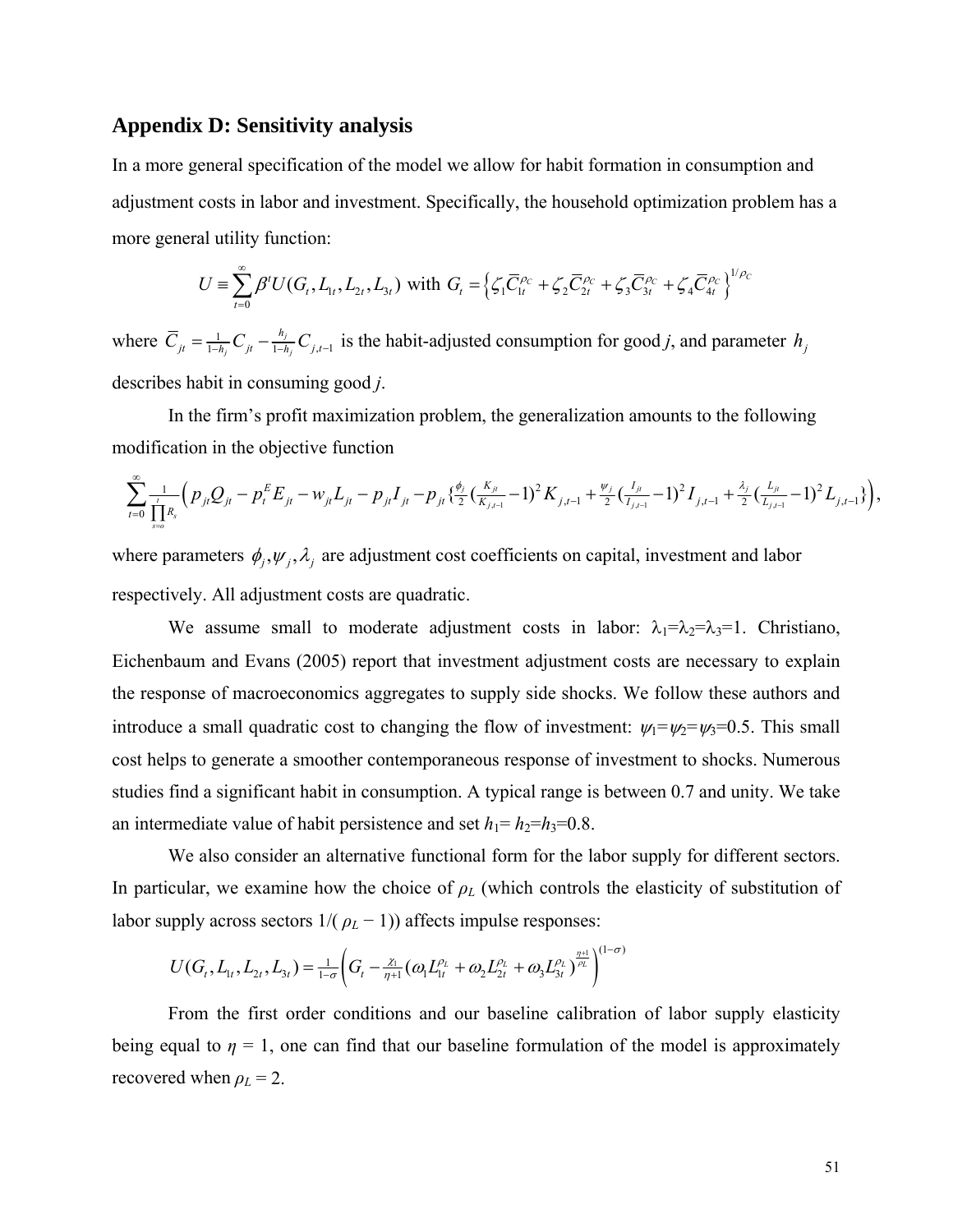

**Figure D1. Macroeconomic aggregates: Effects of adjustment costs and habit formation, percent deviations from trend.** 

*Notes*: The figures plot percent deviations from 1990 value (for net export to GDP ratio) or trend (for all variables). See Appendix B for more details on detrending. Trade shock is the shock with corresponds to setting trade with USSR to zero while keeping the oil price constant. Oil price shock is the 10 percent increase in the oil price while keeping the volume of trade with the USSR constant. Scenario "all frictions" includes habit formation in consumption  $(h = 0.8$  for types of consumption goods), investment adjustment costs ( $\psi$ =0.5 in all sectors), and labor adjustment costs ( $\lambda$ =1 in all sectors).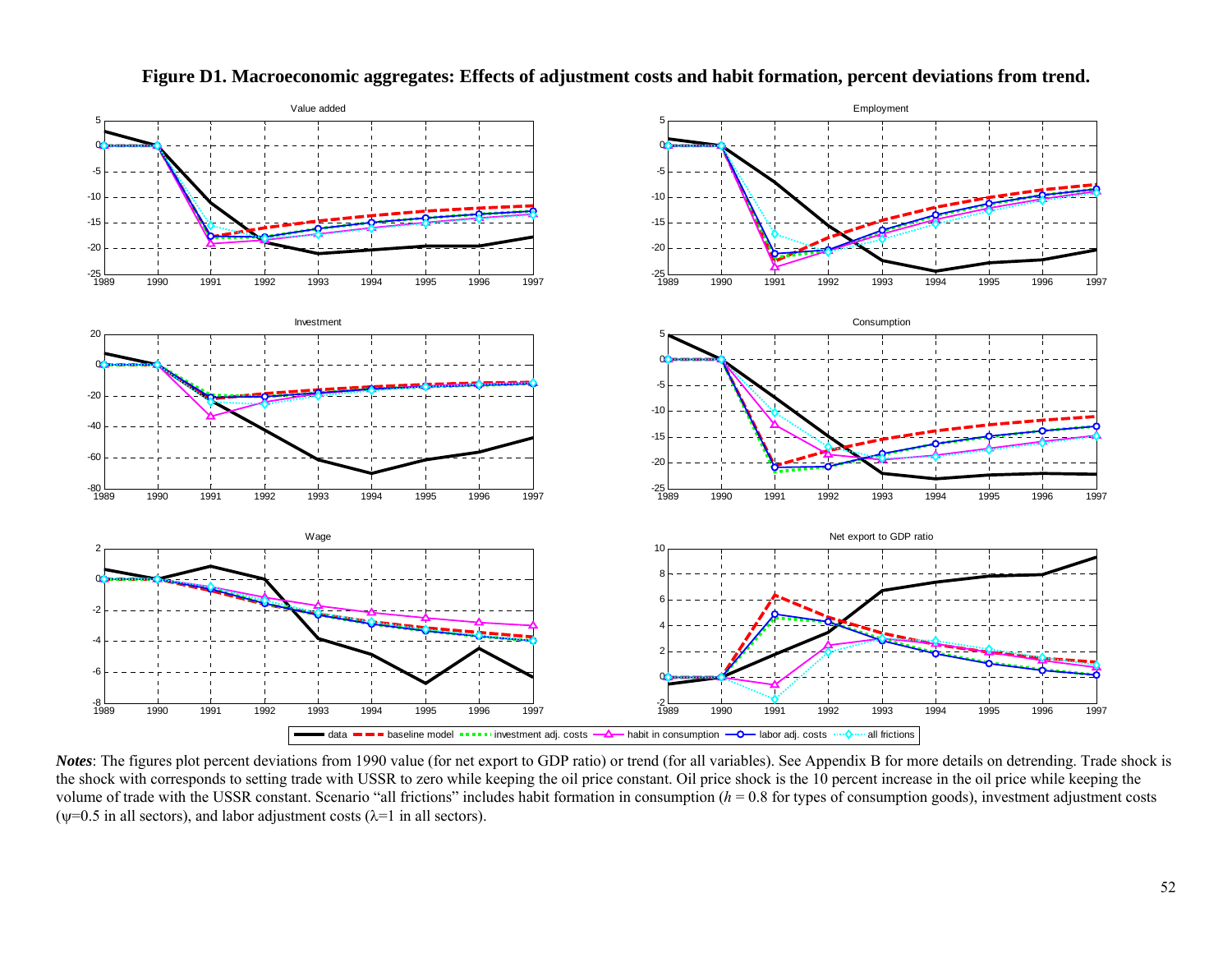

#### **Figure D2. Macroeconomic aggregates: Effects of production function parameters, percent deviations from trend.**

*Notes*: The figures plot percent deviations from 1990 value (for net export to GDP ratio) or trend (for all variables). See Appendix B for more details on detrending. Trade shock is the shock with corresponds to setting trade with USSR to zero while keeping the oil price constant. Oil price shock is the 10 percent increase in the oil price while keeping the volume of trade with the USSR constant. Scenario "CES production" assumes CES production function in all sectors with elasticity of substitution between capital and labor equal to 0.5. Scenario "RTS  $\gamma$  =0.95" sets returns to scale in each sector equal to 0.95.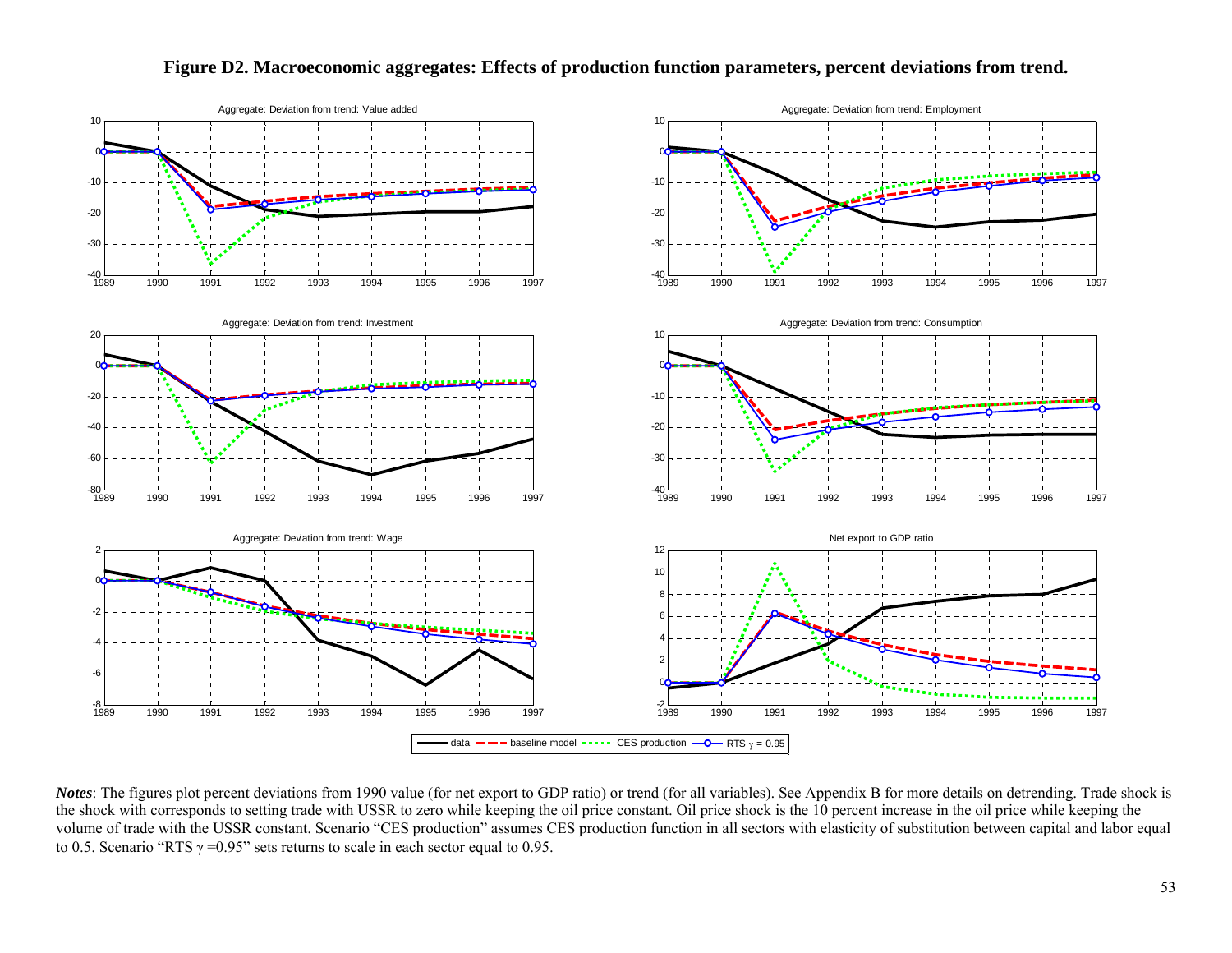

**Figure D3. Macroeconomic aggregates: Effects of consumption parameters, percent deviations from trend.** 

*Notes*: The figures plot percent deviations from 1990 value (for net export to GDP ratio) or trend (for all variables). See Appendix B for more details on detrending. Trade shock is the shock with corresponds to setting trade with USSR to zero while keeping the oil price constant. Oil price shock is the 10 percent increase in the oil price while keeping the volume of trade with the USSR constant. Scenario "IES parameter  $\sigma = 5$ " corresponds to setting intertemporal elasticity of substitution to 1/5. Scenario "Elasticity parameter  $\rho_c$  =  $-1$ " corresponds to setting the elasticity of substation across consumption goods (in the consumption aggregator) equal to  $\frac{1}{2}$ . Scenario "Elasticity parameter  $\rho_c = 0.33$ " corresponds to setting the elasticity of substation across consumption goods (in the consumption aggregator) equal to 1.5.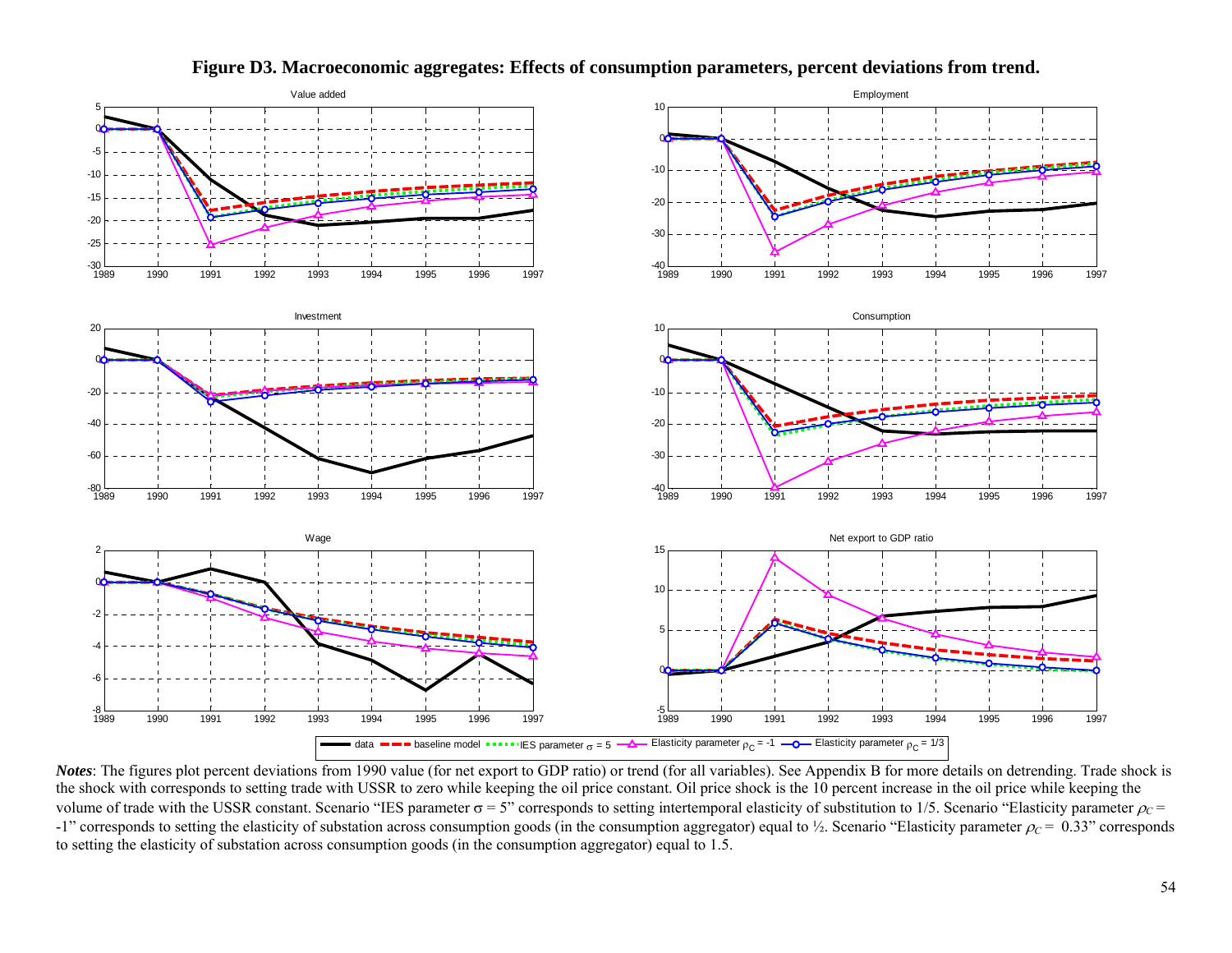

#### **Figure D4. Macroeconomic aggregates: Interest rate shock, percent deviations from trend.**

*Notes*: The figures plot percent deviations from 1990 value (for net export to GDP ratio) or trend (for all variables). See Appendix B for more details on detrending. Trade shock is the shock with corresponds to setting trade with USSR to zero while keeping the oil price constant. Oil price shock is the 10 percent increase in the oil price while keeping the volume of trade with the USSR constant. All models include frictions such as habit formation in consumption  $(h = 0.8$  for types of consumption goods), investment adjustment costs ( $\psi$ =0.5 in all sectors), and labor adjustment costs ( $\lambda$ =1 in all sectors).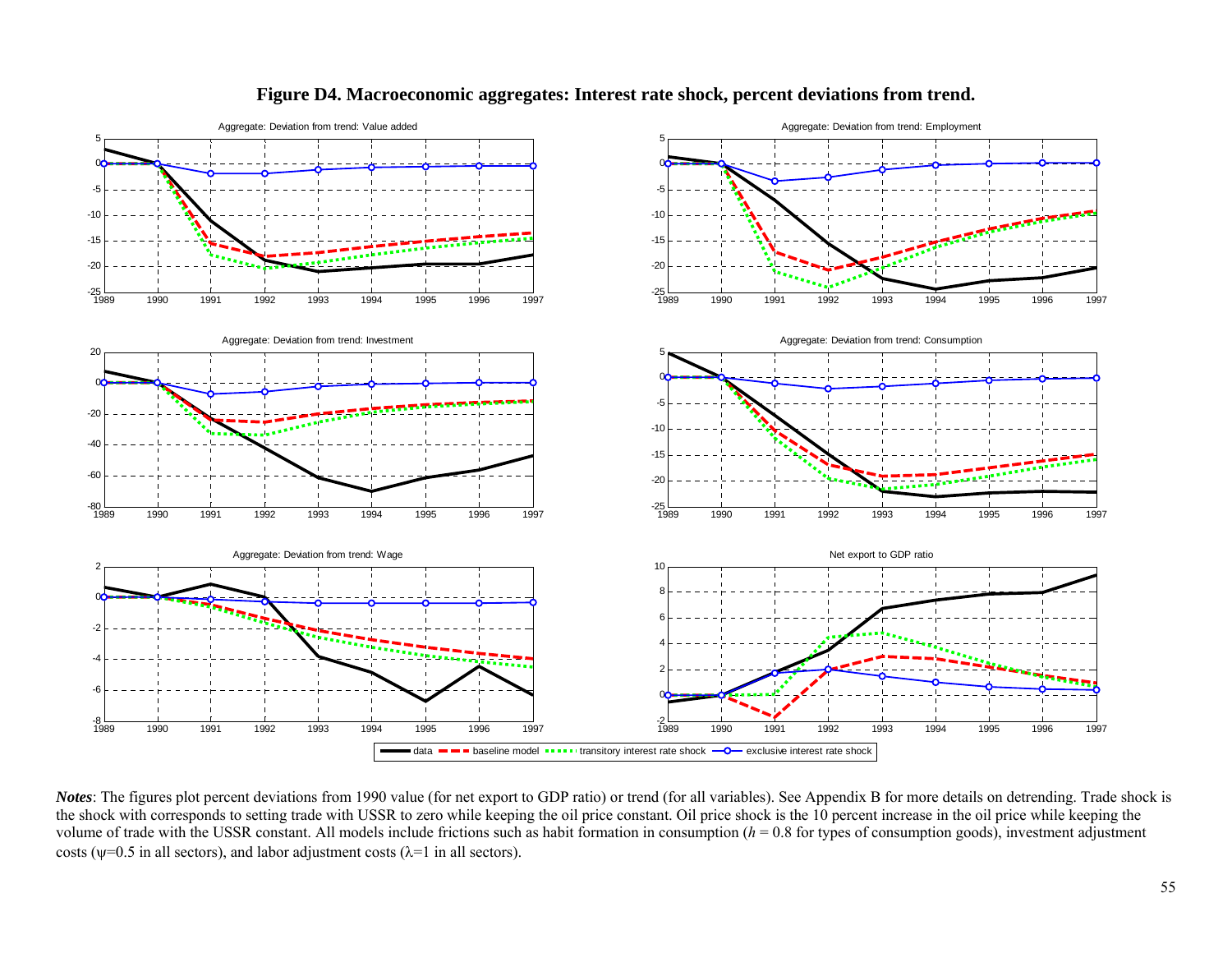

**Figure D5. Macroeconomic aggregates: Effects of substitutability of labor supply, percent deviations from trend.** 

*Notes*: The figures plot percent deviations from 1990 value (for net export to GDP ratio) or trend (for all variables). See Appendix B for more details on detrending. The model responses correspond for values for the parameter  $\rho_L$  which controls the elasticity of substitution across different types of labor. Specifically, the elasticity is given by  $(1/(\rho_L - 1))$ .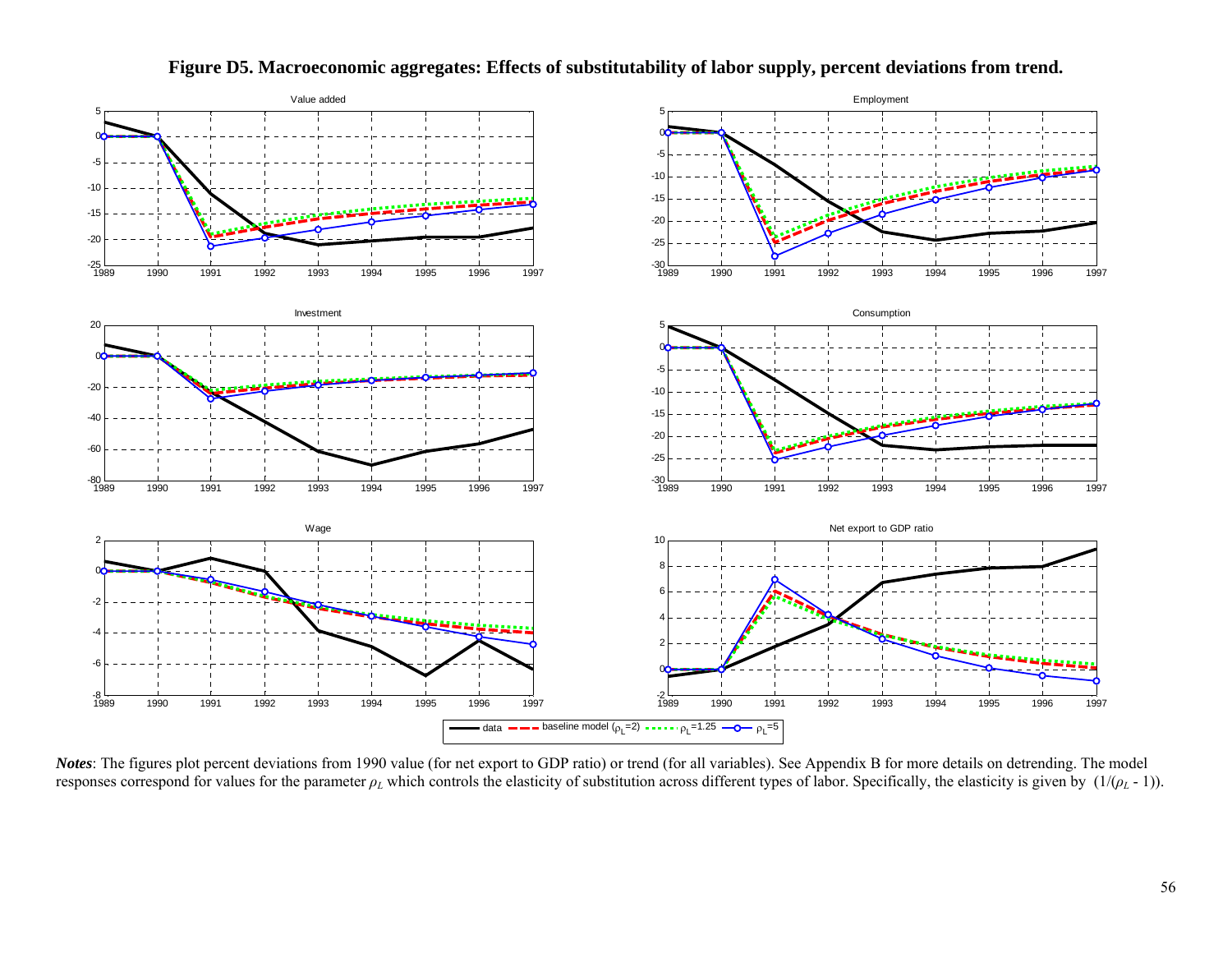# **Appendix E: Auxiliary tables and figures.**

|             |                                                                                                        | 1989     | 1990                  | 1991     |
|-------------|--------------------------------------------------------------------------------------------------------|----------|-----------------------|----------|
|             | Panel A:                                                                                               |          |                       |          |
| $\mathbf A$ | Imports from the USSR                                                                                  | 12,655   | 7,455                 |          |
| $\mathbf F$ | Exports to the USSR                                                                                    | 16,160   | 14,324                | 4,520    |
|             | Change in prices in Soviet trade (%∆ from previous year)                                               |          |                       |          |
| $\mathbf C$ | Export prices                                                                                          | 6.17     | 25.02                 | $-24.33$ |
| B           | Import prices                                                                                          | 22.43    | 12.99                 | $-5.86$  |
| D           | Price premium in Soviet market in 1990 (markup over<br>price available in other markets)               |          | 36                    | 36       |
| $\bf H$     | Change in export volume to USSR                                                                        |          | $-11.36$              | $-68.44$ |
| ${\bf J}$   | Increase in the domestic price of energy                                                               |          | 15.98                 | $-1.14$  |
| $\mathbf K$ | Value of energy imports from USSR (at domestic prices)                                                 |          | 7,642                 | 6,009    |
| L           | Reduction in energy use by subsidized users                                                            |          | $-0.94$               | $-2.43$  |
|             | <b>M</b> Market loss effect = $\mathbf{D} \times \mathbf{F}(-1) \times \mathbf{H}$                     |          | $-661$                | $-3529$  |
|             | N Terms of trade effect = $A \times (C - B)$                                                           |          | 1,522                 | $-1,376$ |
|             | <b>R</b> Removal of subsidy effect = $\frac{1}{2} \times$ <b>J</b> $\times$ <b>K</b> $\times$ <b>L</b> |          | $-5.8$                | 0.8      |
|             | Total loss of income = $M + N + R$                                                                     |          | 856                   | $-4,905$ |
|             | Total loss of income (million USD)                                                                     |          |                       | $-1,212$ |
|             | Gross Domestic Product (GDP)                                                                           |          | 521,021               | 498,067  |
|             | Private sector value added (PSVA)                                                                      |          | 389,798               | 356,207  |
|             | Total loss of income                                                                                   |          |                       |          |
|             | % of GDP                                                                                               |          | 0.16%                 | $-0.98%$ |
|             | % of PSVA                                                                                              |          | 0.22%                 | $-1.38%$ |
|             | Lost ruble surpluses (million Finnish markka)                                                          |          |                       | $-7,500$ |
|             | Lost ruble surpluses (million USD)                                                                     |          |                       | $-1,853$ |
|             | Total loss of income incl. lost ruble surpluses                                                        |          |                       |          |
|             | % of GDP                                                                                               |          |                       | $-2.5%$  |
|             | % of PSVA                                                                                              |          |                       | $-3.5%$  |
|             | Panel B:                                                                                               |          |                       |          |
|             | Cumulative 1990-1991 total loss of income                                                              | % of GDP | Billion<br><b>USD</b> |          |
|             | Poland                                                                                                 | $-3.5%$  | $-2.20$               |          |
|             | Hungary                                                                                                | $-7.8%$  | $-1.97$               |          |
|             | Czech Republic                                                                                         | $-7.5%$  | $-3.40$               |          |

# **Table E1. Static cost of the collapse in Soviet trade.**

*Notes*: The cost of the collapsed trade is compute according to the method developed in Rodrik (1994). Estimate of cumulative shocks for Poland, Hungary and Czech Republic are taken from Rodrik (1994). Unless indicated, Finnish exports, imports, value added, and lost ruble reserves are in million of Finnish markka. Sources: Finnish Ministry of Statistics, OECD STAN database.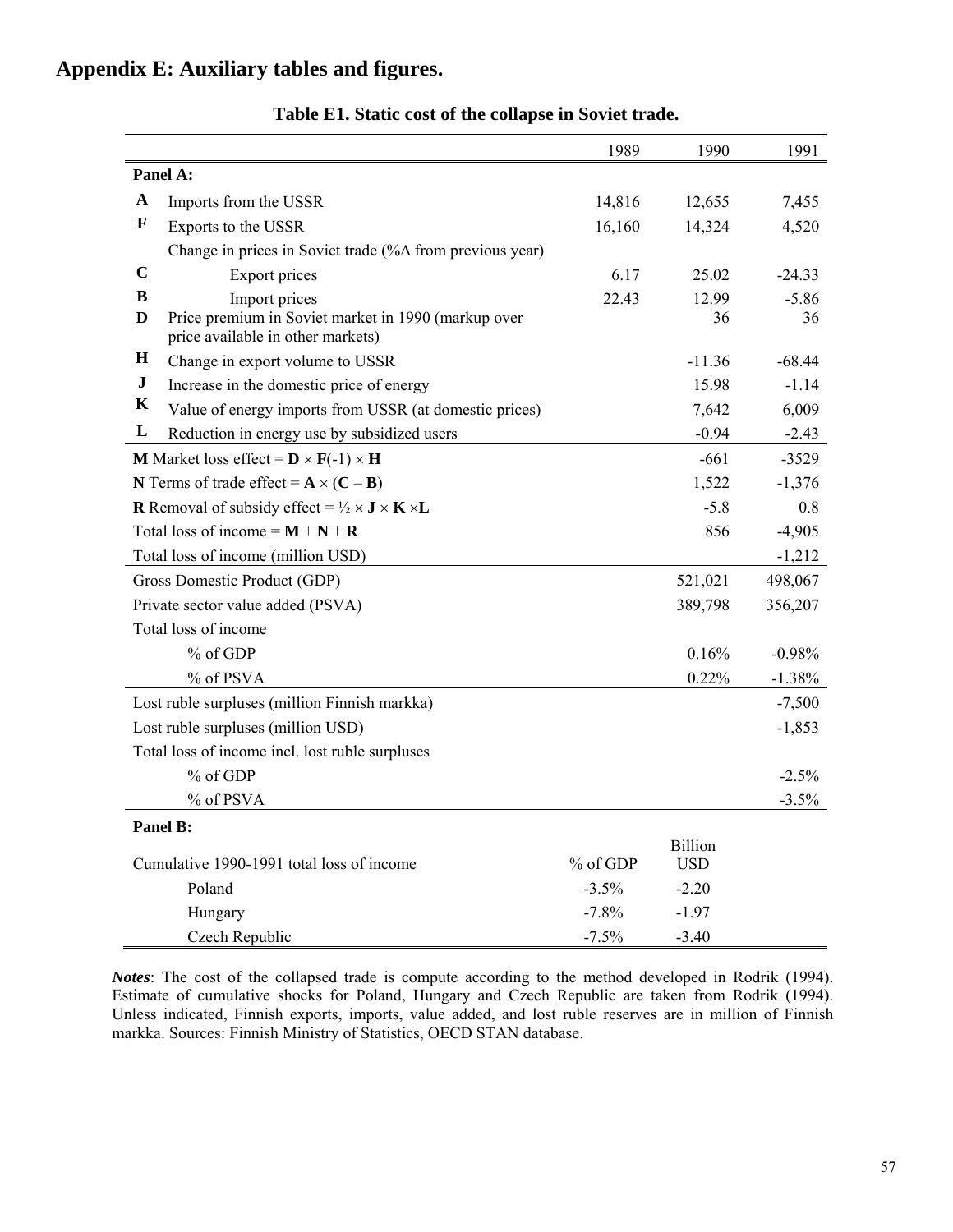|      |                                                    |                       |                            | General Increase     |                  | Minimum                                      | Average                                 |                          |                                                                                                                        |  |
|------|----------------------------------------------------|-----------------------|----------------------------|----------------------|------------------|----------------------------------------------|-----------------------------------------|--------------------------|------------------------------------------------------------------------------------------------------------------------|--|
| Year | Agreement                                          | Period of<br>validity | Increase<br>effective from | $\frac{0}{0}$        | p/hour           | and low-<br>pay<br>increase<br>$\frac{0}{0}$ | increase <sup>32</sup><br>$\frac{0}{0}$ |                          | Reforms Related to Centralized Agreement                                                                               |  |
| 1988 | Union-level agreements                             | 2 year                | 01.03.1988                 |                      | 98-145           |                                              | 5.3                                     |                          |                                                                                                                        |  |
| 1989 | Combined economic and<br>incomes policy settlement | 1 year                | 01.03.1989                 | min. 1               | 40               | 0.1%                                         | 3.6                                     |                          | employees' real disposable income to be increased by 2.5<br>$\frac{0}{0}$                                              |  |
|      |                                                    |                       |                            |                      |                  |                                              |                                         |                          | earnings development guarantee of 70 p above the agreed<br>increase paid in addition to the general and equality raise |  |
| 1990 | Kallio 15.01.1990                                  | 2 year                | 01.03.1990<br>01.10.1990   | min. 0.7<br>min. 0.7 | 30<br>30         | 0.4%                                         | 5.4                                     |                          | state measures, including tax revision<br>target for growth in employees' real disposable incomes<br>1990 - 91 4.5%    |  |
|      |                                                    |                       |                            |                      |                  |                                              |                                         |                          | earnings development guarantee III/89 - III/90 4% above<br>agreed increase                                             |  |
| 1991 | 2nd phase 15.11.1990                               |                       | 01.05.1991                 | min. 0.9             | 50               | 0.3%                                         | 1.7                                     | $\qquad \qquad -$        | shop stewards agreement                                                                                                |  |
|      |                                                    |                       |                            |                      |                  |                                              |                                         |                          | working time issues                                                                                                    |  |
| 1992 | Ihalainen-Kahri 29.11.1991                         | 2 year                | Present                    | $\boldsymbol{0}$     | $\boldsymbol{0}$ | $\boldsymbol{0}$                             | 0.2                                     | $\qquad \qquad -$        | adult education, housing and social policy measures<br>financing of employment pensions and the employees'             |  |
|      |                                                    |                       | agreement                  |                      |                  |                                              |                                         |                          | contribution                                                                                                           |  |
|      |                                                    |                       | prolonged to<br>31.11.1993 |                      |                  |                                              |                                         |                          | government measures including maintaining                                                                              |  |
| 1993 | Ihalainen-Kahri 2nd phase<br>30.11.1992            |                       |                            | $\boldsymbol{0}$     | $\boldsymbol{0}$ | $\boldsymbol{0}$                             | $\boldsymbol{0}$                        | $\qquad \qquad -$        | the level of unemployment benefits<br>development of agreements' system                                                |  |
| 1994 | Union-level agreements                             | 1 year                | 1.11.1993                  |                      |                  |                                              | 3.2                                     |                          |                                                                                                                        |  |
| 1995 | Union-level agreements                             | $1-2$ year            |                            |                      |                  |                                              | 5.2                                     |                          |                                                                                                                        |  |
| 1996 | Economic, Employment and                           | 2 year                | 1.11.1995                  | min. 1.8             | 105              |                                              | 2.1                                     |                          | indexation clause                                                                                                      |  |
|      | Labor Market Policy                                |                       |                            |                      |                  |                                              |                                         |                          | earnings development guarantee 1996 and 1997<br>working life development                                               |  |
|      | Agreement 1996 - 97<br>10.9.1995                   |                       | 1.10.1996                  | min. 1.3             | 65               | 0.3%                                         | 1.7                                     | $\overline{\phantom{m}}$ | state measures i.e. concerning taxation and unemployment<br>security                                                   |  |
| 1997 | 2nd phase                                          |                       |                            |                      |                  |                                              | 0.0                                     |                          |                                                                                                                        |  |
| 1998 | Incomes policy agreement                           |                       | 2 year 1.1.1998            | min. 1.6             | 85 p             | 0.3%                                         | 2.5                                     | $\overline{\phantom{m}}$ | indexation clause                                                                                                      |  |
|      | 1998 - 1999 12.12.1997                             |                       |                            |                      |                  |                                              |                                         |                          | earnings development examination                                                                                       |  |
|      |                                                    |                       |                            |                      |                  |                                              |                                         |                          | quality of working life<br>taxation measures                                                                           |  |
| 1999 | 2nd phase                                          |                       | 1.1.1999                   | min. 1.6             | 85 p             |                                              | 1.7                                     |                          |                                                                                                                        |  |

# **Table E2. Wage bargaining agreements.**

Source: Central Organization of Finnish Trade Unions (SAK).

32 Industrial workers.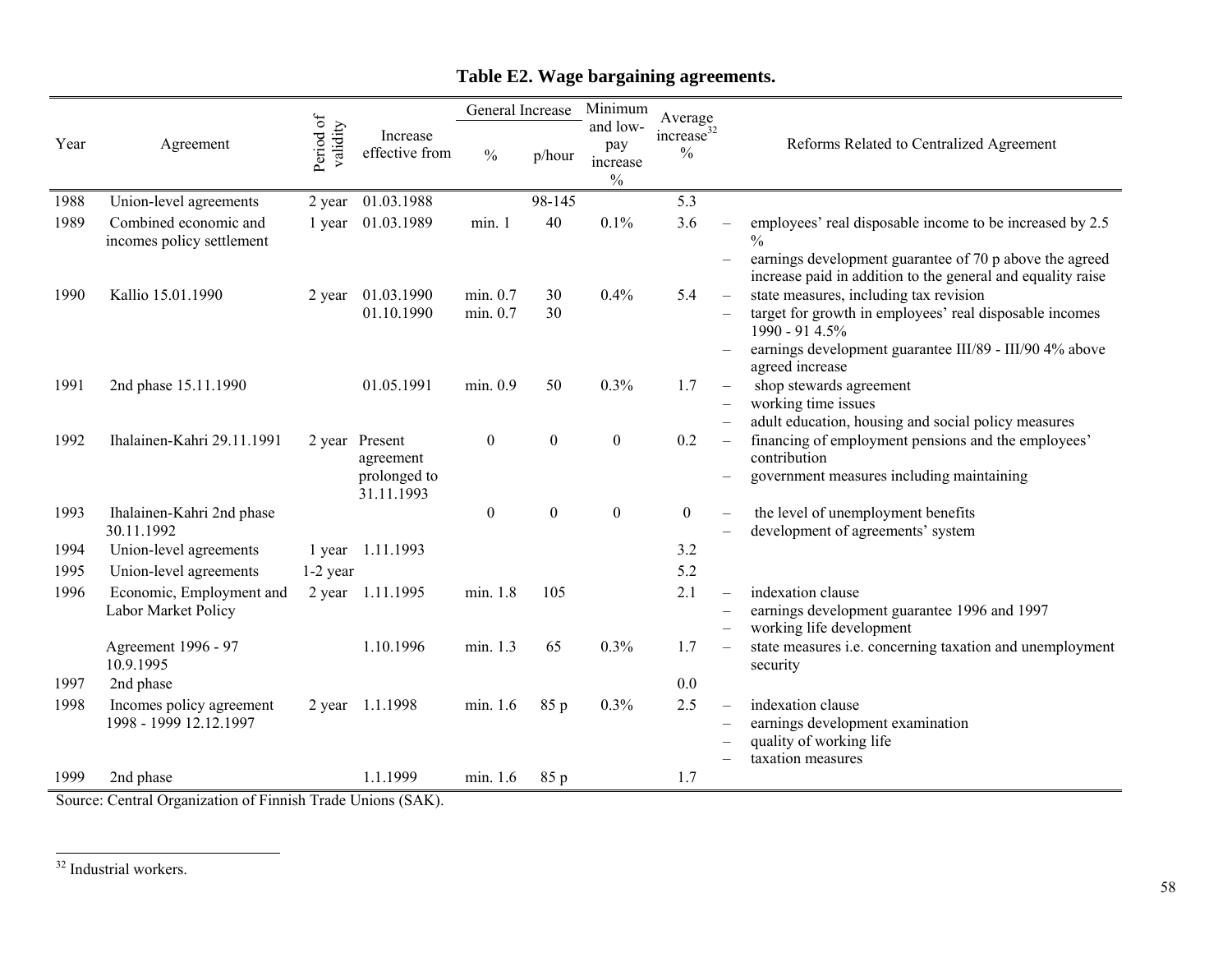

**Figure E1. Measure TFP in Finland, 1991-1997.** 

Notes: The figure plots TFP measured according to standard growth accounting applied to aggregate series in the data and impulse responses of aggregate series in the model. The method is described in Conesa et al (2007).